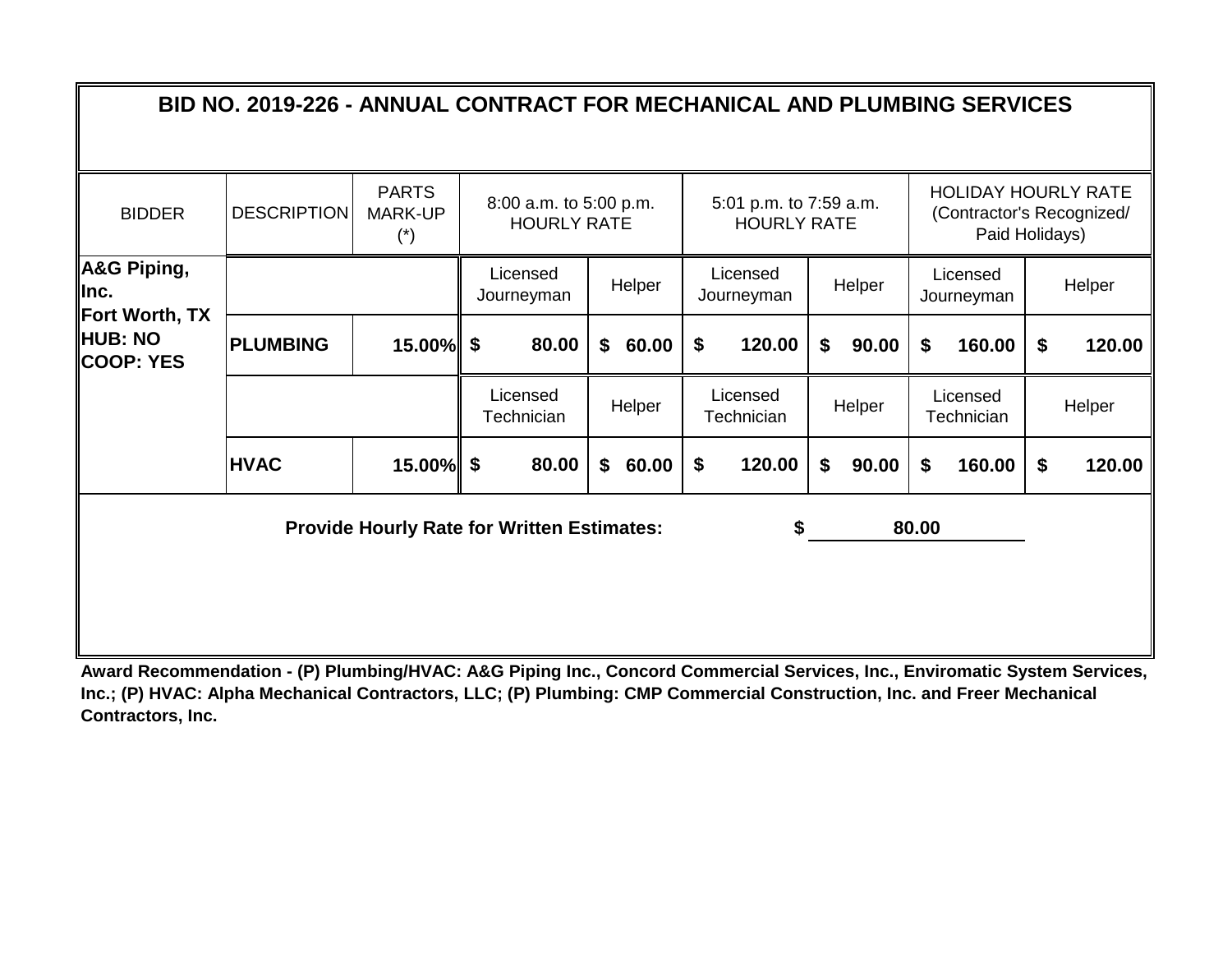|                                                      | BID NO. 2019-226 - ANNUAL CONTRACT FOR MECHANICAL AND PLUMBING SERVICES |                                                   |                        |       |                                              |                        |                        |                        |                        |                        |                                                                           |
|------------------------------------------------------|-------------------------------------------------------------------------|---------------------------------------------------|------------------------|-------|----------------------------------------------|------------------------|------------------------|------------------------|------------------------|------------------------|---------------------------------------------------------------------------|
| <b>BIDDER</b>                                        | <b>DESCRIPTION</b>                                                      | <b>PARTS</b><br>MARK-UP (*)                       |                        |       | 8:00 a.m. to 5:00 p.m.<br><b>HOURLY RATE</b> |                        | <b>HOURLY RATE</b>     | 5:01 p.m. to 7:59 a.m. |                        |                        | <b>HOLIDAY HOURLY RATE</b><br>(Contractor's Recognized/<br>Paid Holidays) |
| Alpha<br><b>Mechanical</b><br><b>Contractors LLC</b> |                                                                         |                                                   | Licensed<br>Journeyman |       | Helper                                       |                        | Licensed<br>Journeyman | Helper                 |                        | Licensed<br>Journeyman | Helper                                                                    |
| Haltom City, TX<br>HUB: NO                           | <b>PLUMBING</b>                                                         | n/a                                               | n/a                    |       | n/a                                          |                        | n/a                    | n/a                    |                        | n/a                    | n/a                                                                       |
| COOP: YES                                            |                                                                         |                                                   | Licensed<br>Technician |       | Helper                                       | Licensed<br>Technician |                        | Helper                 | Licensed<br>Technician |                        | Helper                                                                    |
|                                                      | <b>HVAC</b>                                                             | $25.00\%$ \$                                      |                        | 79.00 | n/a                                          | \$                     | 79.00                  | n/a                    | \$                     | 79.00                  | n/a                                                                       |
|                                                      |                                                                         | <b>Provide Hourly Rate for Written Estimates:</b> |                        |       |                                              |                        | \$                     |                        | 95.00                  |                        |                                                                           |
|                                                      |                                                                         |                                                   |                        |       |                                              |                        |                        |                        |                        |                        |                                                                           |
|                                                      |                                                                         |                                                   |                        |       |                                              |                        |                        |                        |                        |                        |                                                                           |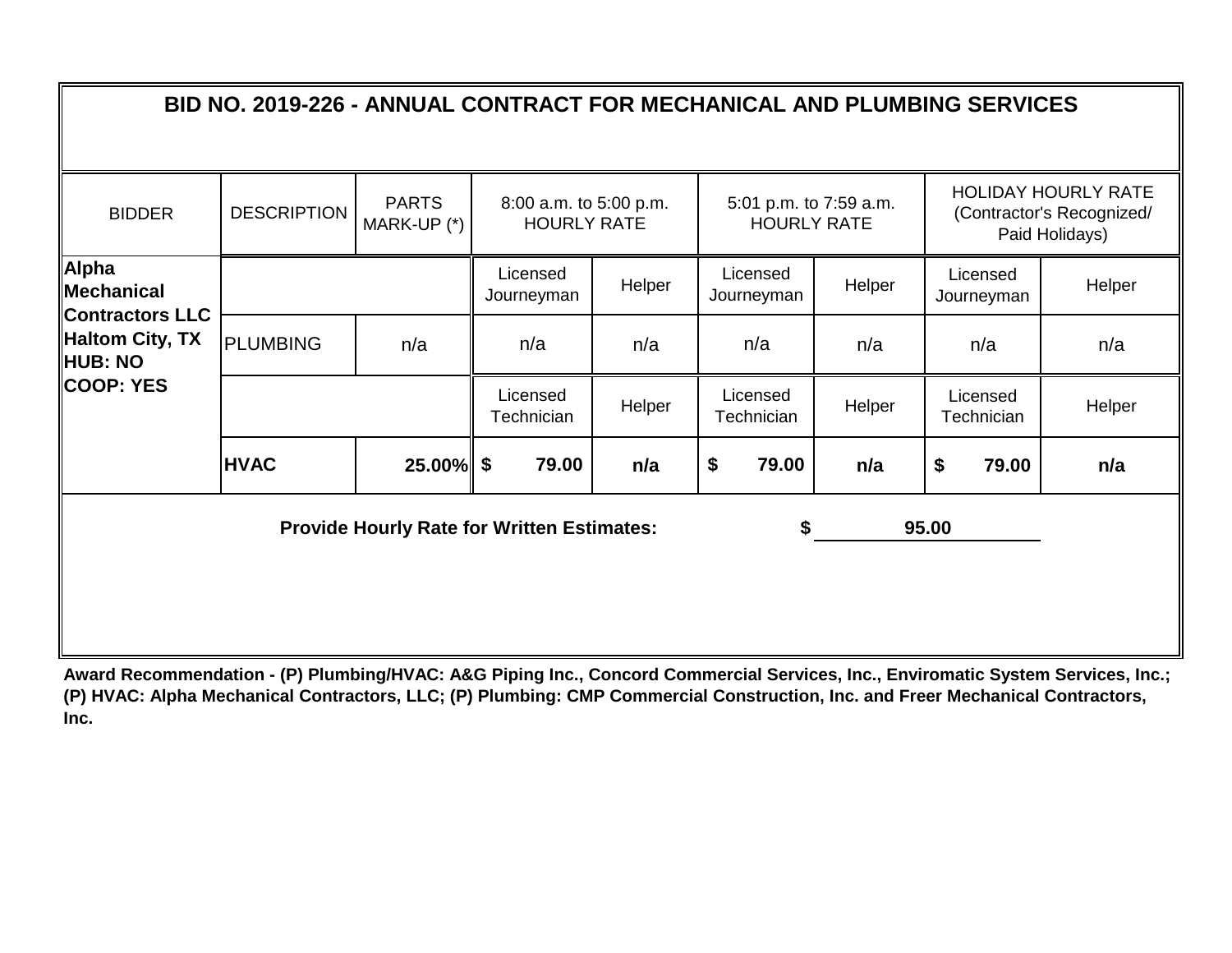|                                                   | BID NO. 2019-226 - ANNUAL CONTRACT FOR MECHANICAL AND PLUMBING SERVICES |                             |                                              |                                     |                                              |                                    |                                      |                                                                           |
|---------------------------------------------------|-------------------------------------------------------------------------|-----------------------------|----------------------------------------------|-------------------------------------|----------------------------------------------|------------------------------------|--------------------------------------|---------------------------------------------------------------------------|
| <b>BIDDER</b>                                     | <b>DESCRIPTION</b>                                                      | <b>PARTS</b><br>MARK-UP (*) | 8:00 a.m. to 5:00 p.m.<br><b>HOURLY RATE</b> |                                     | 5:01 p.m. to 7:59 a.m.<br><b>HOURLY RATE</b> |                                    |                                      | <b>HOLIDAY HOURLY RATE</b><br>(Contractor's Recognized/<br>Paid Holidays) |
| <b>CEC Facilities</b><br>Group, LLC<br>Irving, TX |                                                                         |                             | Licensed<br>Journeyman                       | Helper                              | Licensed<br>Journeyman                       | Helper                             | Licensed<br>Journeyman               | Helper                                                                    |
| HUB: NO<br>COOP: YES                              | <b>PLUMBING</b>                                                         | 20.00%                      | 95.00<br>\$                                  | $\mathfrak{S}$<br>75.00             | 142.5                                        | \$<br>112.50                       | $\boldsymbol{\mathsf{S}}$<br>190.00  | \$<br>150.00                                                              |
|                                                   |                                                                         |                             | Licensed<br>Technician                       | Helper                              | Licensed<br>Technician                       | Helper                             | Licensed<br>Technician               | Helper                                                                    |
|                                                   | <b>HVAC</b>                                                             | $20.00\%$ \$                | 85.00                                        | $\boldsymbol{\mathsf{\$}}$<br>65.00 | 127.50<br>\$                                 | $\boldsymbol{\mathsf{S}}$<br>97.50 | $\boldsymbol{\mathcal{F}}$<br>170.00 | 130.00<br>\$                                                              |
|                                                   |                                                                         |                             | Provide Hourly Rate for Written Estimates:   |                                     | \$                                           |                                    | 85.00                                |                                                                           |
|                                                   |                                                                         |                             |                                              |                                     |                                              |                                    |                                      |                                                                           |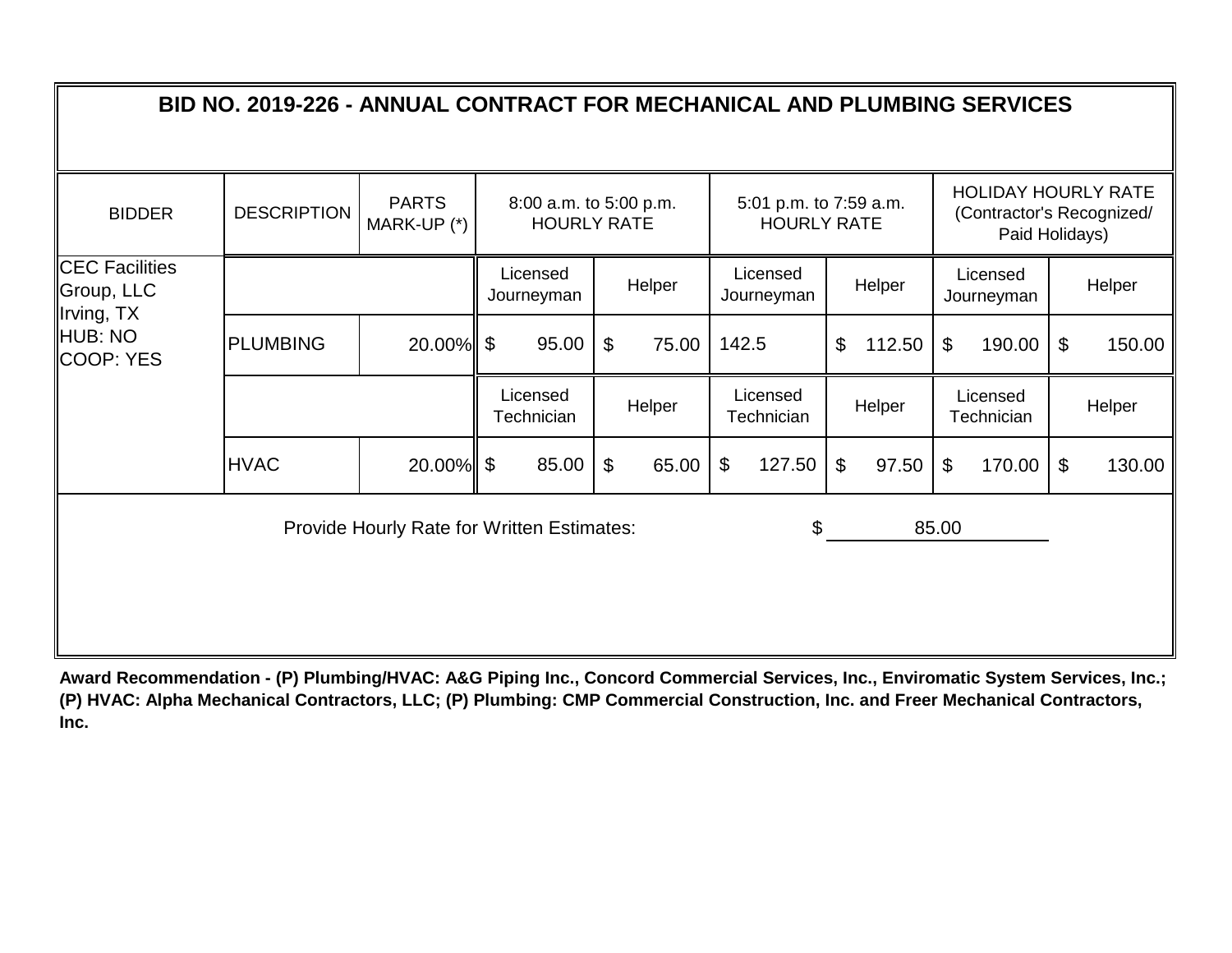| BID NO. 2019-226 - ANNUAL CONTRACT FOR MECHANICAL AND PLUMBING SERVICES     |                    |        |                                                                           |             |                        |             |                        |             |  |  |  |  |  |
|-----------------------------------------------------------------------------|--------------------|--------|---------------------------------------------------------------------------|-------------|------------------------|-------------|------------------------|-------------|--|--|--|--|--|
| <b>BIDDER</b>                                                               | <b>DESCRIPTION</b> |        | <b>HOLIDAY HOURLY RATE</b><br>(Contractor's Recognized/<br>Paid Holidays) |             |                        |             |                        |             |  |  |  |  |  |
| <b>CMP Commercial</b><br><b>Construction, Inc.</b><br><b>Fort Worth, TX</b> |                    |        | Licensed<br>Journeyman                                                    | Helper      | Licensed<br>Journeyman | Helper      | Licensed<br>Journeyman | Helper      |  |  |  |  |  |
| <b>HUB: NO</b><br><b>COOP: YES</b>                                          | <b>PLUMBING</b>    | 20.00% | \$<br>80.00                                                               | \$<br>48.00 | \$<br>120.00           | 72.00<br>\$ | \$<br>120.00           | \$<br>72.00 |  |  |  |  |  |
|                                                                             |                    |        | Licensed<br>Technician                                                    | Helper      | Licensed<br>Technician | Helper      | Licensed<br>Technician | Helper      |  |  |  |  |  |
|                                                                             | <b>HVAC</b>        | n/a    | n/a                                                                       | n/a         | n/a                    | n/a         | n/a                    | n/a         |  |  |  |  |  |
|                                                                             |                    |        | <b>Provide Hourly Rate for Written Estimates:</b>                         |             | \$                     |             | n/c                    |             |  |  |  |  |  |
|                                                                             |                    |        |                                                                           |             |                        |             |                        |             |  |  |  |  |  |
|                                                                             |                    |        |                                                                           |             |                        |             |                        |             |  |  |  |  |  |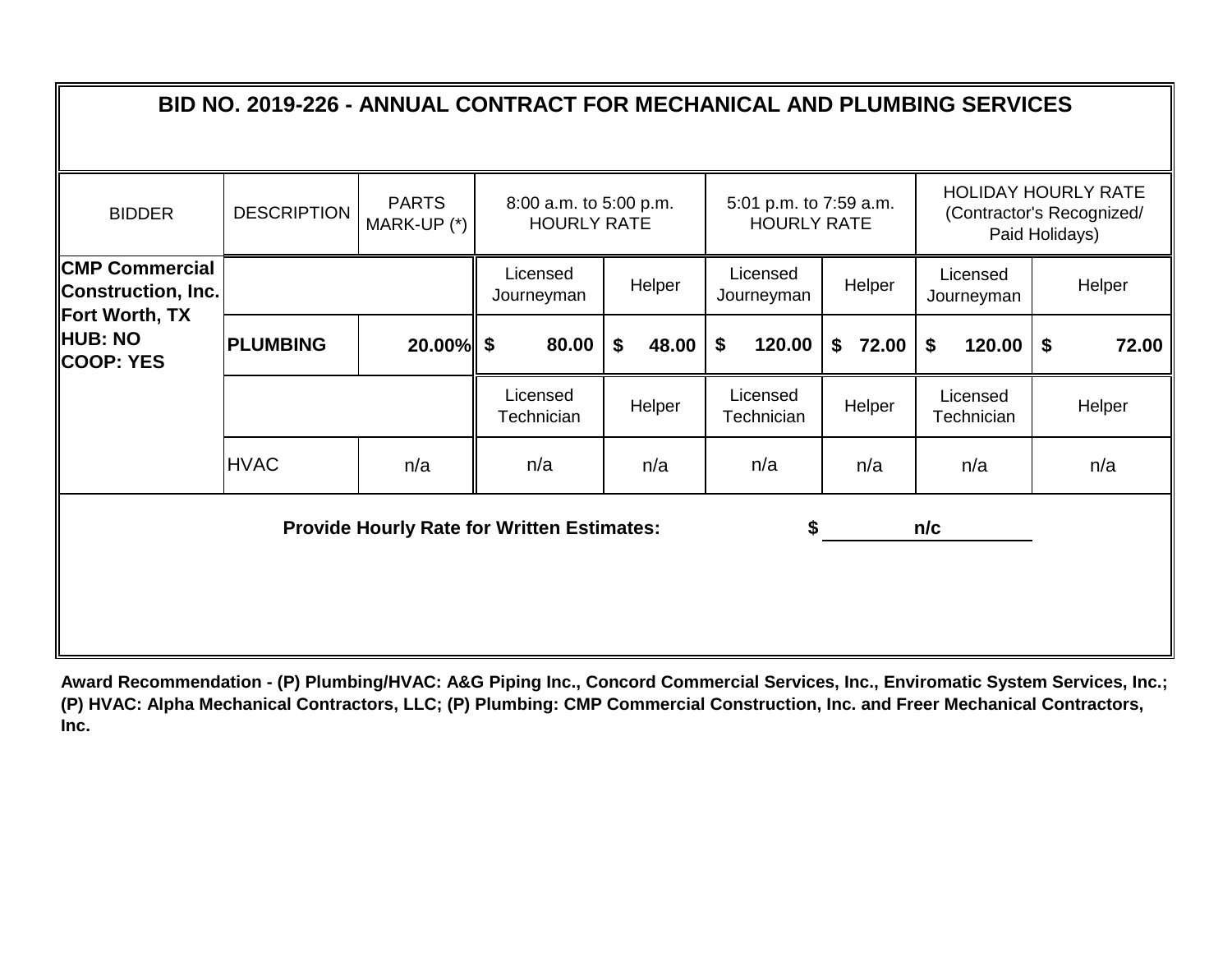|                                                       | BID NO. 2019-226 - ANNUAL CONTRACT FOR MECHANICAL AND PLUMBING SERVICES |                             |                                                   |             |                                              |             |                        |                                                                           |
|-------------------------------------------------------|-------------------------------------------------------------------------|-----------------------------|---------------------------------------------------|-------------|----------------------------------------------|-------------|------------------------|---------------------------------------------------------------------------|
| <b>BIDDER</b>                                         | <b>DESCRIPTION</b>                                                      | <b>PARTS</b><br>MARK-UP (*) | 8:00 a.m. to 5:00 p.m.<br><b>HOURLY RATE</b>      |             | 5:01 p.m. to 7:59 a.m.<br><b>HOURLY RATE</b> |             |                        | <b>HOLIDAY HOURLY RATE</b><br>(Contractor's Recognized/<br>Paid Holidays) |
| <b>Concord</b><br><b>Commercial</b><br>Services, Inc. |                                                                         |                             | Licensed<br>Journeyman                            | Helper      | Licensed<br>Journeyman                       | Helper      | Licensed<br>Journeyman | Helper                                                                    |
| <b>Balch Springs,</b><br><b>TX</b>                    | <b>PLUMBING</b>                                                         | 15.00%                      | \$<br>70.00                                       | \$<br>28.00 | 100.00<br>\$                                 | \$<br>40.00 | \$<br>100.00           | \$<br>40.00                                                               |
| <b>HUB: NO</b><br><b>COOP: YES</b>                    |                                                                         |                             | Licensed<br>Technician                            | Helper      | Licensed<br>Technician                       | Helper      | Licensed<br>Technician | Helper                                                                    |
|                                                       | <b>HVAC</b>                                                             | $15.00\%$ \$                | 70.00                                             | \$<br>30.00 | 100.00<br>\$                                 | \$<br>44.00 | \$<br>100.00           | 44.00<br>\$                                                               |
|                                                       |                                                                         |                             | <b>Provide Hourly Rate for Written Estimates:</b> |             | \$                                           |             | 50.00                  |                                                                           |
|                                                       |                                                                         |                             |                                                   |             |                                              |             |                        |                                                                           |
|                                                       |                                                                         |                             |                                                   |             |                                              |             |                        |                                                                           |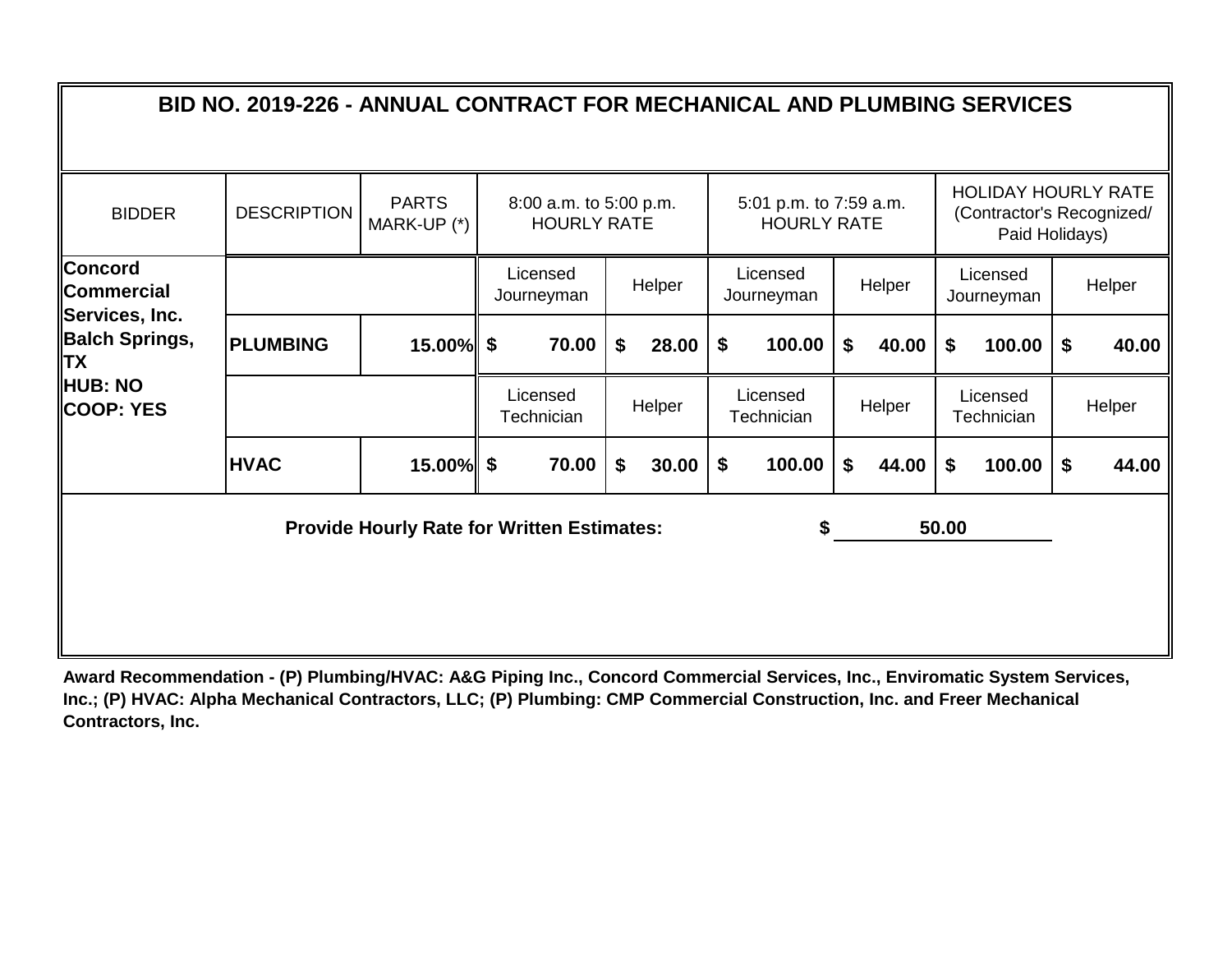|                                                  | BID NO. 2019-226 - ANNUAL CONTRACT FOR MECHANICAL AND PLUMBING SERVICES |                                            |       |                                              |                |        |                |                                              |                |        |                |                        |                            |                                                         |
|--------------------------------------------------|-------------------------------------------------------------------------|--------------------------------------------|-------|----------------------------------------------|----------------|--------|----------------|----------------------------------------------|----------------|--------|----------------|------------------------|----------------------------|---------------------------------------------------------|
| <b>BIDDER</b>                                    | <b>DESCRIPTION</b>                                                      | <b>PARTS</b><br>MARK-UP (*)                |       | 8:00 a.m. to 5:00 p.m.<br><b>HOURLY RATE</b> |                |        |                | 5:01 p.m. to 7:59 a.m.<br><b>HOURLY RATE</b> |                |        |                | Paid Holidays)         |                            | <b>HOLIDAY HOURLY RATE</b><br>(Contractor's Recognized/ |
| DMI Corp, Decker<br>Mechanical<br>Cedar Hill, TX |                                                                         |                                            |       | Licensed<br>Journeyman                       |                | Helper |                | Licensed<br>Journeyman                       |                | Helper |                | Licensed<br>Journeyman |                            | Helper                                                  |
| HUB: NO<br>COOP: YES                             | <b>PLUMBING</b>                                                         | n/a                                        | $\$\$ | 77.60                                        | $\mathfrak{L}$ | 50.00  | $\mathfrak{F}$ | 116.40                                       | $\mathfrak{L}$ | 75.00  | $\mathfrak{L}$ | 155.20                 | $\boldsymbol{\mathsf{S}}$  | 100.00                                                  |
|                                                  |                                                                         |                                            |       | Licensed<br>Technician                       |                | Helper |                | Licensed<br>Technician                       |                | Helper |                | Licensed<br>Technician |                            | Helper                                                  |
|                                                  | <b>HVAC</b>                                                             | n/a                                        | \$    | 94.20                                        | \$             | 50.00  | \$             | 141.30                                       | $\mathfrak{L}$ | 75.00  | $\mathfrak{F}$ | 188.40                 | $\boldsymbol{\mathsf{\$}}$ | 100.00                                                  |
|                                                  |                                                                         | Provide Hourly Rate for Written Estimates: |       |                                              |                |        |                | \$                                           |                |        | 73.24          |                        |                            |                                                         |
|                                                  |                                                                         |                                            |       |                                              |                |        |                |                                              |                |        |                |                        |                            |                                                         |
|                                                  |                                                                         |                                            |       |                                              |                |        |                |                                              |                |        |                |                        |                            |                                                         |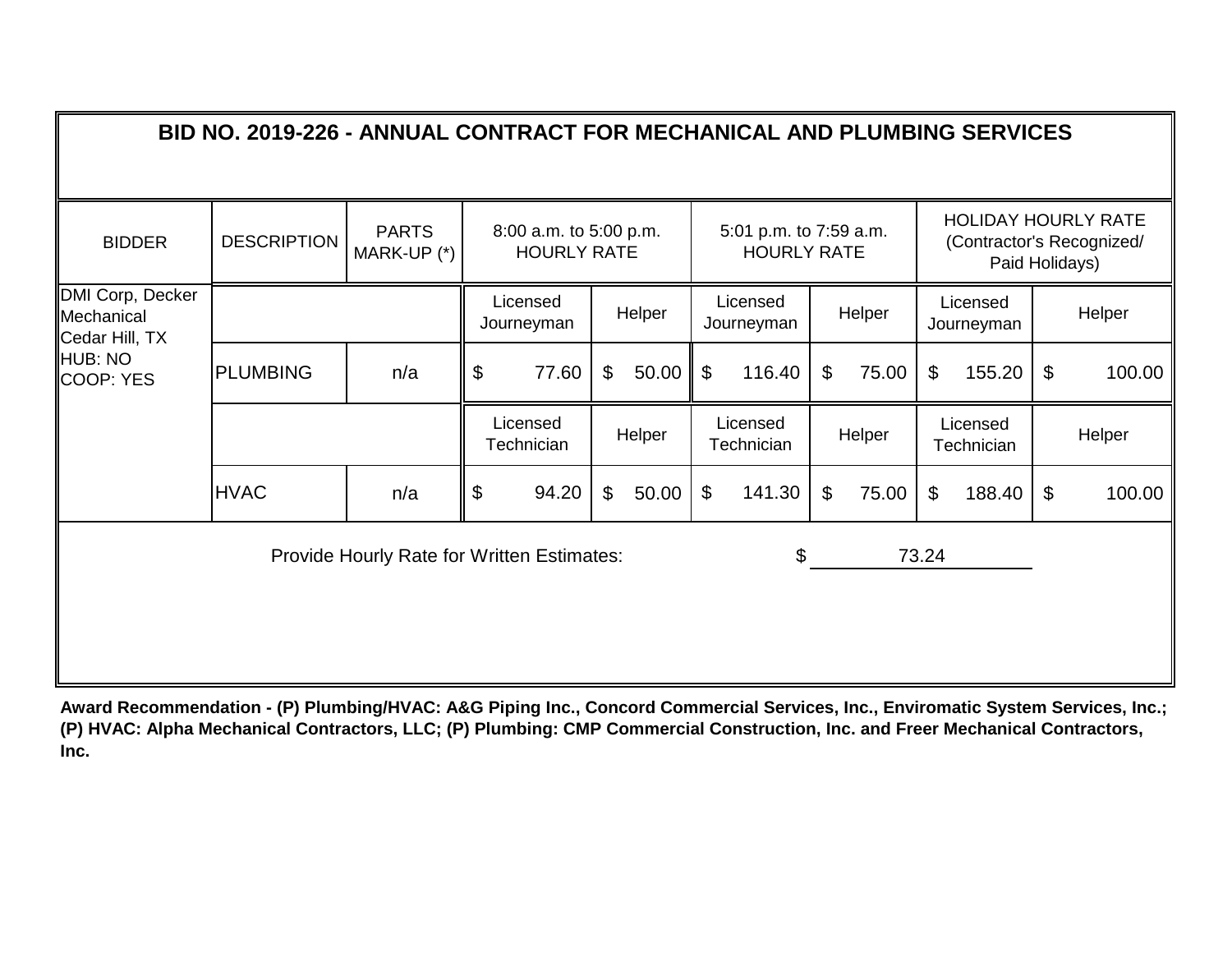|                                              | BID NO. 2019-226 - ANNUAL CONTRACT FOR MECHANICAL AND PLUMBING SERVICES |                                                   |                                              |         |                                              |          |                                                         |                            |        |
|----------------------------------------------|-------------------------------------------------------------------------|---------------------------------------------------|----------------------------------------------|---------|----------------------------------------------|----------|---------------------------------------------------------|----------------------------|--------|
| <b>BIDDER</b>                                | <b>DESCRIPTION</b>                                                      | <b>PARTS</b><br>MARK-UP (*)                       | 8:00 a.m. to 5:00 p.m.<br><b>HOURLY RATE</b> |         | 5:01 p.m. to 7:59 a.m.<br><b>HOURLY RATE</b> |          | <b>HOLIDAY HOURLY RATE</b><br>(Contractor's Recognized/ | Paid Holidays)             |        |
| Double Eagle<br>Mechanical<br>Services, Inc. |                                                                         |                                                   | Licensed<br>Journeyman                       | Helper  | Licensed<br>Journeyman                       | Helper   | Licensed<br>Journeyman                                  |                            | Helper |
| Fort Worth, TX<br>HUB: NO                    | <b>PLUMBING</b>                                                         | $20.00\%$ \$                                      | 95.00                                        | \$70.00 | \$<br>142.50                                 | \$105.00 | $\boldsymbol{\mathsf{S}}$<br>142.50                     | $\mathfrak{F}$             | 105.00 |
| COOP: YES                                    |                                                                         |                                                   | Licensed<br>Technician                       | Helper  | Licensed<br>Technician                       | Helper   | Licensed<br>Technician                                  |                            | Helper |
|                                              | <b>HVAC</b>                                                             | $20.00\%$ \$                                      | 95.00                                        | \$70.00 | 142.50<br>\$                                 | \$105.00 | \$<br>142.50                                            | $\boldsymbol{\mathcal{F}}$ | 105.00 |
|                                              |                                                                         | <b>Provide Hourly Rate for Written Estimates:</b> |                                              |         | \$                                           |          | 95.00                                                   |                            |        |
|                                              |                                                                         |                                                   |                                              |         |                                              |          |                                                         |                            |        |
|                                              |                                                                         |                                                   |                                              |         |                                              |          |                                                         |                            |        |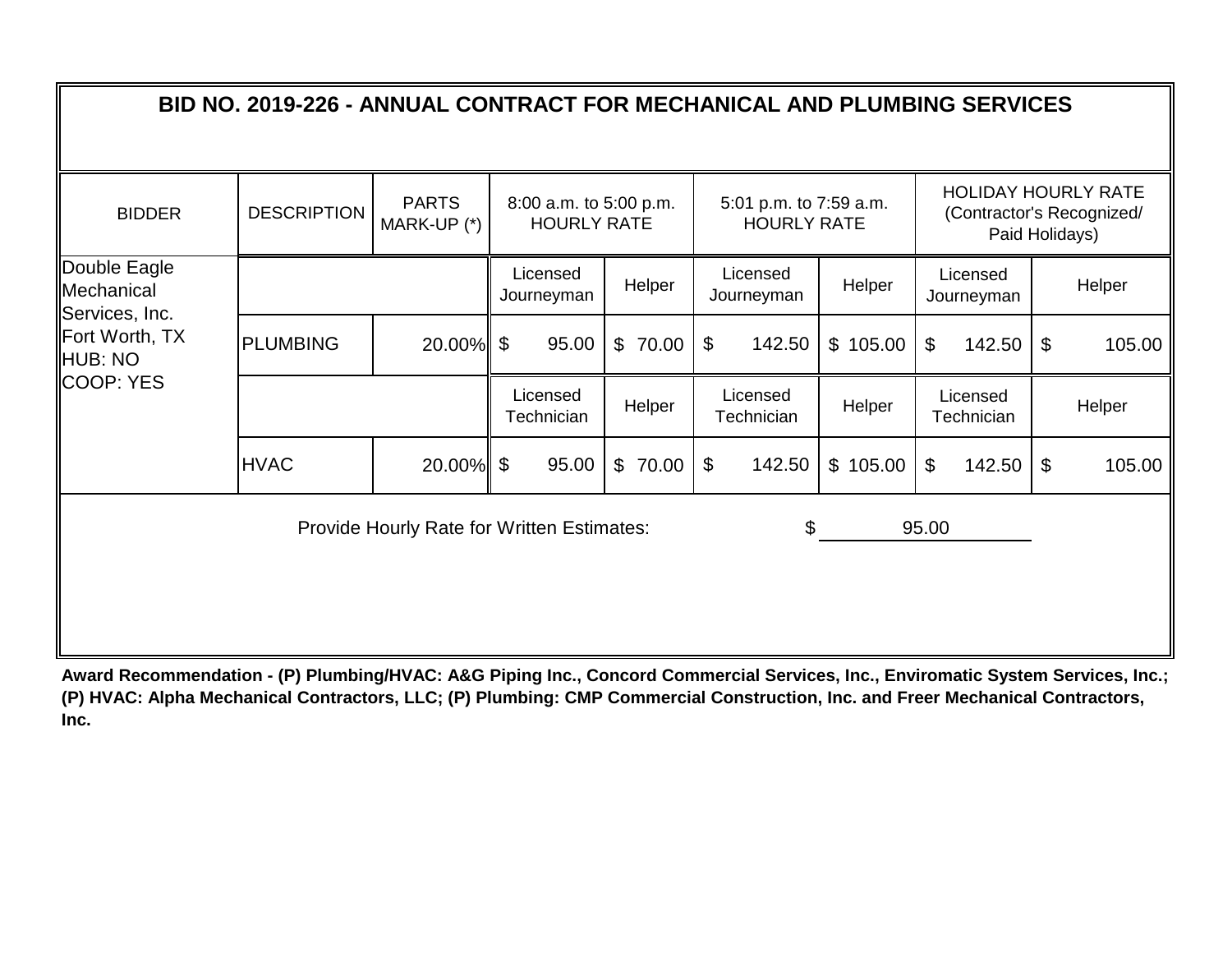| BID NO. 2019-226 - ANNUAL CONTRACT FOR MECHANICAL AND PLUMBING SERVICES |                    |                                            |                            |                                              |    |        |                            |                                              |               |        |    |                        |                            |                                                         |
|-------------------------------------------------------------------------|--------------------|--------------------------------------------|----------------------------|----------------------------------------------|----|--------|----------------------------|----------------------------------------------|---------------|--------|----|------------------------|----------------------------|---------------------------------------------------------|
| <b>BIDDER</b>                                                           | <b>DESCRIPTION</b> | <b>PARTS</b><br>MARK-UP (*)                |                            | 8:00 a.m. to 5:00 p.m.<br><b>HOURLY RATE</b> |    |        |                            | 5:01 p.m. to 7:59 a.m.<br><b>HOURLY RATE</b> |               |        |    | Paid Holidays)         |                            | <b>HOLIDAY HOURLY RATE</b><br>(Contractor's Recognized/ |
| Dyna Ten<br>Corporation<br>Fort Worth, TX                               |                    |                                            |                            | Licensed<br>Journeyman                       |    | Helper |                            | Licensed<br>Journeyman                       |               | Helper |    | Licensed<br>Journeyman |                            | Helper                                                  |
| <b>HUB: NO</b><br><b>COOP: YES</b>                                      | <b>PLUMBING</b>    | 30.00%                                     | $\boldsymbol{\mathcal{F}}$ | 125.00                                       | \$ | 95.00  | $\boldsymbol{\mathcal{F}}$ | 187.50                                       | $\mathcal{L}$ | 142.50 | \$ | 250.00                 | \$                         | 190.00                                                  |
|                                                                         |                    |                                            |                            | Licensed<br>Technician                       |    | Helper |                            | Licensed<br>Technician                       |               | Helper |    | Licensed<br>Technician |                            | Helper                                                  |
|                                                                         | <b>HVAC</b>        | $30.00\%$ \$                               |                            | 125.00                                       | \$ | 95.00  | $\boldsymbol{\mathcal{F}}$ | 187.50                                       | $\mathcal{S}$ | 142.50 | \$ | 250.00                 | $\boldsymbol{\mathsf{\$}}$ | 190.00                                                  |
|                                                                         |                    | Provide Hourly Rate for Written Estimates: |                            |                                              |    |        |                            | \$                                           |               | 125.00 |    |                        |                            |                                                         |
|                                                                         |                    |                                            |                            |                                              |    |        |                            |                                              |               |        |    |                        |                            |                                                         |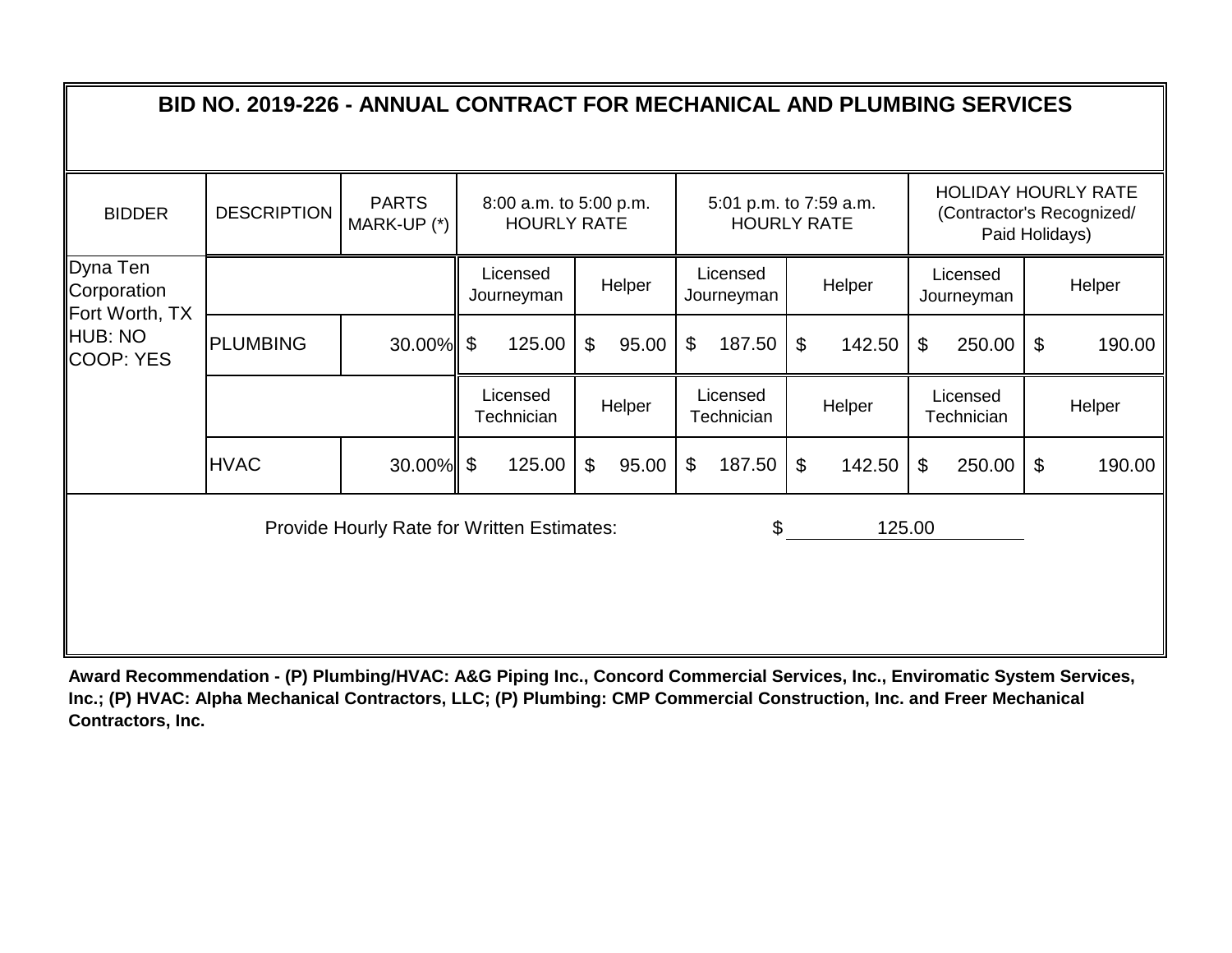|                                           | BID NO. 2019-226 - ANNUAL CONTRACT FOR MECHANICAL AND PLUMBING SERVICES |                                                   |                                              |             |                                              |             |      |                                                                           |             |
|-------------------------------------------|-------------------------------------------------------------------------|---------------------------------------------------|----------------------------------------------|-------------|----------------------------------------------|-------------|------|---------------------------------------------------------------------------|-------------|
| <b>BIDDER</b>                             | <b>DESCRIPTION</b>                                                      | <b>PARTS</b><br>MARK-UP (*)                       | 8:00 a.m. to 5:00 p.m.<br><b>HOURLY RATE</b> |             | 5:01 p.m. to 7:59 a.m.<br><b>HOURLY RATE</b> |             |      | <b>HOLIDAY HOURLY RATE</b><br>(Contractor's Recognized/<br>Paid Holidays) |             |
| ∥Enviromatic<br>System Services,<br>llnc. |                                                                         |                                                   | Licensed<br>Journeyman                       | Helper      | Licensed<br>Journeyman                       | Helper      |      | Licensed<br>Journeyman                                                    | Helper      |
| Grand Prairie, TX<br><b>HUB: NO</b>       | <b>PLUMBING</b>                                                         | 25.00%                                            | \$<br>85.00                                  | \$<br>55.00 | \$<br>127.50                                 | \$<br>82.50 | \$   | 127.50                                                                    | \$<br>82.50 |
| COOP: YES                                 |                                                                         |                                                   | Licensed<br>Technician                       | Helper      | Licensed<br>Technician                       | Helper      |      | Licensed<br>Technician                                                    | Helper      |
|                                           | <b>HVAC</b>                                                             | 25.00%                                            | \$<br>85.00                                  | \$<br>55.00 | \$<br>127.50                                 | \$<br>82.50 | \$   | 127.50                                                                    | \$<br>82.50 |
|                                           |                                                                         | <b>Provide Hourly Rate for Written Estimates:</b> |                                              |             | S                                            |             | 0.00 |                                                                           |             |
|                                           |                                                                         |                                                   |                                              |             |                                              |             |      |                                                                           |             |
|                                           |                                                                         |                                                   |                                              |             |                                              |             |      |                                                                           |             |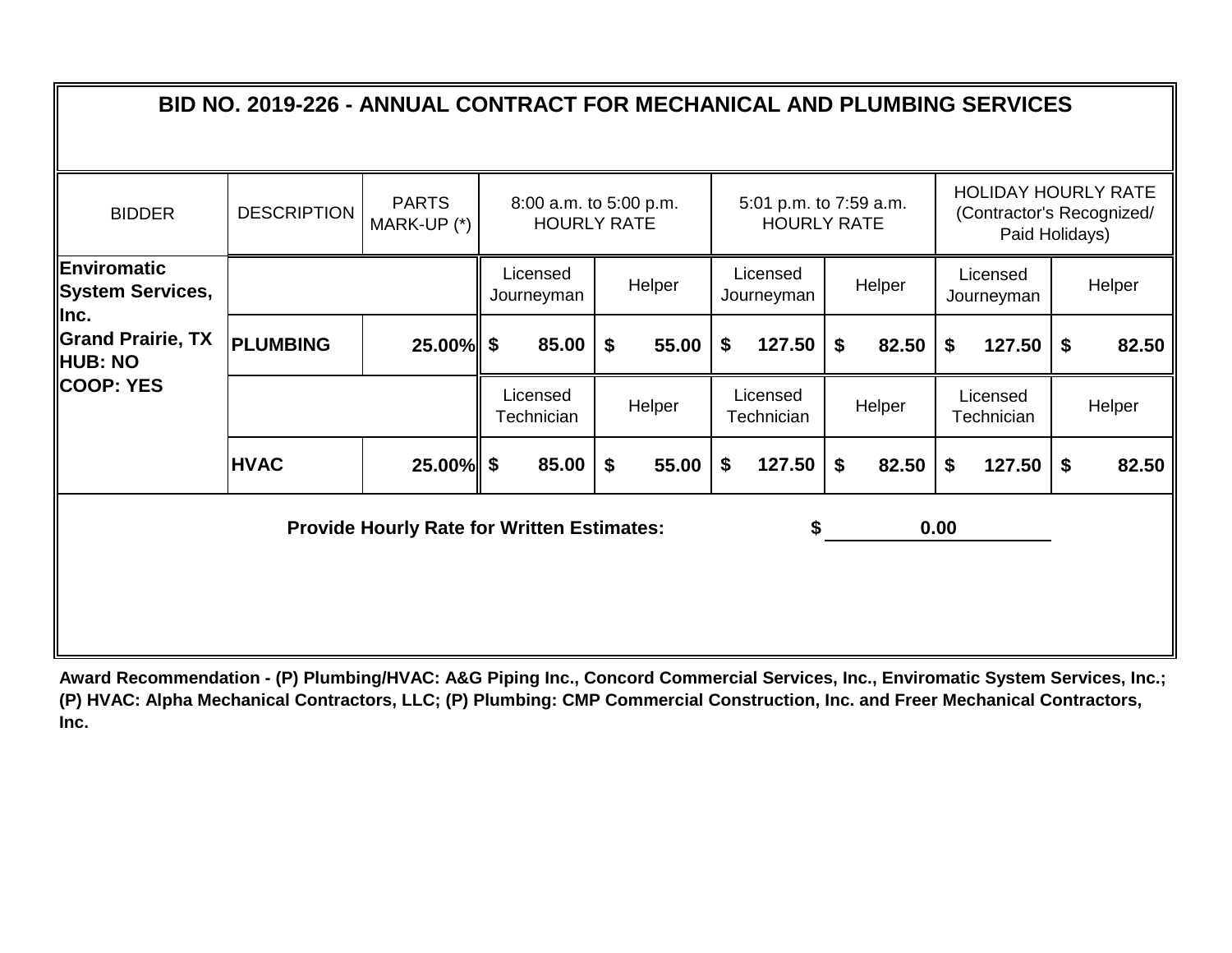|                                                | BID NO. 2019-226 - ANNUAL CONTRACT FOR MECHANICAL AND PLUMBING SERVICES |                                                   |                                              |             |                                    |                                              |                        |                                                                           |
|------------------------------------------------|-------------------------------------------------------------------------|---------------------------------------------------|----------------------------------------------|-------------|------------------------------------|----------------------------------------------|------------------------|---------------------------------------------------------------------------|
| <b>BIDDER</b>                                  | <b>DESCRIPTION</b>                                                      | <b>PARTS</b><br>MARK-UP (*)                       | 8:00 a.m. to 5:00 p.m.<br><b>HOURLY RATE</b> |             |                                    | 5:01 p.m. to 7:59 a.m.<br><b>HOURLY RATE</b> |                        | <b>HOLIDAY HOURLY RATE</b><br>(Contractor's Recognized/<br>Paid Holidays) |
| Freer<br><b>Mechanical</b><br>Contractors Inc. |                                                                         |                                                   | Licensed<br>Journeyman                       | Helper      | Licensed<br>Journeyman             | Helper                                       | Licensed<br>Journeyman | <b>Helper</b>                                                             |
| Fort Worth, TX<br>HUB: NO                      | <b>PLUMBING</b>                                                         | $18.00\%$ \$                                      | 69.94                                        | \$<br>42.45 | 93.08<br>$\boldsymbol{\mathsf{s}}$ | 59.43<br>\$                                  | 116.24<br>\$           | 76.44<br>\$                                                               |
| COOP: YES                                      |                                                                         |                                                   | Licensed<br>Technician                       | Helper      | Licensed<br>Technician             | Helper                                       | Licensed<br>Technician | Helper                                                                    |
|                                                | <b>HVAC</b>                                                             | n/a                                               | n/a                                          | n/a         | n/a                                | n/a                                          | n/a                    | n/a                                                                       |
|                                                |                                                                         | <b>Provide Hourly Rate for Written Estimates:</b> |                                              |             | \$                                 |                                              | 75.00                  |                                                                           |
|                                                |                                                                         |                                                   |                                              |             |                                    |                                              |                        |                                                                           |
|                                                |                                                                         |                                                   |                                              |             |                                    |                                              |                        |                                                                           |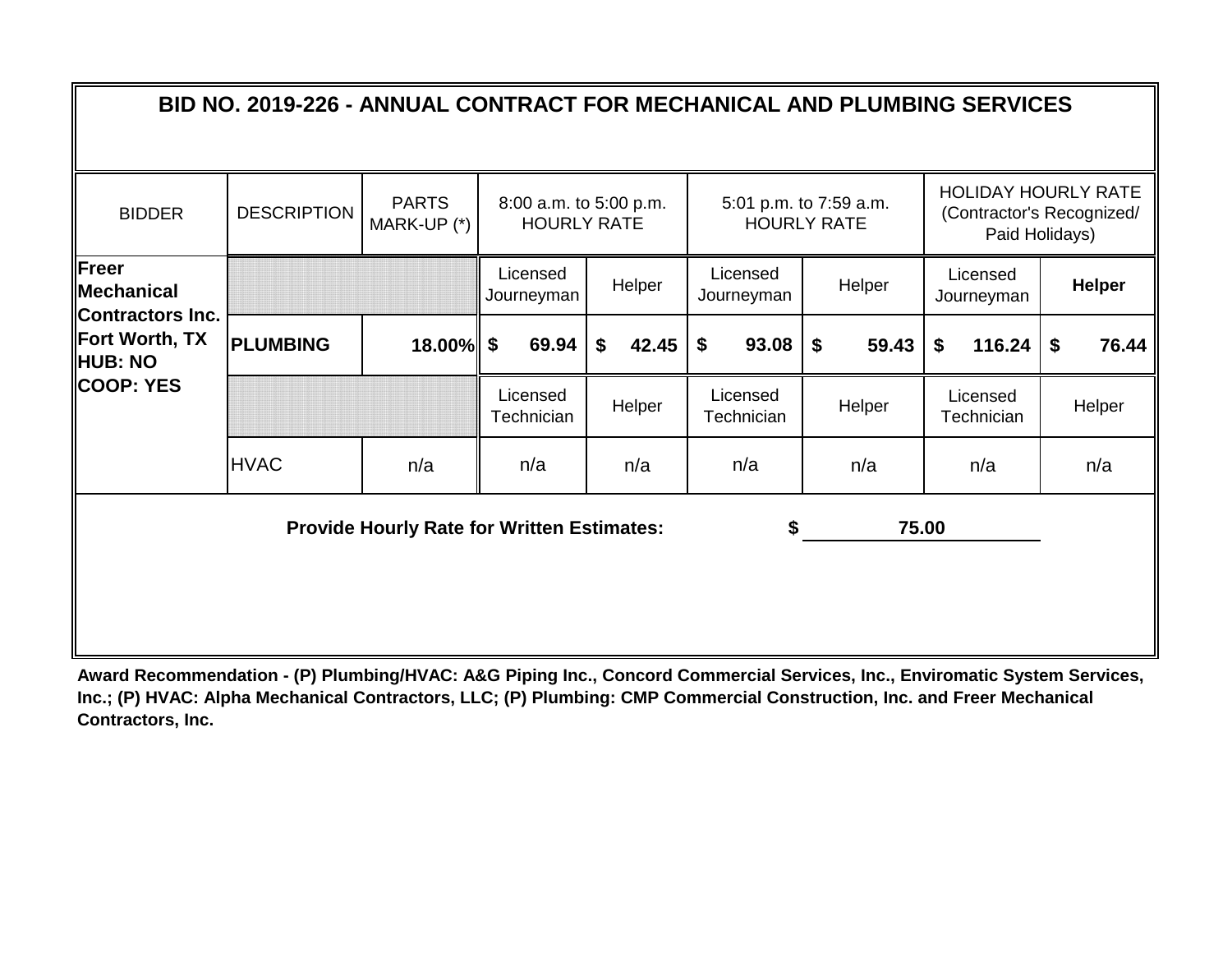|                                             | BID NO. 2019-226 - ANNUAL CONTRACT FOR MECHANICAL AND PLUMBING SERVICES |                             |                                                   |             |                        |                                              |                        |                                                                           |
|---------------------------------------------|-------------------------------------------------------------------------|-----------------------------|---------------------------------------------------|-------------|------------------------|----------------------------------------------|------------------------|---------------------------------------------------------------------------|
| <b>BIDDER</b>                               | <b>DESCRIPTION</b>                                                      | <b>PARTS</b><br>MARK-UP (*) | 8:00 a.m. to 5:00 p.m.<br><b>HOURLY RATE</b>      |             |                        | 5:01 p.m. to 7:59 a.m.<br><b>HOURLY RATE</b> |                        | <b>HOLIDAY HOURLY RATE</b><br>(Contractor's Recognized/<br>Paid Holidays) |
| Johnson<br>Controls, Inc.<br>Fort Worth, TX |                                                                         |                             | Licensed<br>Journeyman                            | Helper      | Licensed<br>Journeyman | Helper                                       | Licensed<br>Journeyman | Helper                                                                    |
| HUB: NO<br>COOP: YES                        | <b>PLUMBING</b>                                                         | n/a                         | n/a                                               | n/a         | n/a                    | n/a                                          | n/a                    | n/a                                                                       |
|                                             |                                                                         |                             | Licensed<br>Technician                            | Helper      | Licensed<br>Technician | Helper                                       | Licensed<br>Technician | Helper                                                                    |
|                                             | <b>HVAC</b>                                                             | $30.00\%$ \$                | 89.00                                             | \$<br>79.00 | 133.50<br>\$           | $\boldsymbol{\mathsf{S}}$<br>118.50          | \$<br>178.00           | \$<br>158.00                                                              |
|                                             |                                                                         |                             | <b>Provide Hourly Rate for Written Estimates:</b> |             | \$                     |                                              | 89.00                  |                                                                           |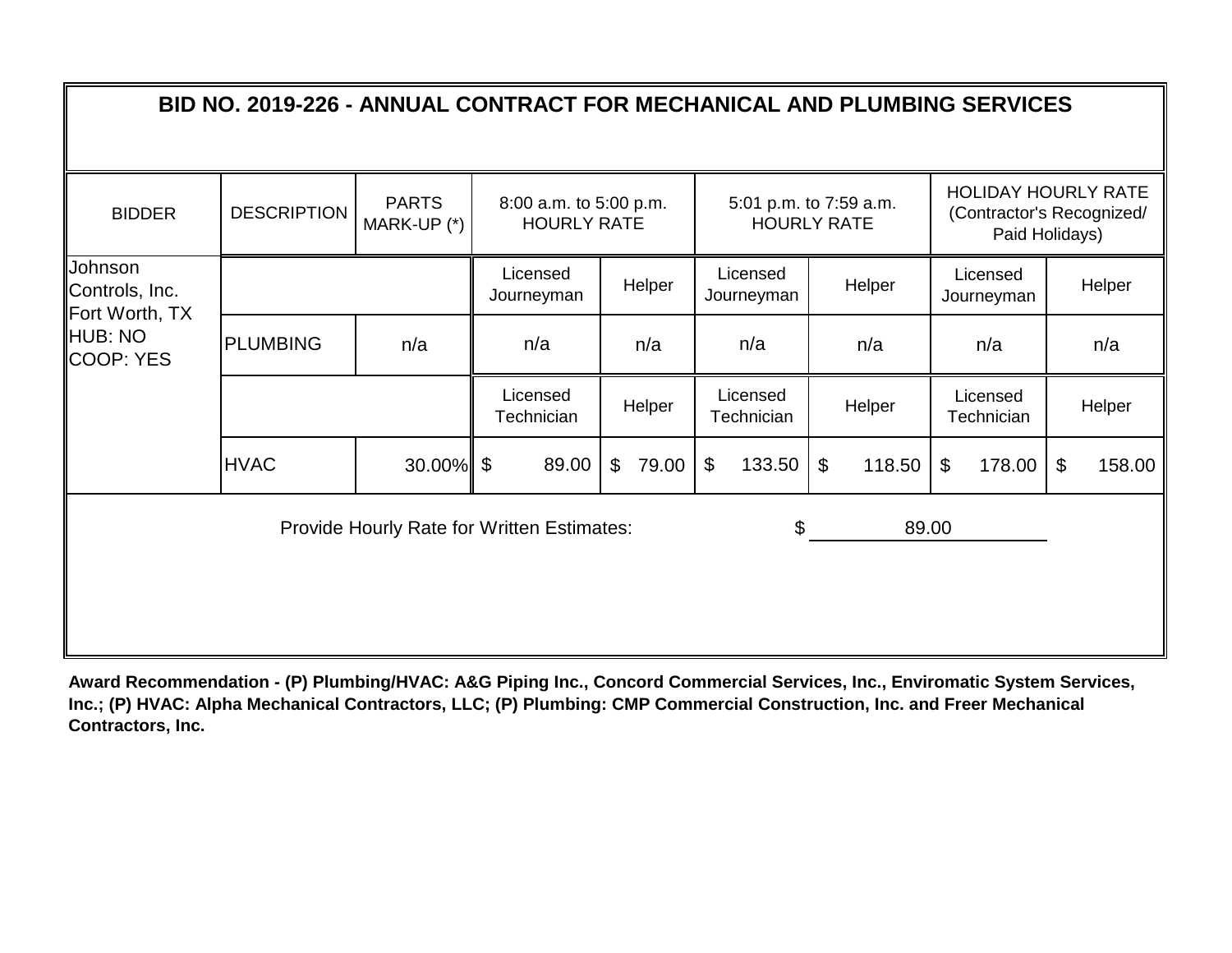| <b>BIDDER</b>                                        | <b>DESCRIPTION</b> | <b>PARTS</b><br>MARK-UP (*) | 8:00 a.m. to 5:00 p.m.<br><b>HOURLY RATE</b>      |             |                        | 5:01 p.m. to 7:59 a.m.<br><b>HOURLY RATE</b> |                                      | <b>HOLIDAY HOURLY RATE</b><br>(Contractor's Recognized/<br>Paid Holidays) |
|------------------------------------------------------|--------------------|-----------------------------|---------------------------------------------------|-------------|------------------------|----------------------------------------------|--------------------------------------|---------------------------------------------------------------------------|
| Rushco Energy<br>Specialists, Inc.<br>Fort Worth, TX |                    |                             | Licensed<br>Journeyman                            | Helper      | Licensed<br>Journeyman | Helper                                       | Licensed<br>Journeyman               | Helper                                                                    |
| HUB: NO<br>COOP: YES                                 | <b>PLUMBING</b>    | n/a                         | n/a                                               | n/a         | n/a                    | n/a                                          | n/a                                  | n/a                                                                       |
|                                                      |                    |                             | Licensed<br>Technician                            | Helper      | Licensed<br>Technician | Helper                                       | Licensed<br>Technician               | Helper                                                                    |
|                                                      | <b>HVAC</b>        | $20.00\%$ \$                | 105.00                                            | \$<br>87.00 | $\$\$<br>157.50        | $\mathfrak{S}$<br>130.50                     | $\boldsymbol{\mathcal{L}}$<br>210.00 | $\mathfrak{F}$<br>174.00                                                  |
|                                                      |                    |                             | <b>Provide Hourly Rate for Written Estimates:</b> |             | \$                     |                                              | 95.00                                |                                                                           |
|                                                      |                    |                             |                                                   |             |                        |                                              |                                      |                                                                           |
|                                                      |                    |                             |                                                   |             |                        |                                              |                                      |                                                                           |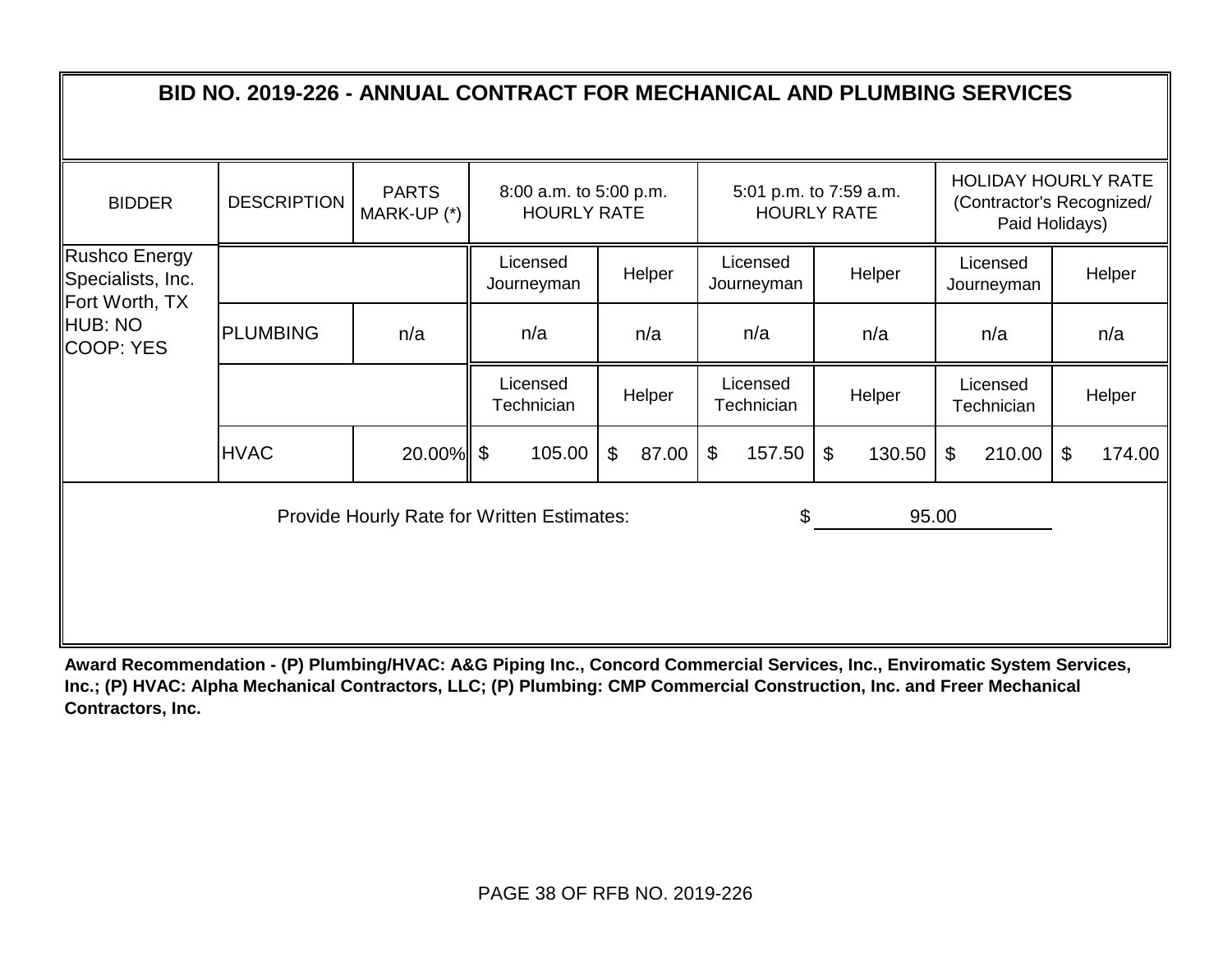|                                     | BID NO. 2019-226 - ANNUAL CONTRACT FOR MECHANICAL AND PLUMBING SERVICES |                             |                                              |             |                                              |              |                          |                                                                           |
|-------------------------------------|-------------------------------------------------------------------------|-----------------------------|----------------------------------------------|-------------|----------------------------------------------|--------------|--------------------------|---------------------------------------------------------------------------|
| <b>BIDDER</b>                       | <b>DESCRIPTION</b>                                                      | <b>PARTS</b><br>MARK-UP (*) | 8:00 a.m. to 5:00 p.m.<br><b>HOURLY RATE</b> |             | 5:01 p.m. to 7:59 a.m.<br><b>HOURLY RATE</b> |              |                          | <b>HOLIDAY HOURLY RATE</b><br>(Contractor's Recognized/<br>Paid Holidays) |
| Synergy<br>Environmental<br>Service |                                                                         |                             | Licensed<br>Journeyman                       | Helper      | Licensed<br>Journeyman                       | Helper       | Licensed<br>Journeyman   | Helper                                                                    |
| Hurst, TX<br>HUB: YES               | <b>PLUMBING</b>                                                         | n/a                         | n/a                                          | n/a         | n/a                                          | n/a          | n/a                      | n/a                                                                       |
| COOP: YES                           |                                                                         |                             | Licensed<br>Technician                       | Helper      | Licensed<br>Technician                       | Helper       | Licensed<br>Technician   | Helper                                                                    |
|                                     | <b>HVAC</b>                                                             | $35.00\%$ \$                | 85.00                                        | 75.00<br>\$ | $\boldsymbol{\mathsf{\$}}$<br>127.50         | 112.50<br>\$ | $\mathfrak{S}$<br>170.00 | $\mathfrak{F}$<br>150.00                                                  |
|                                     |                                                                         |                             | Provide Hourly Rate for Written Estimates:   |             | \$                                           |              | 85.00                    |                                                                           |
|                                     |                                                                         |                             |                                              |             |                                              |              |                          |                                                                           |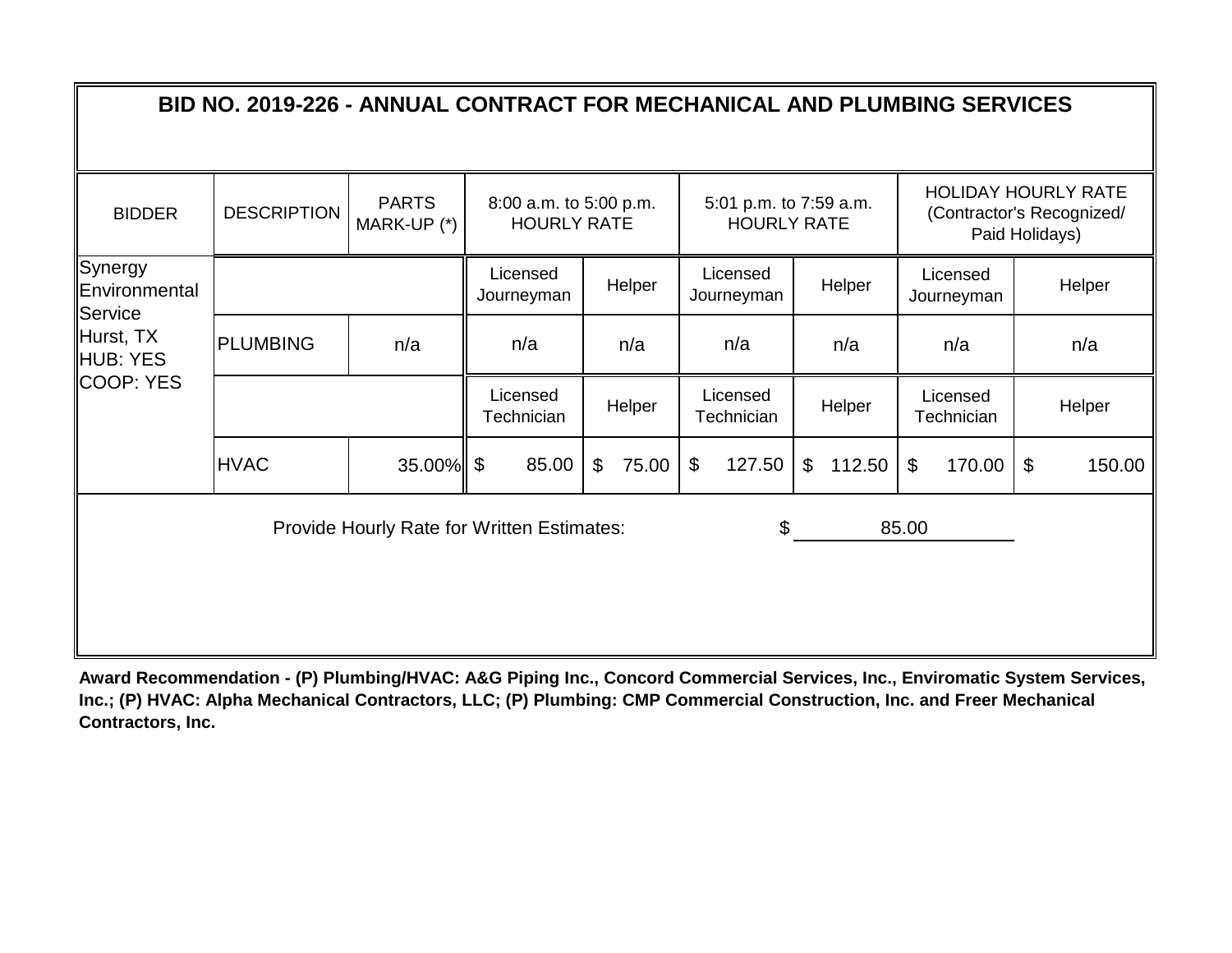#### **PRICE FORM**

| <b>DESCRIPTION</b>                         | <b>Dollar Rate</b> |    | 8 am to 5 pm<br><b>Hourly Rate</b> |    | 5:01 pm to 7:59 am<br><b>Hourly Rate</b> |    | Holiday &<br>Weekend<br><b>Hourly Rate</b> |
|--------------------------------------------|--------------------|----|------------------------------------|----|------------------------------------------|----|--------------------------------------------|
| Refrigerant Recovery Machine Use           | 75.00/day          |    |                                    |    |                                          |    |                                            |
| <b>Backhoe Work Machine</b>                |                    |    |                                    | \$ |                                          |    |                                            |
| Operator, if different from Page 38 bid    |                    |    |                                    | \$ |                                          | S  |                                            |
| <b>Trencher Work Machine</b>               |                    |    |                                    | \$ |                                          |    |                                            |
| Operator, if different from Page 38 bid \$ |                    |    |                                    | \$ |                                          |    |                                            |
| <b>Welding Machine</b>                     | 150.00/day         | \$ |                                    | \$ |                                          | \$ |                                            |
| Operator, if different from Page 38 bid    |                    | \$ |                                    | \$ |                                          | \$ |                                            |
| <b>Brazing and Soldering Equipment</b>     | 50.00/day          | \$ |                                    | \$ |                                          |    |                                            |
| Operator, if different from Page 38 bid    |                    |    |                                    | \$ |                                          |    |                                            |
| <b>Camera and Operator</b>                 | 150.00/day         |    | 80.00                              | \$ | 120.00                                   | \$ | 160.00                                     |
| Operator, if different from Page 38 bid    |                    |    |                                    | \$ |                                          |    |                                            |
| Miscellaneous Equipment                    |                    |    |                                    | \$ |                                          |    |                                            |
| Operator, if different from Page 38 bid    |                    |    |                                    | \$ |                                          |    |                                            |
| <b>Reclaim Bottle</b>                      | 25.00/day          | \$ |                                    | \$ |                                          |    |                                            |
| Torch                                      | 25.00/day          | \$ |                                    | \$ |                                          | \$ |                                            |
| <b>Sewer Machine</b>                       | 150.00/day         | \$ |                                    | \$ |                                          | \$ |                                            |
| Operator, if different from Page 38 bid    |                    |    |                                    | \$ |                                          |    |                                            |

## **A&G**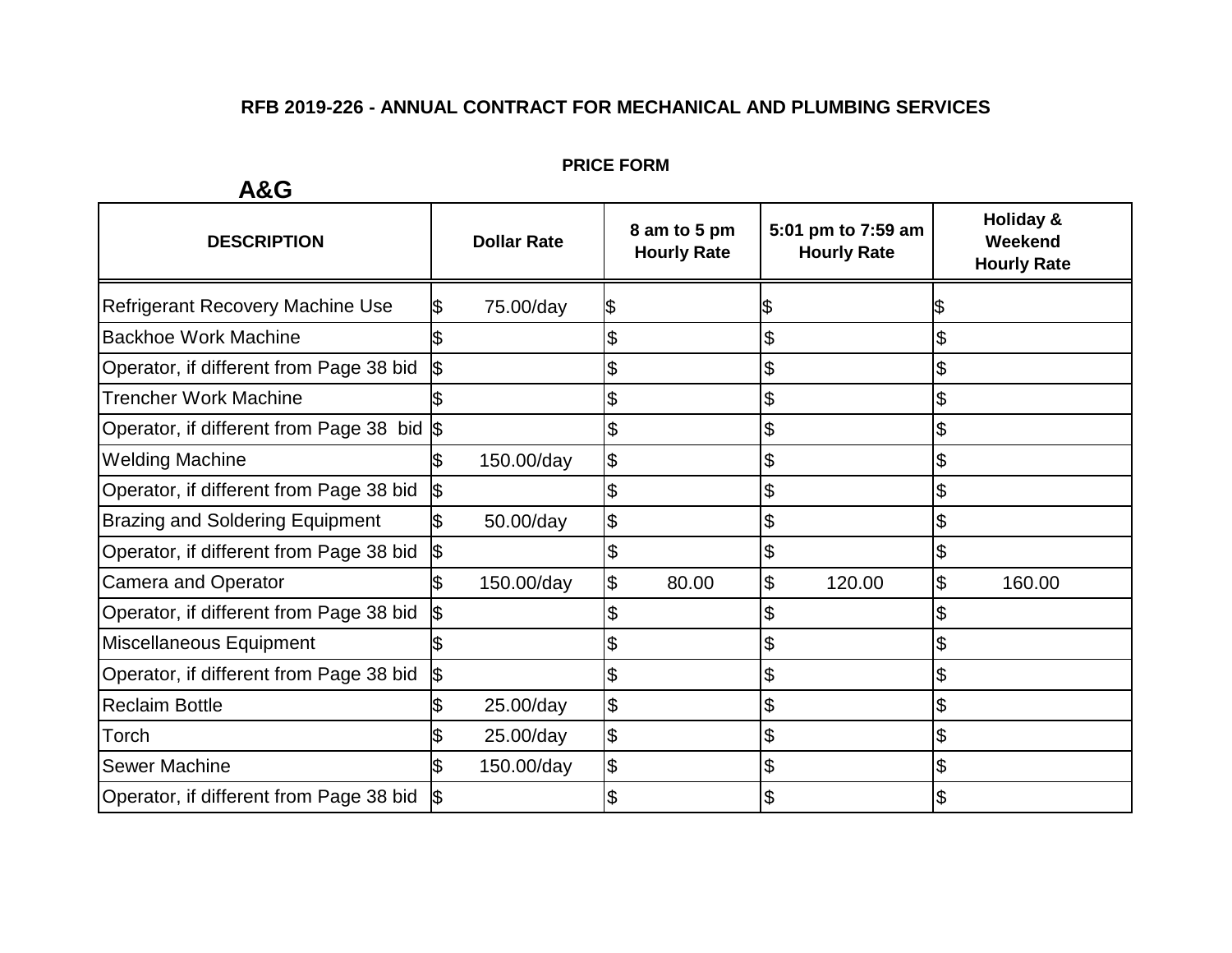#### **PRICE FORM**

| <b>DESCRIPTION</b>                      | 5:01 pm to 7:59 am<br>8 am to 5 pm<br><b>Dollar Rate</b><br><b>Hourly Rate</b><br><b>Hourly Rate</b> |            | Holiday &<br>Weekend<br><b>Hourly Rate</b> |       |              |              |
|-----------------------------------------|------------------------------------------------------------------------------------------------------|------------|--------------------------------------------|-------|--------------|--------------|
| Vacuum Pump                             |                                                                                                      | 50.00/day  | \$                                         |       | \$           | \$           |
| Operator, if different from Page 38 bid |                                                                                                      |            |                                            |       | \$           |              |
| <b>Chain Hoist</b>                      |                                                                                                      | 50.00/day  | \$                                         |       | \$           | \$           |
| Gantry                                  |                                                                                                      | 150.00/day | \$                                         |       | \$           | \$           |
| Wet Vac                                 |                                                                                                      |            | \$                                         |       | \$           | \$           |
| <b>Hydro Jetting Svc</b>                |                                                                                                      | 250.00/day | \$                                         |       | \$           | \$           |
| Operator, if different from Page 38 bid |                                                                                                      |            |                                            |       | \$           | \$           |
| <b>Pro Press Machine</b>                |                                                                                                      | 25.00/day  | \$                                         |       | \$           | \$           |
| Operator, if different from Page 38 bid | 135                                                                                                  |            |                                            |       | \$           | \$           |
| <b>Combustion Analyzer</b>              |                                                                                                      | 75.00/day  | \$                                         |       | \$           | \$           |
| <b>String Tape</b>                      |                                                                                                      |            |                                            |       | \$           | \$           |
| <b>Roto Rooter Service</b>              |                                                                                                      | 250.00/day | \$                                         | 80.00 | \$<br>120.00 | \$<br>160.00 |
| <b>Bottle Nitrogen</b>                  |                                                                                                      | 25.00/day  | \$                                         |       | \$           |              |
| Jackhammer                              |                                                                                                      | 250.00/day | \$                                         |       | \$           | \$           |
| Miscellaneous Equipment                 |                                                                                                      |            |                                            |       | \$           |              |
| Operator, if different from Page 38 bid | 1\$                                                                                                  |            |                                            |       | \$           | \$           |
| Miscellaneous Equipment                 |                                                                                                      |            | \$                                         |       | \$           | \$           |
| Operator, if different from Page 38 bid |                                                                                                      |            | ง                                          |       | \$           | \$           |

**A&G**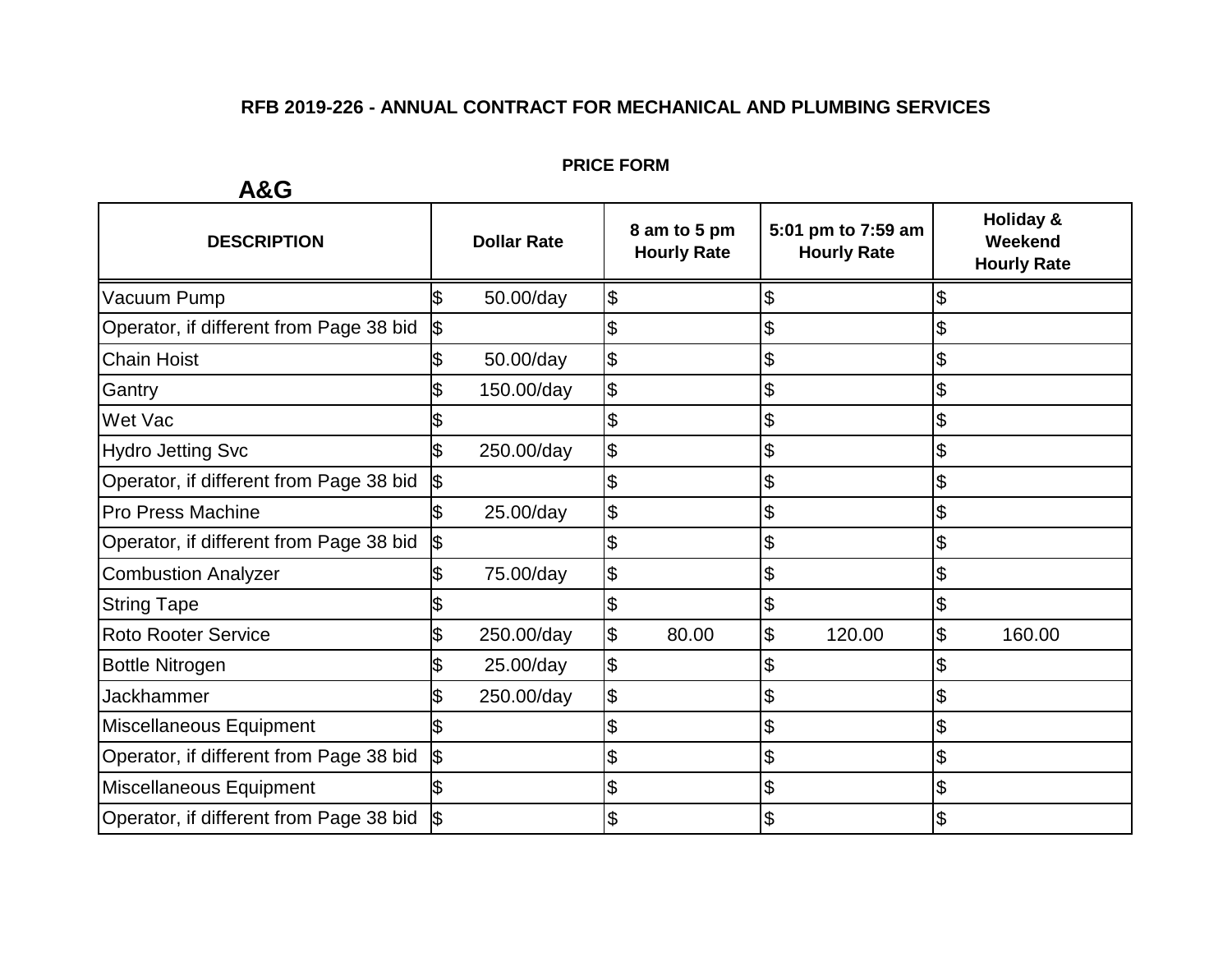| AQU                                         |                    |                                    |                                          |                                            |  |
|---------------------------------------------|--------------------|------------------------------------|------------------------------------------|--------------------------------------------|--|
| <b>DESCRIPTION</b>                          | <b>Dollar Rate</b> | 8 am to 5 pm<br><b>Hourly Rate</b> | 5:01 pm to 7:59 am<br><b>Hourly Rate</b> | Holiday &<br>Weekend<br><b>Hourly Rate</b> |  |
| Miscellaneous Equipment                     |                    |                                    |                                          |                                            |  |
| Operator, if different from Page 38 bid \\$ |                    |                                    |                                          |                                            |  |
| Miscellaneous Equipment                     |                    |                                    |                                          |                                            |  |
| Operator, if different from Page 38 bid \\$ |                    |                                    |                                          |                                            |  |
| Miscellaneous Equipment                     |                    |                                    |                                          |                                            |  |
| Operator, if different from Page 38 bid \\$ |                    |                                    |                                          |                                            |  |

#### **PRICE FORM**

Note: There shall be no mark-up on owned/rented equipment.

## **A&G**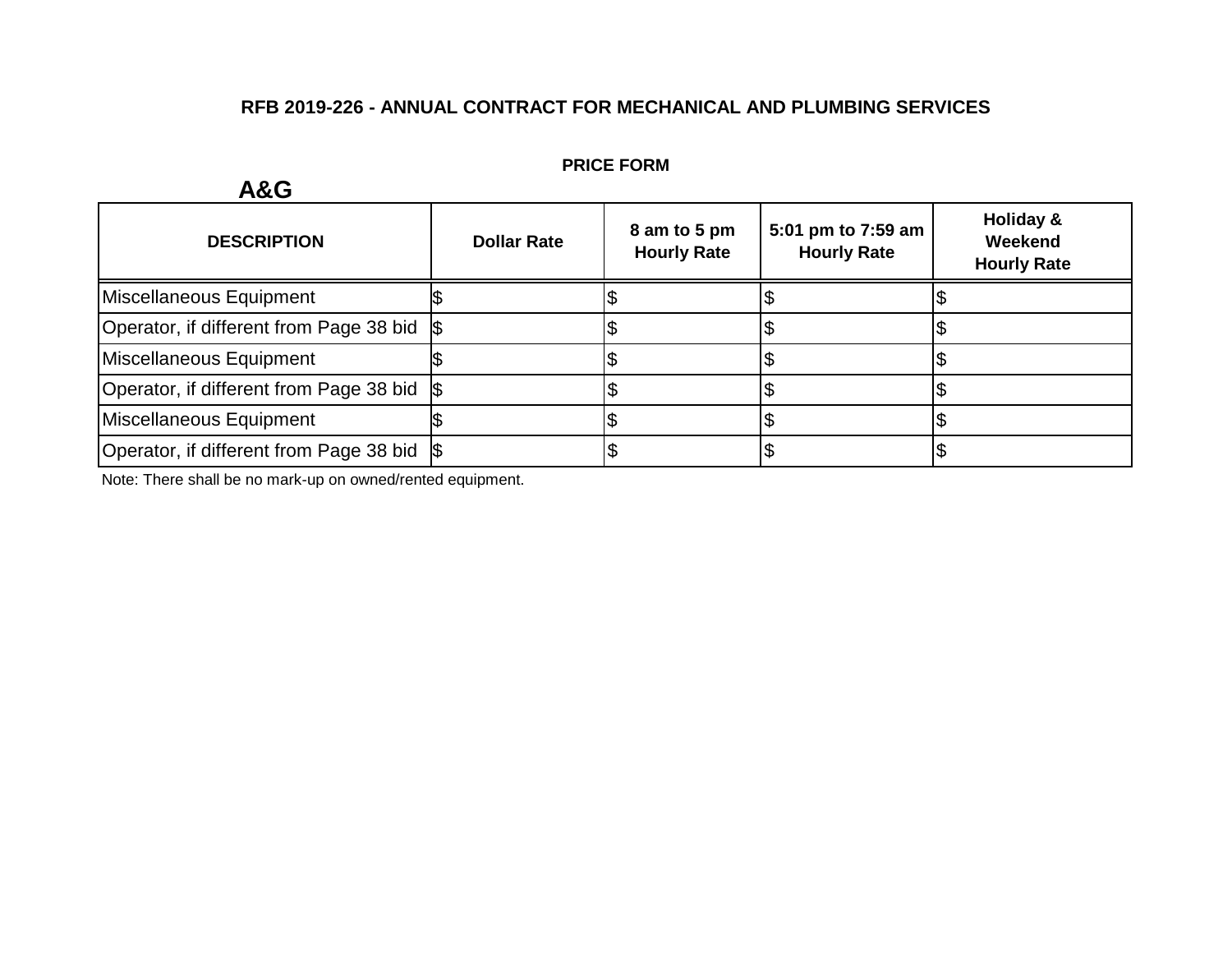#### **PRICE FORM**

| <b>DESCRIPTION</b>                      | <b>Dollar Rate</b> |                            | 8 am to 5 pm<br><b>Hourly Rate</b> | 5:01 pm to 7:59 am<br><b>Hourly Rate</b> |                            | Holiday &<br>Weekend<br><b>Hourly Rate</b> |
|-----------------------------------------|--------------------|----------------------------|------------------------------------|------------------------------------------|----------------------------|--------------------------------------------|
| <b>Refrigerant Recovery Machine Use</b> | 50.00/circuit      | \$                         |                                    | \$                                       | \$                         |                                            |
| <b>Backhoe Work Machine</b>             |                    | \$                         |                                    | \$                                       | \$                         |                                            |
| Operator, if different from Page 38 bid |                    | \$                         |                                    | \$                                       | $\boldsymbol{\mathsf{S}}$  |                                            |
| Trencher Work Machine                   |                    | \$                         |                                    | \$                                       | $\boldsymbol{\theta}$      |                                            |
| Operator, if different from Page 38 bid |                    | \$                         |                                    | \$                                       | $\boldsymbol{\mathsf{\$}}$ |                                            |
| <b>Welding Machine</b>                  |                    | $\boldsymbol{\mathsf{\$}}$ | 45.00                              | \$<br>45.00                              | \$                         | 45.00                                      |
| Operator, if different from Page 38 bid |                    | \$                         |                                    | \$                                       | \$                         |                                            |
| <b>Brazing and Soldering Equipment</b>  | 85.00/circuit      | $\boldsymbol{\theta}$      |                                    | \$                                       | \$                         |                                            |
| Operator, if different from Page 38 bid |                    | \$                         |                                    | \$                                       | $\boldsymbol{\mathsf{\$}}$ |                                            |
| <b>Camera and Operator</b>              |                    | $\boldsymbol{\mathsf{S}}$  |                                    | \$                                       | $\boldsymbol{\mathsf{S}}$  |                                            |
| Operator, if different from Page 38 bid |                    | \$                         |                                    | \$                                       | \$                         |                                            |
| Miscellaneous Equipment                 |                    | \$                         |                                    | \$                                       | \$                         |                                            |
| Operator, if different from Page 38 bid |                    | $\mathfrak{S}$             |                                    | \$                                       | \$                         |                                            |
| <b>Reclaim Bottle</b>                   | 75.00/each         | $\frac{1}{2}$              |                                    | \$                                       | $\boldsymbol{\mathsf{S}}$  |                                            |
| Torch                                   |                    | \$                         | 25.00                              | \$<br>25.00                              | $\boldsymbol{\theta}$      | 25.00                                      |
| <b>Sewer Machine</b>                    |                    | \$                         |                                    | \$                                       | $\boldsymbol{\mathsf{\$}}$ |                                            |
| Operator, if different from Page 38 bid |                    | $\overline{\theta}$        |                                    | \$                                       | $\sqrt{3}$                 |                                            |

# **Alpha**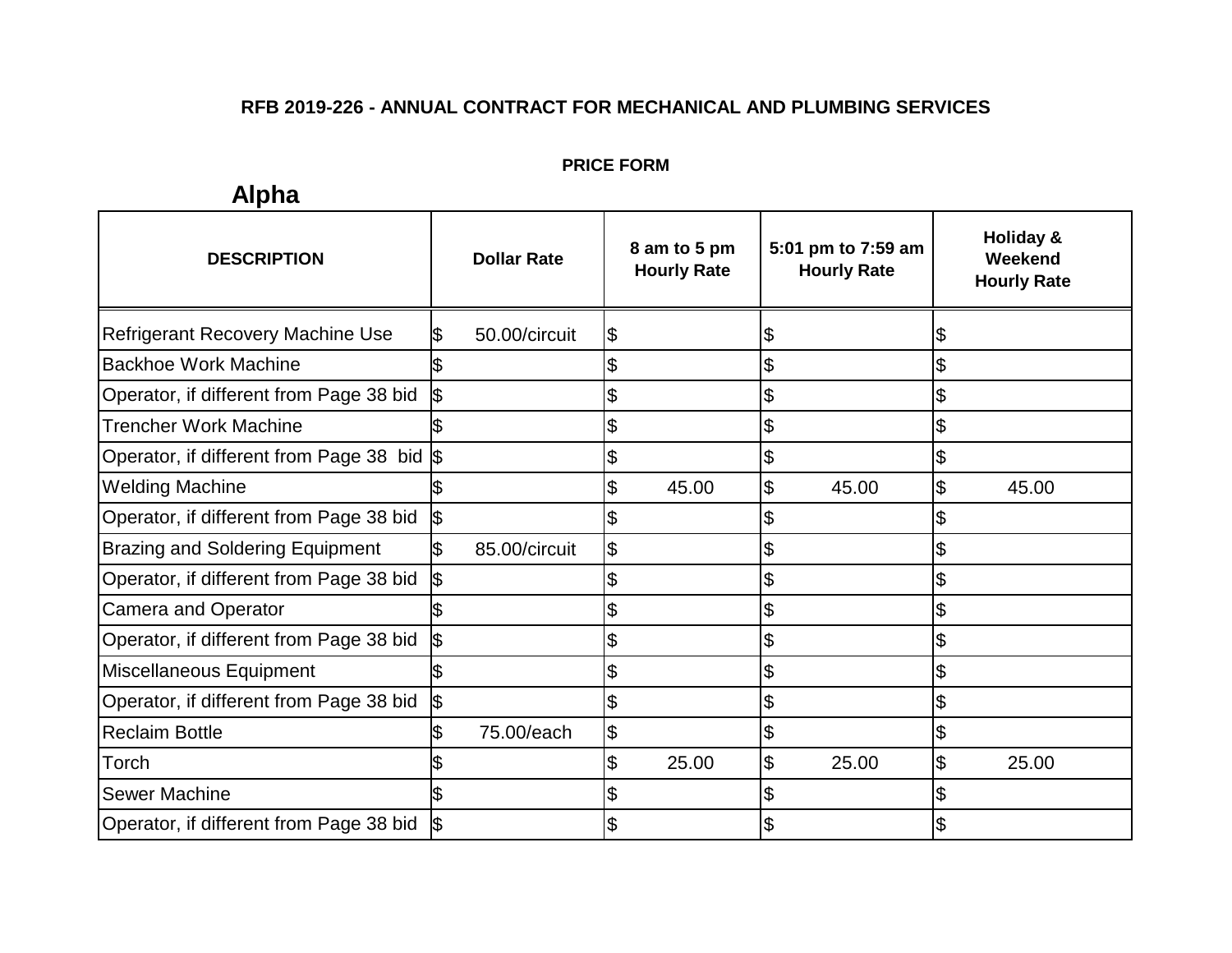#### **PRICE FORM**

# **Alpha**

| <b>DESCRIPTION</b>                      | <b>Dollar Rate</b>   | 8 am to 5 pm<br><b>Hourly Rate</b> | 5:01 pm to 7:59 am<br><b>Hourly Rate</b> | Holiday &<br>Weekend<br><b>Hourly Rate</b> |
|-----------------------------------------|----------------------|------------------------------------|------------------------------------------|--------------------------------------------|
| Vacuum Pump                             |                      | \$<br>25.00                        | \$<br>25.00                              | $\mathfrak{S}$<br>25.00                    |
| Operator, if different from Page 38 bid | 1\$                  |                                    | \$                                       |                                            |
| <b>Chain Hoist</b>                      | 65.00/flat fee<br>\$ | \$                                 | \$                                       |                                            |
| Gantry                                  | 95.00/flat fee       | \$                                 | \$                                       |                                            |
| Wet Vac                                 |                      |                                    | \$                                       |                                            |
| <b>Hydro Jetting Svc</b>                |                      |                                    | \$                                       | \$                                         |
| Operator, if different from Page 38 bid | \$                   |                                    | \$                                       |                                            |
| Pro Press Machine                       | 250.00/day           | \$                                 | \$                                       | \$                                         |
| Operator, if different from Page 38 bid |                      |                                    | \$                                       |                                            |
| <b>Combustion Analyzer</b>              | 150.00/flat fee      | \$                                 | \$                                       |                                            |
| <b>String Tape</b>                      |                      |                                    | \$                                       | \$                                         |
| <b>Roto Rooter Service</b>              |                      | \$                                 | \$                                       | \$                                         |
| <b>Bottle Nitrogen</b>                  | 25.00/each           | \$                                 | \$                                       | \$                                         |
| <b>Jackhammer</b>                       |                      |                                    | \$                                       | $\mathcal{L}$                              |
| Miscellaneous Equipment                 |                      |                                    | \$                                       | \$                                         |
| Operator, if different from Page 38 bid | \$                   | \$                                 | \$                                       | \$                                         |
| Miscellaneous Equipment                 |                      | \$                                 | \$                                       | \$                                         |
| Operator, if different from Page 38 bid |                      |                                    | \$                                       |                                            |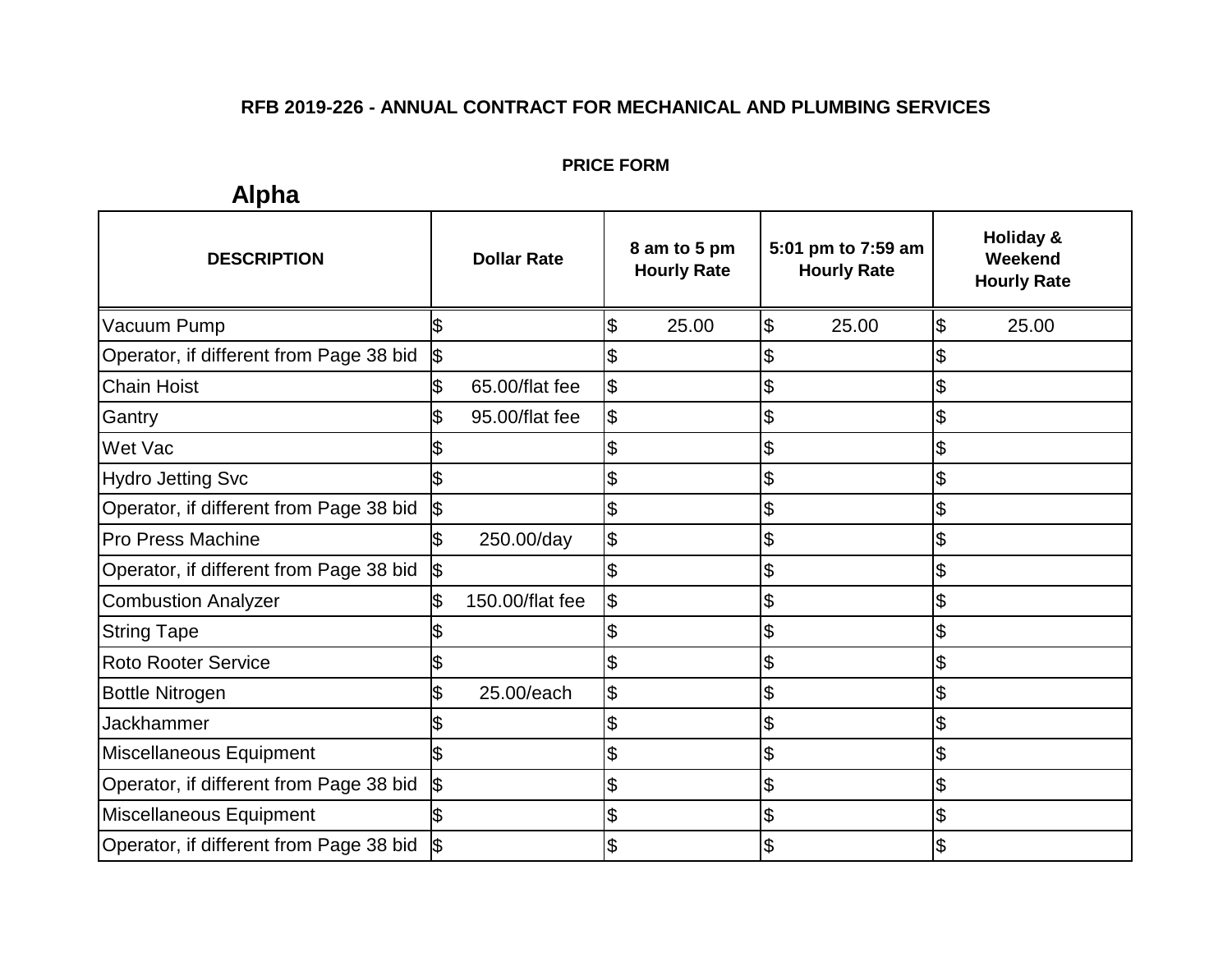#### **PRICE FORM**

#### **DESCRIPTION Dollar Rate 8 am to 5 pm Hourly Rate 5:01 pm to 7:59 am Hourly Rate Holiday & Weekend Hourly Rate**  $\begin{array}{ccc} \texttt{S} & \texttt{S} & \texttt{S} \end{array}$  $\begin{array}{ccc} \texttt{S} & \texttt{S} & \texttt{S} \end{array}$  $\begin{array}{ccc} \texttt{S} & \texttt{S} & \texttt{S} \end{array}$  $\begin{array}{ccc} \text{\$} & \text{\$} & \text{\$} \end{array}$  $\begin{array}{ccc} \texttt{S} & \texttt{S} & \texttt{S} \end{array}$  $\begin{array}{ccc} \text{\$} & \text{\$} & \text{\$} \end{array}$ Miscellaneous Equipment Operator, if different from Page 38 bid  $\frac{1}{3}$ Miscellaneous Equipment Operator, if different from Page 38 bid \$ Miscellaneous Equipment Operator, if different from Page 38 bid \$

Note: There shall be no mark-up on owned/rented equipment.

## **Alpha**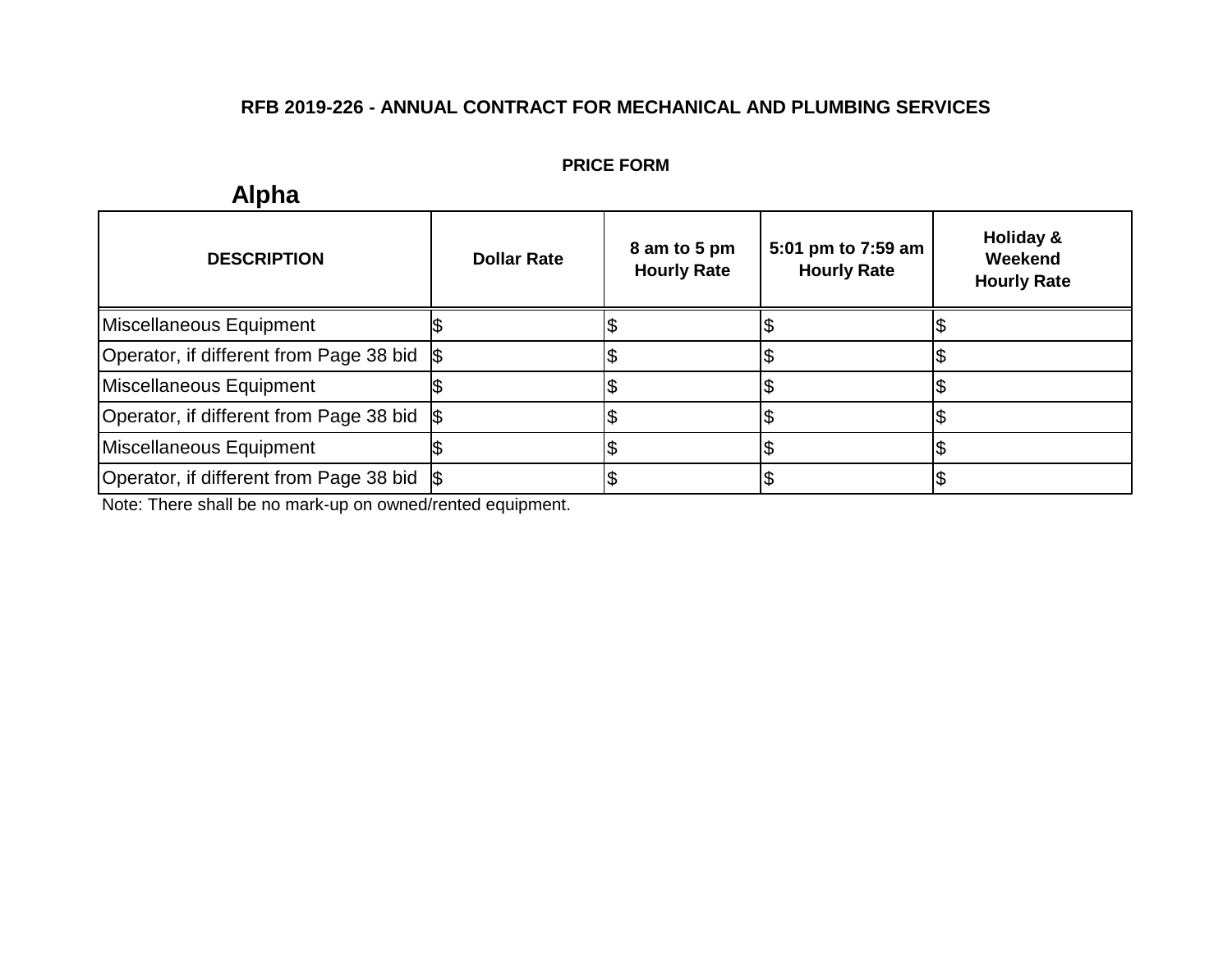#### **PRICE FORM**

## **CEC**

| <b>DESCRIPTION</b>                      | <b>Dollar Rate</b> |                           | 8 am to 5 pm<br><b>Hourly Rate</b> |                           | 5:01 pm to 7:59 am<br><b>Hourly Rate</b> |                | Holiday &<br>Weekend<br><b>Hourly Rate</b> |  |  |
|-----------------------------------------|--------------------|---------------------------|------------------------------------|---------------------------|------------------------------------------|----------------|--------------------------------------------|--|--|
| <b>Refrigerant Recovery Machine Use</b> | ß<br>30            | \$                        | 85.00                              | $\overline{\theta}$       | 127.50                                   | \$             | 170.00                                     |  |  |
| <b>Backhoe Work Machine</b>             | 300                | \$                        |                                    | \$                        |                                          |                |                                            |  |  |
| Operator, if different from Page 38 bid | n/a                | \$                        | 130.00                             | $\boldsymbol{\theta}$     | 195.00                                   | \$             | 260.00                                     |  |  |
| <b>Trencher Work Machine</b>            | 150                | \$                        |                                    | \$                        |                                          |                |                                            |  |  |
| Operator, if different from Page 38 bid |                    | \$                        | 130.00                             | $\overline{\mathbf{e}}$   | 195.00                                   | \$             | 260.00                                     |  |  |
| <b>Welding Machine</b>                  | 70                 | \$                        |                                    | $\boldsymbol{\mathsf{S}}$ |                                          |                |                                            |  |  |
| Operator, if different from Page 38 bid |                    | $\mathfrak{L}$            | 110.00                             | $\overline{\mathcal{E}}$  | 165.00                                   | $\mathfrak{L}$ | 220.00                                     |  |  |
| <b>Brazing and Soldering Equipment</b>  | 50                 | \$                        | 85.00                              | $\mathfrak{S}$            | 127.50                                   | \$             | 170.00                                     |  |  |
| Operator, if different from Page 38 bid | \$                 | $\boldsymbol{\mathsf{S}}$ |                                    | \$                        |                                          |                |                                            |  |  |
| <b>Camera and Operator</b>              | 75                 | $\boldsymbol{\theta}$     | 95.00                              | $\overline{\theta}$       | 142.50                                   | \$             | 190.00                                     |  |  |
| Operator, if different from Page 38 bid |                    | $\mathfrak{S}$            |                                    |                           |                                          |                |                                            |  |  |
| Miscellaneous Equipment                 |                    | \$                        |                                    | \$                        |                                          |                |                                            |  |  |
| Operator, if different from Page 38 bid | \$                 | $\mathfrak{S}$            |                                    | $\boldsymbol{\theta}$     |                                          |                |                                            |  |  |
| <b>Reclaim Bottle</b>                   | 100                | $\mathfrak{S}$            | 85.00                              | $\overline{\theta}$       | 127.50                                   | \$             | 170.00                                     |  |  |
| Torch                                   | 50                 | \$                        | 85.00                              | $\overline{\mathbf{e}}$   | 127.50                                   | \$             | 170.00                                     |  |  |
| <b>Sewer Machine</b>                    | 50                 | \$                        | 95.00                              | $\boldsymbol{\theta}$     | 142.50                                   |                | 190.00                                     |  |  |
| Operator, if different from Page 38 bid | l\$                | \$                        |                                    |                           |                                          |                |                                            |  |  |
| Vacuum Pump                             | 20                 | \$                        | 85.00                              | $\mathfrak{S}$            | 127.50                                   | \$             | 170.00                                     |  |  |
| Operator, if different from Page 38 bid |                    |                           |                                    |                           |                                          |                |                                            |  |  |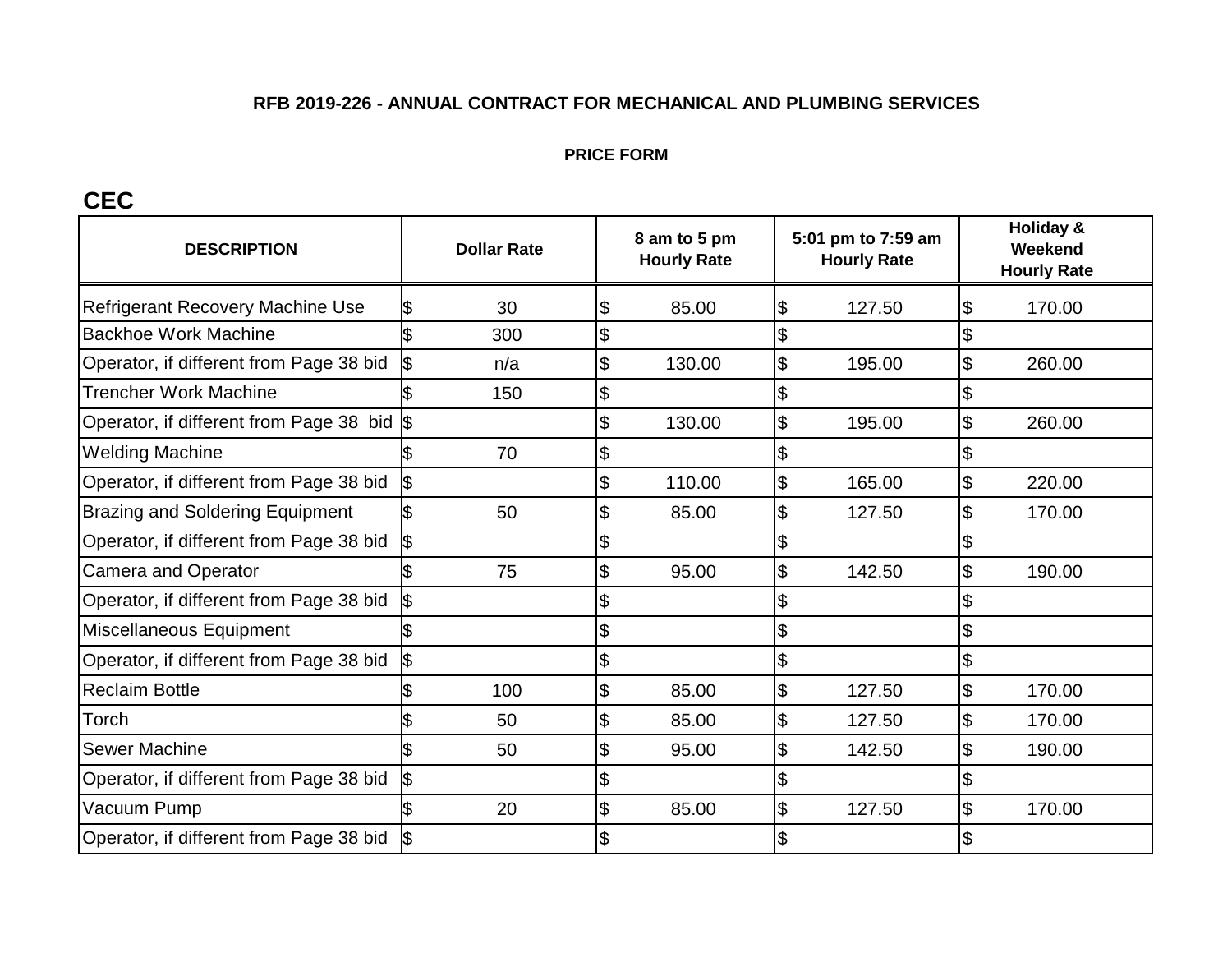#### **PRICE FORM**

## **CEC**

| <b>DESCRIPTION</b>                      | <b>Dollar Rate</b>      | 8 am to 5 pm<br><b>Hourly Rate</b> | 5:01 pm to 7:59 am<br><b>Hourly Rate</b> | <b>Holiday &amp;</b><br>Weekend<br><b>Hourly Rate</b> |  |
|-----------------------------------------|-------------------------|------------------------------------|------------------------------------------|-------------------------------------------------------|--|
| <b>Chain Hoist</b>                      | 25<br>\$                | $\boldsymbol{\theta}$<br>85.00     | $\overline{\theta}$<br>127.50            | \$<br>170.00                                          |  |
| Gantry                                  | 100                     | \$<br>85.00                        | $\boldsymbol{\theta}$<br>127.50          | \$<br>170.00                                          |  |
| <b>Wet Vac</b>                          | 25                      | \$<br>85.00                        | \$<br>127.50                             | \$<br>170.00                                          |  |
| <b>Hydro Jetting Svc</b>                | 150                     | \$                                 | \$                                       |                                                       |  |
| Operator, if different from Page 38 bid |                         | \$<br>110.00                       | $\mathfrak{S}$<br>165.00                 | \$<br>220.00                                          |  |
| <b>Pro Press Machine</b>                | 50                      | \$<br>95.00                        | \$<br>142.50                             | \$<br>190.00                                          |  |
| Operator, if different from Page 38 bid | $\mathbf{\mathfrak{S}}$ | \$                                 | \$                                       |                                                       |  |
| <b>Combustion Analyzer</b>              | Rental<br>I\$           | $\mathfrak{S}$<br>95.00            | $\boldsymbol{\mathsf{S}}$<br>142.50      | \$<br>190.00                                          |  |
| <b>String Tape</b>                      | 15                      | \$<br>85.00                        | $\boldsymbol{\theta}$<br>127.50          | \$<br>170.00                                          |  |
| <b>Roto Rooter Service</b>              | 50                      | \$<br>95.00                        | $\boldsymbol{\theta}$<br>142.50          | \$<br>190.00                                          |  |
| <b>Bottle Nitrogen</b>                  | 50                      | \$<br>85.00                        | $\boldsymbol{\theta}$<br>127.50          | $\mathfrak{L}$<br>170.00                              |  |
| <b>Jackhammer</b>                       | 125                     | 110.00<br>\$                       | \$<br>165.00                             | \$<br>220.00                                          |  |
| Miscellaneous Equipment                 |                         | \$                                 | \$                                       |                                                       |  |
| Operator, if different from Page 38 bid | \$                      | \$                                 | \$                                       |                                                       |  |
| Miscellaneous Equipment                 |                         | \$                                 | \$                                       |                                                       |  |
| Operator, if different from Page 38 bid | \$                      | \$                                 | \$                                       |                                                       |  |
| Miscellaneous Equipment                 |                         | \$                                 | \$                                       |                                                       |  |
| Operator, if different from Page 38 bid |                         | \$                                 | \$                                       | \$                                                    |  |
| Miscellaneous Equipment                 |                         | \$                                 | \$                                       | \$                                                    |  |
| Operator, if different from Page 38 bid |                         | \$                                 | \$                                       |                                                       |  |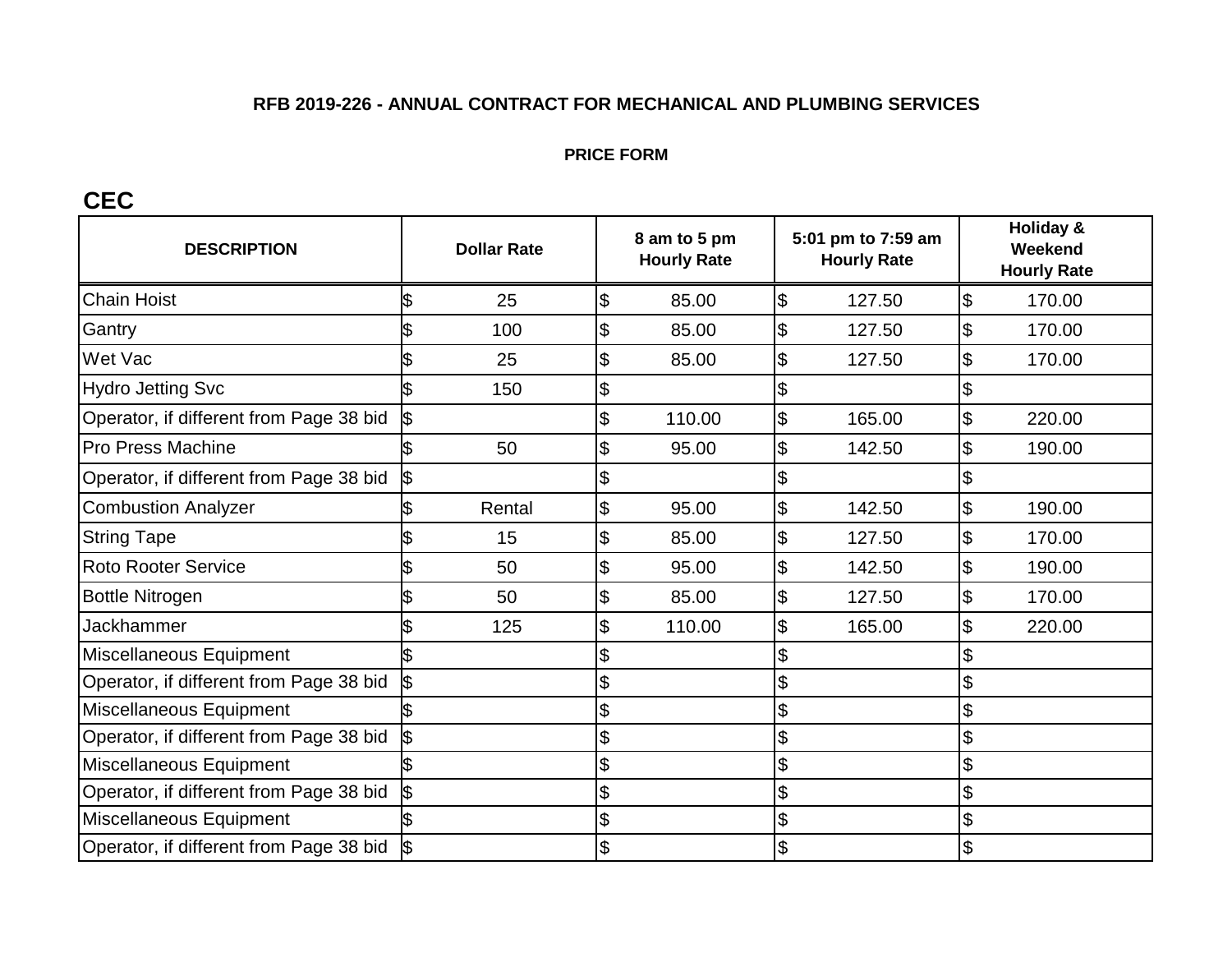#### **PRICE FORM**

**CEC**

| <b>DESCRIPTION</b>                          | <b>Dollar Rate</b> | 8 am to 5 pm<br><b>Hourly Rate</b> | 5:01 pm to 7:59 am<br><b>Hourly Rate</b> | Holiday &<br>Weekend<br><b>Hourly Rate</b> |
|---------------------------------------------|--------------------|------------------------------------|------------------------------------------|--------------------------------------------|
| Miscellaneous Equipment                     |                    |                                    |                                          |                                            |
| Operator, if different from Page 38 bid \\$ |                    |                                    |                                          |                                            |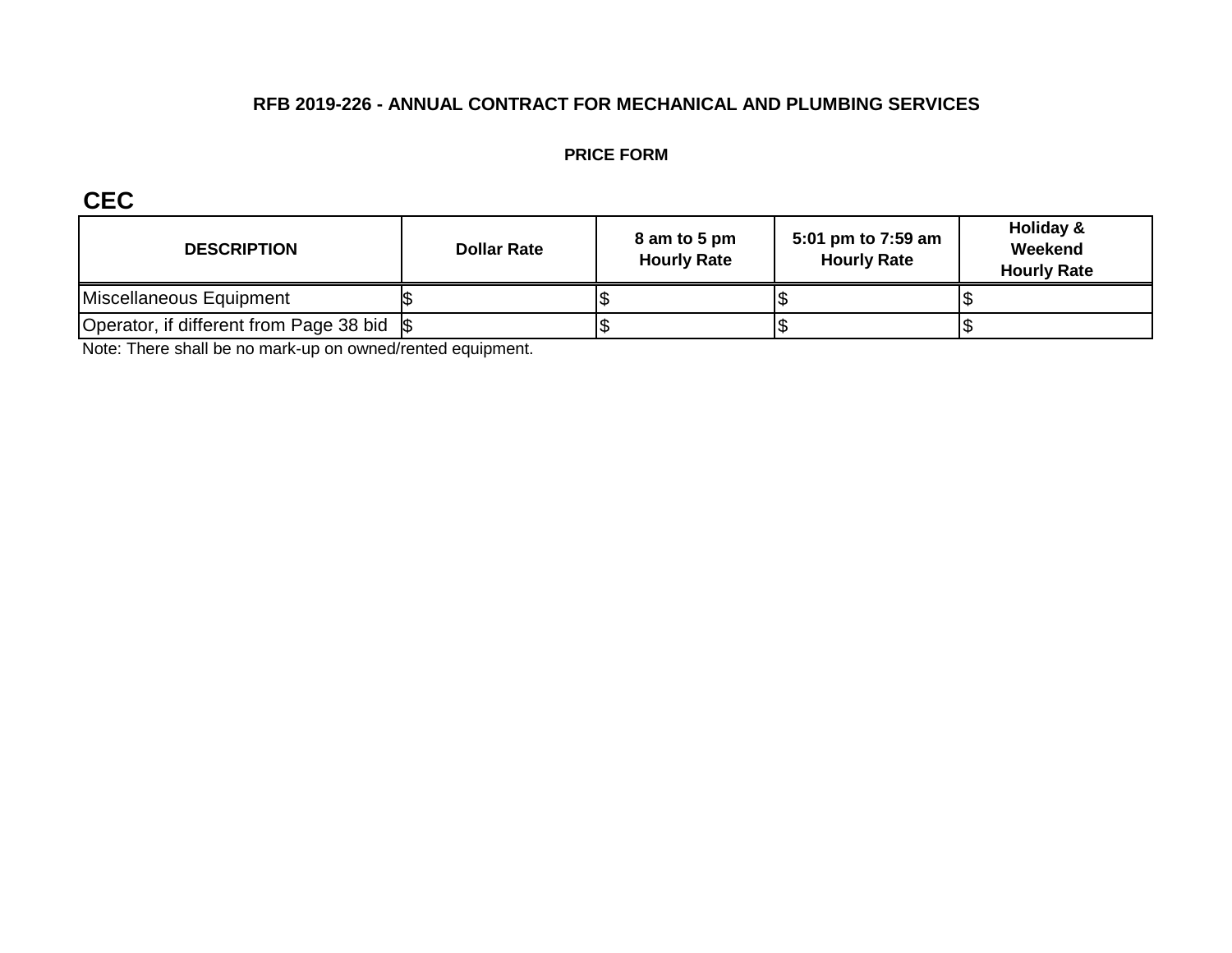#### **PRICE FORM**

## **CMP**

| <b>DESCRIPTION</b>                            | <b>Dollar Rate</b> | 8 am to 5 pm<br><b>Hourly Rate</b> | 5:01 pm to 7:59 am<br><b>Hourly Rate</b> | <b>Holiday &amp;</b><br>Weekend<br><b>Hourly Rate</b> |
|-----------------------------------------------|--------------------|------------------------------------|------------------------------------------|-------------------------------------------------------|
| <b>Refrigerant Recovery Machine Use</b>       | \$                 |                                    | 1\$                                      |                                                       |
| <b>Backhoe Work Machine</b>                   | 700.00             | \$<br>700.00                       | l\$<br>700.00                            | \$<br>700.00                                          |
| Operator, if different from Page 38 bid $\$\$ | same               | \$<br>same                         | Ι\$<br>same                              | \$<br>same                                            |
| <b>Trencher Work Machine</b>                  | 696.00             | \$<br>696.00                       | 1\$<br>696.00                            | \$<br>696.00                                          |
| Operator, if different from Page 38 bid $\$\$ | same               | \$<br>same                         | Ι\$<br>same                              | \$<br>same                                            |
| <b>Welding Machine</b>                        | ß<br>200.00        | \$<br>200.00                       | 1\$<br>200.00                            | \$<br>200.00                                          |
| Operator, if different from Page 38 bid       | <b>S</b><br>same   | \$<br>same                         | 1\$<br>same                              | \$<br>same                                            |
| <b>Brazing and Soldering Equipment</b>        | 1\$<br>20.00       | \$<br>20.00                        | Ι\$<br>20.00                             | \$<br>20.00                                           |
| Operator, if different from Page 38 bid       | <b>S</b><br>same   | \$<br>same                         | $\overline{\theta}$<br>same              | \$<br>same                                            |
| <b>Camera and Operator</b>                    | 275.00             | \$<br>275.00                       | 1\$<br>275.00                            | \$<br>275.00                                          |
| Operator, if different from Page 38 bid       | same               | \$<br>same                         | $\frac{1}{2}$                            | \$<br>same                                            |
| Miscellaneous Equipment                       | 50.00              | \$<br>50.00                        | 1\$<br>50.00                             | \$<br>50.00                                           |
| Operator, if different from Page 38 bid       | <b>\$</b><br>same  | \$<br>same                         | $\frac{1}{2}$<br>same                    | \$<br>same                                            |
| <b>Reclaim Bottle</b>                         |                    |                                    | $\overline{\theta}$                      | \$                                                    |
| Torch                                         | 20.00              | \$<br>20.00                        | 1\$<br>20.00                             | \$<br>20.00                                           |
| <b>Sewer Machine</b>                          | 165.00             | \$<br>165.00                       | 1\$<br>165.00                            | \$<br>165.00                                          |
| Operator, if different from Page 38 bid       | <b>S</b><br>same   | \$<br>same                         | 1\$<br>same                              | \$<br>same                                            |
| Vacuum Pump                                   |                    |                                    | Ι\$                                      |                                                       |
| Operator, if different from Page 38 bid \$    | same               | \$<br>same                         | $\frac{1}{2}$<br>same                    | \$<br>same                                            |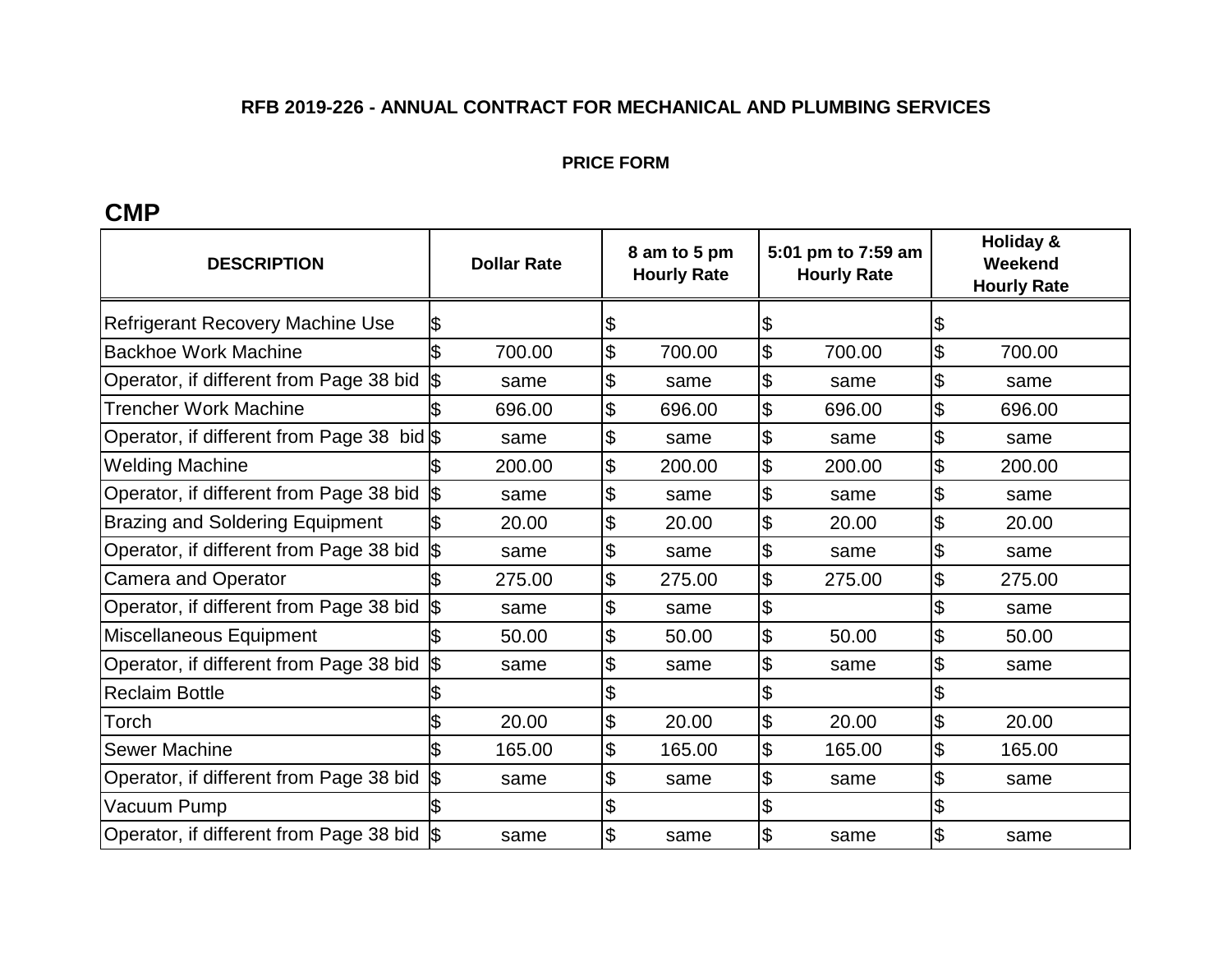#### **PRICE FORM**

## **CMP**

| <b>DESCRIPTION</b>                          |           | <b>Dollar Rate</b> |    | 8 am to 5 pm<br><b>Hourly Rate</b> |                           | 5:01 pm to 7:59 am<br><b>Hourly Rate</b> | <b>Holiday &amp;</b><br>Weekend<br><b>Hourly Rate</b> |           |  |
|---------------------------------------------|-----------|--------------------|----|------------------------------------|---------------------------|------------------------------------------|-------------------------------------------------------|-----------|--|
| <b>Chain Hoist</b>                          | \$        | 50.00              | \$ | 50.00                              | $\frac{1}{2}$             | 50.00                                    | \$                                                    | 50.00     |  |
| Gantry                                      | \$        | 220.00             | \$ | 220.00                             | \$                        | 220.00                                   | \$                                                    | 220.00    |  |
| Wet Vac                                     | \$        | 20.00              | \$ | 20.00                              | $\frac{1}{2}$             | 20.00                                    | \$                                                    | 20.00     |  |
| <b>Hydro Jetting Svc</b>                    | \$        | 250.00/hr          | \$ | 250.00/hr                          | $\boldsymbol{\mathsf{S}}$ | 250.00/hr                                | \$                                                    | 250.00/hr |  |
| Operator, if different from Page 38 bid     | \$        | same               | \$ | same                               | $\frac{1}{2}$             | same                                     | \$                                                    | same      |  |
| <b>Pro Press Machine</b>                    |           | 55.00              | \$ | 55.00                              | $\frac{1}{2}$             | 55.00                                    | \$                                                    | 55.00     |  |
| Operator, if different from Page 38 bid     | 1\$       | same               | \$ | same                               | $\frac{1}{2}$             | same                                     | \$                                                    | same      |  |
| <b>Combustion Analyzer</b>                  | \$        | 110.00             | \$ | 110.00                             | $\frac{1}{2}$             | 110.00                                   | \$                                                    | 110.00    |  |
| <b>String Tape</b>                          | \$        | 10.00              | \$ | 10.00                              | $\frac{1}{2}$             | 10.00                                    | $\boldsymbol{\mathsf{S}}$                             | 10.00     |  |
| <b>Roto Rooter Service</b>                  | \$        | same               | \$ | same                               | $\frac{1}{2}$             | same                                     | \$                                                    | same      |  |
| <b>Bottle Nitrogen</b>                      | \$        | 50.00              | \$ | 50.00                              | $\frac{1}{2}$             | 50.00                                    | \$                                                    | 50.00     |  |
| Jackhammer                                  | \$        | 165.00             | \$ | 165.00                             | $\overline{\theta}$       | 165.00                                   | \$                                                    | 165.00    |  |
| Miscellaneous Equipment                     |           | 110.00             | \$ | 110.00                             | $\overline{\mathcal{S}}$  | 110.00                                   | \$                                                    | 110.00    |  |
| Operator, if different from Page 38 bid     | \$        | same               | \$ | same                               | $\frac{1}{2}$             | same                                     | \$                                                    | same      |  |
| Miscellaneous Equipment                     | \$        | 220.00             | \$ | 220.00                             | $\frac{1}{2}$             | 220.00                                   | \$                                                    | 220.00    |  |
| Operator, if different from Page 38 bid     | <b>\$</b> | same               | \$ | same                               | \$                        | same                                     | \$                                                    | same      |  |
| Miscellaneous Equipment                     |           | 330.00             | \$ | 330.00                             | 1\$                       | 330.00                                   | \$                                                    | 330.00    |  |
| Operator, if different from Page 38 bid  \$ |           | same               | \$ | same                               | $\frac{1}{2}$             | same                                     | \$                                                    | same      |  |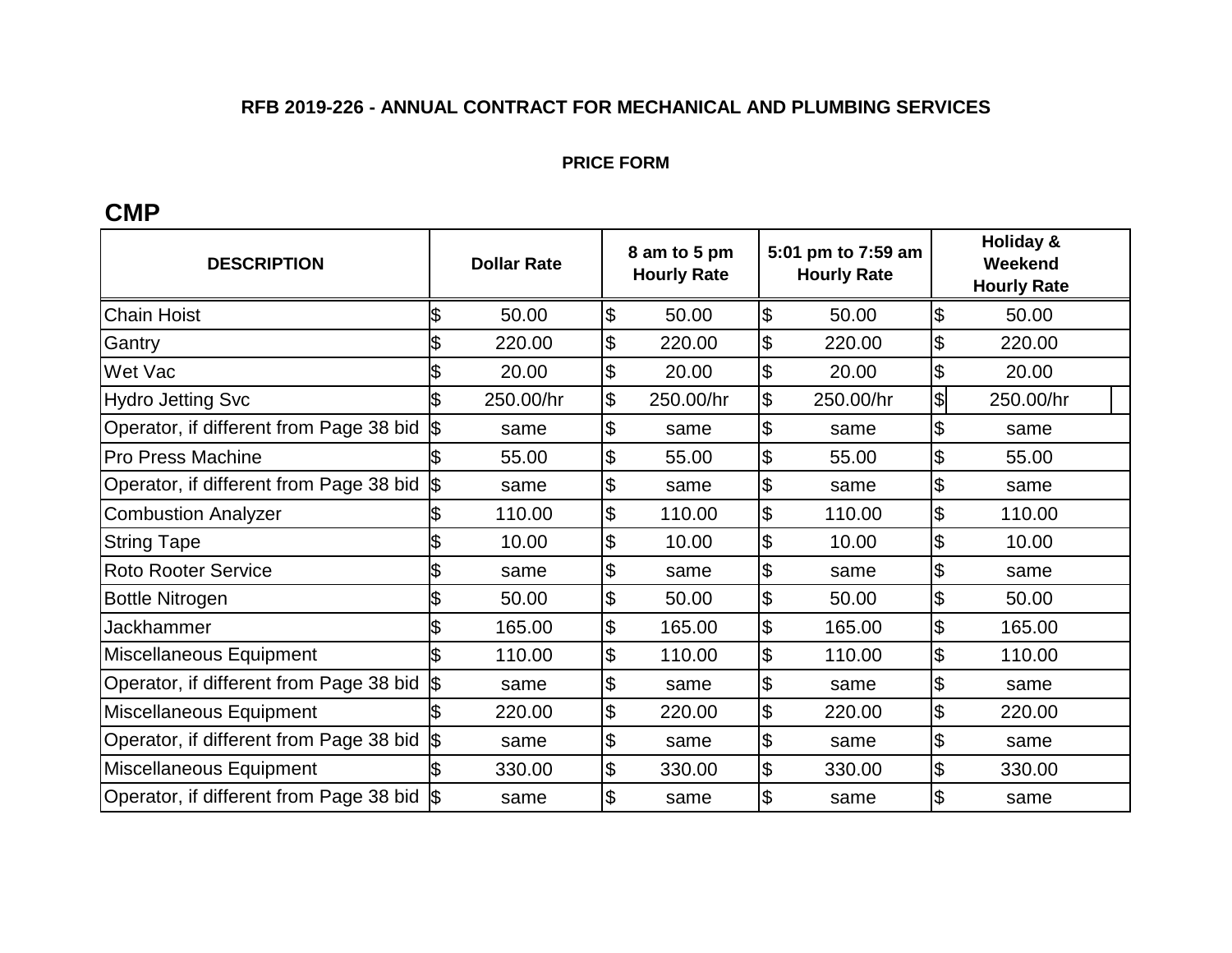#### **PRICE FORM**

## **CMP**

| <b>DESCRIPTION</b>                          | <b>Dollar Rate</b> | 5:01 pm to 7:59 am<br>8 am to 5 pm<br><b>Hourly Rate</b><br><b>Hourly Rate</b> |     | Holiday &<br>Weekend<br><b>Hourly Rate</b> |        |
|---------------------------------------------|--------------------|--------------------------------------------------------------------------------|-----|--------------------------------------------|--------|
| Miscellaneous Equipment                     | 440.00             | 440.00                                                                         | 1\$ | 440.00                                     | 440.00 |
| Operator, if different from Page 38 bid \\$ | same               | same                                                                           | 1\$ | same                                       | same   |
| Miscellaneous Equipment                     | 550.00             | 550.00                                                                         | 1\$ | 550.00                                     | 550.00 |
| Operator, if different from Page 38 bid \$  | same               | same                                                                           | 1\$ | same                                       |        |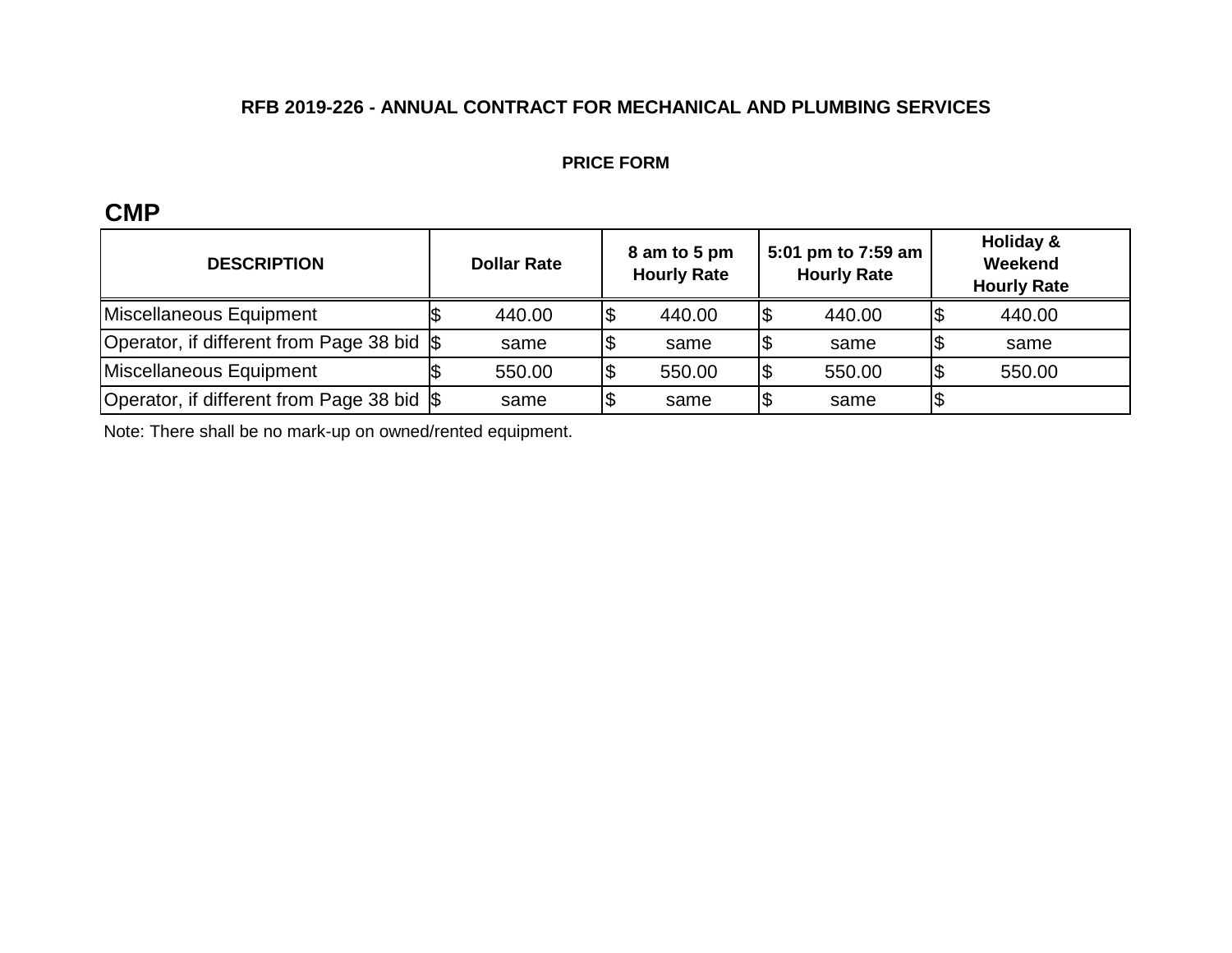#### **PRICE FORM**

## **Concord**

| <b>DESCRIPTION</b>                                    |     | <b>Dollar Rate</b> | 8 am to 5 pm<br><b>Hourly Rate</b> |        | 5:01 pm to 7:59 am<br><b>Hourly Rate</b> |        | Holiday &<br>Weekend<br><b>Hourly Rate</b> |
|-------------------------------------------------------|-----|--------------------|------------------------------------|--------|------------------------------------------|--------|--------------------------------------------|
| <b>Refrigerant Recovery Machine Use</b>               | 1\$ |                    | \$                                 |        | \$                                       |        | \$                                         |
| <b>Backhoe Work Machine</b>                           | I\$ | 75.00              | \$                                 | 75.00  | 1\$                                      | 100.00 | \$<br>100.00                               |
| Operator, if different from Page 38 bid \$            |     | 35.00              | \$                                 | 35.00  | \$                                       | 50.00  | \$<br>50.00                                |
| <b>Trencher Work Machine</b>                          |     | 50.00              | \$                                 | 50.00  | l\$                                      | 50.00  | \$<br>50.00                                |
| Operator, if different from Page 38 bid \$            |     | 30.00              | \$                                 | 30.00  | $\mathfrak{S}$                           | 30.00  | \$<br>30.00                                |
| <b>Welding Machine</b>                                | ß   | 110.00             | \$                                 | 100.00 | $\boldsymbol{\mathsf{\$}}$               | 100.00 | \$<br>100.00                               |
| Operator, if different from Page 38 bid \$            |     |                    |                                    |        | S)                                       |        | \$                                         |
| <b>Brazing and Soldering Equipment</b>                |     |                    |                                    |        | $\boldsymbol{\mathsf{S}}$                |        | \$                                         |
| Operator, if different from Page 38 bid $\frac{1}{9}$ |     |                    | \$                                 |        | $\boldsymbol{\mathsf{S}}$                |        | \$                                         |
| <b>Camera and Operator</b>                            | ß   |                    | \$                                 |        | $\boldsymbol{\mathsf{S}}$                |        | \$                                         |
| Operator, if different from Page 38 bid  \$           |     |                    | \$                                 |        | $\boldsymbol{\mathsf{\$}}$               |        | \$                                         |
| Miscellaneous Equipment                               | ß   |                    | \$                                 |        | $\boldsymbol{\mathsf{\$}}$               |        | \$                                         |
| Operator, if different from Page 38 bid \$            |     |                    | \$                                 |        | $\boldsymbol{\mathsf{\$}}$               |        | \$                                         |
| <b>Reclaim Bottle</b>                                 |     |                    | \$                                 |        | $\boldsymbol{\mathsf{S}}$                |        | \$                                         |
| Torch                                                 |     | 25.00              | \$                                 | 25.00  | $\overline{\theta}$                      | 25.00  | \$<br>25.00                                |
| <b>Sewer Machine</b>                                  |     | 15.00              | \$                                 | 15.00  | $\mathfrak{S}$                           | 15.00  | \$<br>15.00                                |
| Operator, if different from Page 38 bid \$            |     |                    |                                    |        |                                          |        |                                            |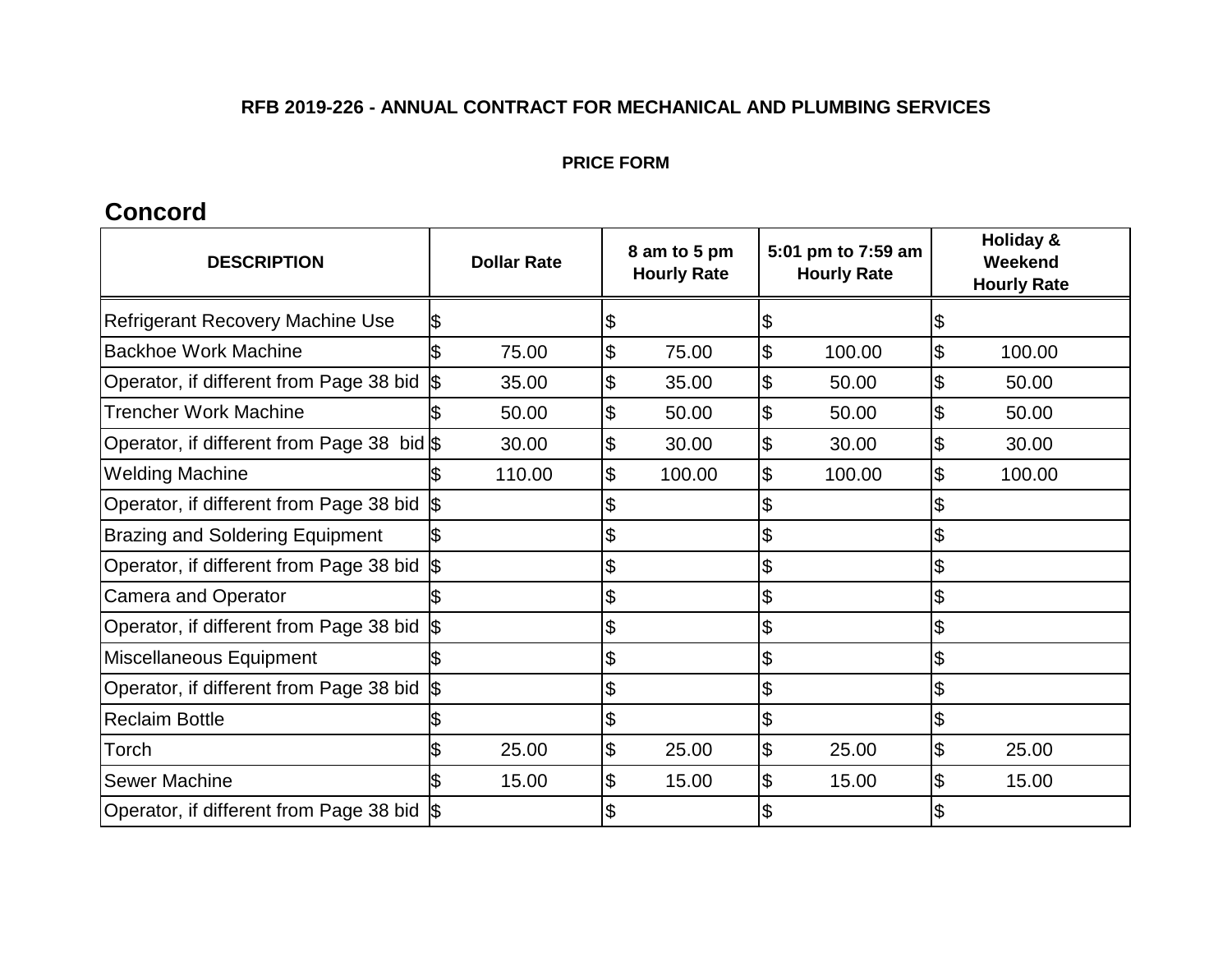#### **PRICE FORM**

## **Concord**

| <b>DESCRIPTION</b>                         |            | <b>Dollar Rate</b> | 5:01 pm to 7:59 am<br>8 am to 5 pm<br><b>Hourly Rate</b><br><b>Hourly Rate</b> |                            | <b>Holiday &amp;</b><br>Weekend<br><b>Hourly Rate</b> |             |
|--------------------------------------------|------------|--------------------|--------------------------------------------------------------------------------|----------------------------|-------------------------------------------------------|-------------|
| Vacuum Pump                                | \$         | 25.00              | \$<br>25.00                                                                    | $\overline{\theta}$        | 25.00                                                 | \$<br>25.00 |
| Operator, if different from Page 38 bid \$ |            |                    |                                                                                | $\boldsymbol{\mathsf{S}}$  |                                                       |             |
| <b>Chain Hoist</b>                         | \$         |                    | \$                                                                             | \$                         |                                                       | \$          |
| Gantry                                     |            |                    |                                                                                | \$                         |                                                       | \$          |
| Wet Vac                                    |            |                    |                                                                                | \$                         |                                                       | \$          |
| <b>Hydro Jetting Svc</b>                   |            | 50.00              | \$<br>50.00                                                                    | \$                         | 50.00                                                 | \$<br>50.00 |
| Operator, if different from Page 38 bid    | 1\$        |                    |                                                                                | \$                         |                                                       | \$          |
| <b>Pro Press Machine</b>                   | ß          | 50.00              | \$<br>50.00                                                                    | $\overline{\theta}$        | 50.00                                                 | \$<br>50.00 |
| Operator, if different from Page 38 bid    | $\sqrt{3}$ |                    | \$                                                                             | $\boldsymbol{\mathsf{S}}$  |                                                       | \$          |
| <b>Combustion Analyzer</b>                 | \$         | 25.00              | \$<br>25.00                                                                    | $\overline{\theta}$        | 25.00                                                 | \$<br>25.00 |
| <b>String Tape</b>                         |            |                    |                                                                                | \$                         |                                                       |             |
| <b>Roto Rooter Service</b>                 |            |                    | \$                                                                             | \$                         |                                                       | \$          |
| <b>Bottle Nitrogen</b>                     | \$         | 50.00              | \$<br>50.00                                                                    | $\overline{\theta}$        | 50.00                                                 | \$<br>50.00 |
| <b>Jackhammer</b>                          | \$         | 25.00              | \$<br>25.00                                                                    | $\overline{\mathcal{S}}$   | 25.00                                                 | \$<br>25.00 |
| Miscellaneous Equipment                    | \$         |                    |                                                                                | \$                         |                                                       | \$          |
| Operator, if different from Page 38 bid    | $\sqrt{3}$ |                    | \$                                                                             | $\boldsymbol{\mathsf{\$}}$ |                                                       | \$          |
| Miscellaneous Equipment                    |            |                    | \$                                                                             | $\boldsymbol{\mathsf{\$}}$ |                                                       | \$          |
| Operator, if different from Page 38 bid S  |            |                    |                                                                                | \$                         |                                                       |             |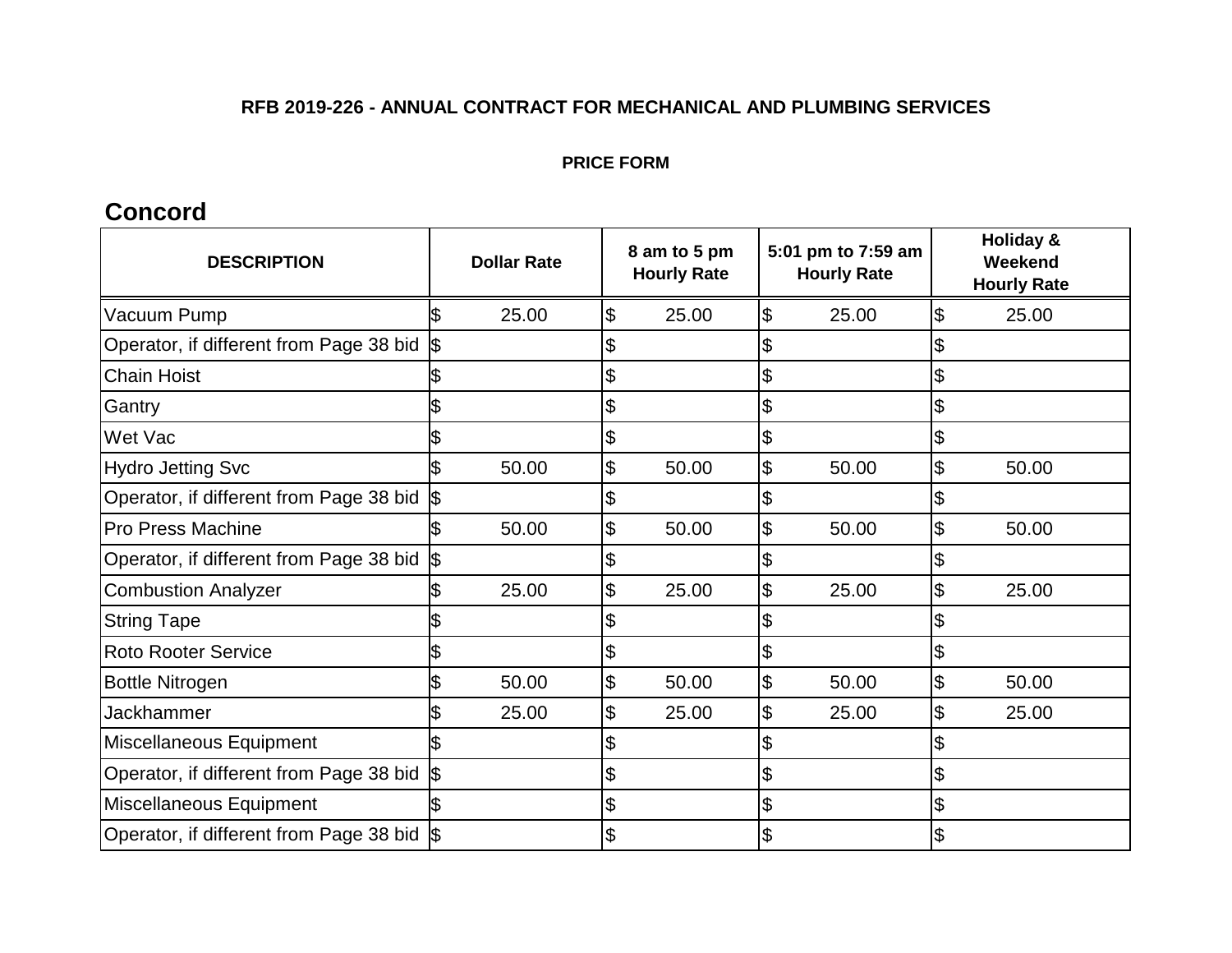#### **PRICE FORM**

## **Concord**

| <b>DESCRIPTION</b>                          | <b>Dollar Rate</b> | 8 am to 5 pm<br><b>Hourly Rate</b> | 5:01 pm to 7:59 am<br><b>Hourly Rate</b> | Holiday &<br>Weekend<br><b>Hourly Rate</b> |
|---------------------------------------------|--------------------|------------------------------------|------------------------------------------|--------------------------------------------|
| Miscellaneous Equipment                     |                    |                                    |                                          |                                            |
| Operator, if different from Page 38 bid \$  |                    |                                    |                                          |                                            |
| Miscellaneous Equipment                     |                    |                                    |                                          |                                            |
| Operator, if different from Page 38 bid \\$ |                    |                                    |                                          |                                            |
| Miscellaneous Equipment                     |                    |                                    |                                          |                                            |
| Operator, if different from Page 38 bid \\$ |                    |                                    |                                          |                                            |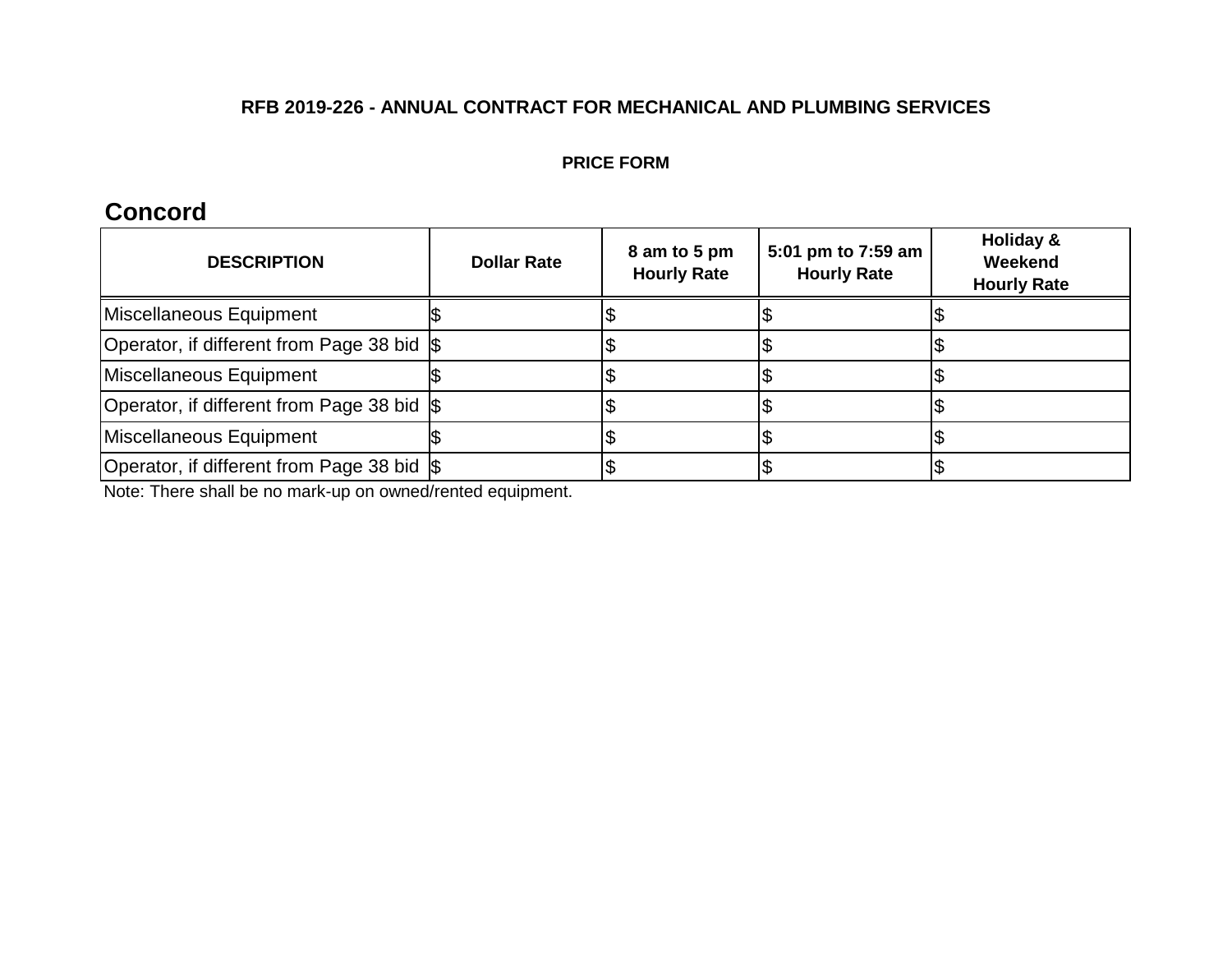#### **PRICE FORM**

## **Decker**

| <b>DESCRIPTION</b>                      | <b>Dollar Rate</b> |        |    | 8 am to 5 pm<br><b>Hourly Rate</b> | 5:01 pm to 7:59 am<br><b>Hourly Rate</b> |          |    | <b>Holiday &amp;</b><br>Weekend<br><b>Hourly Rate</b> |
|-----------------------------------------|--------------------|--------|----|------------------------------------|------------------------------------------|----------|----|-------------------------------------------------------|
| Refrigerant Recovery Machine Use        | \$                 | 400.00 | \$ | 50.00                              | Ι\$                                      | 75.00    | \$ | 100.00                                                |
| <b>Backhoe Work Machine</b>             |                    | 320.00 | \$ | 120.00                             | \$                                       | 180.00   | \$ | 240.00                                                |
| Operator, if different from Page 38 bid | \$                 | 170.00 | \$ | 85.00                              | $\overline{\theta}$                      | 122.50   | \$ | 170.00                                                |
| <b>Trencher Work Machine</b>            |                    | 500.00 | \$ | 135.00                             | \$                                       | 202.00   | \$ | 270.00                                                |
| Operator, if different from Page 38 bid |                    | 170.00 | \$ | 85.00                              | \$                                       | 127.50   | \$ | 170.00                                                |
| <b>Welding Machine</b>                  |                    | 83.00  | \$ | 38.90                              | \$                                       | 58.35    | \$ | 78.00                                                 |
| Operator, if different from Page 38 bid | \$                 | 127.60 | \$ | 85.00                              | \$                                       | 127.50   | \$ | 170.00                                                |
| <b>Brazing and Soldering Equipment</b>  |                    | 75.00  | \$ | 35.00                              | \$                                       | 70.00    | \$ | 105.00                                                |
| Operator, if different from Page 38 bid | \$                 | 170.00 | \$ | 85.00                              | \$                                       | 127.50   | \$ | 170.00                                                |
| <b>Camera and Operator</b>              |                    | 350.00 | \$ | 170.00                             | $\overline{\mathcal{E}}$                 | 255.00   | \$ | 340.00                                                |
| Operator, if different from Page 38 bid | \$                 | 170.00 | \$ | 85.00                              | $\boldsymbol{\mathsf{S}}$                | 127.50   | \$ | 170.00                                                |
| Miscellaneous Equipment                 |                    | 500.00 | \$ | 100.00                             | \$                                       | 150.00   | \$ | 200.00                                                |
| Operator, if different from Page 38 bid | \$                 | 170.00 | \$ | 85.00                              | \$                                       | 12705.00 | \$ | 170.00                                                |
| <b>Reclaim Bottle</b>                   |                    | 350.00 | \$ | 50.00                              | \$                                       | 75.00    | \$ | 100.00                                                |
| Torch                                   |                    | 70.00  | \$ | 35.00                              | $\overline{\mathcal{E}}$                 | 70.00    | \$ | 70.00                                                 |
| <b>Sewer Machine</b>                    |                    | 250.00 | \$ | 35.00                              | \$                                       | 45.00    | \$ | 70.00                                                 |
| Operator, if different from Page 38 bid |                    | 190.00 | \$ | 85.00                              | \$                                       | 127.50   | \$ | 170.00                                                |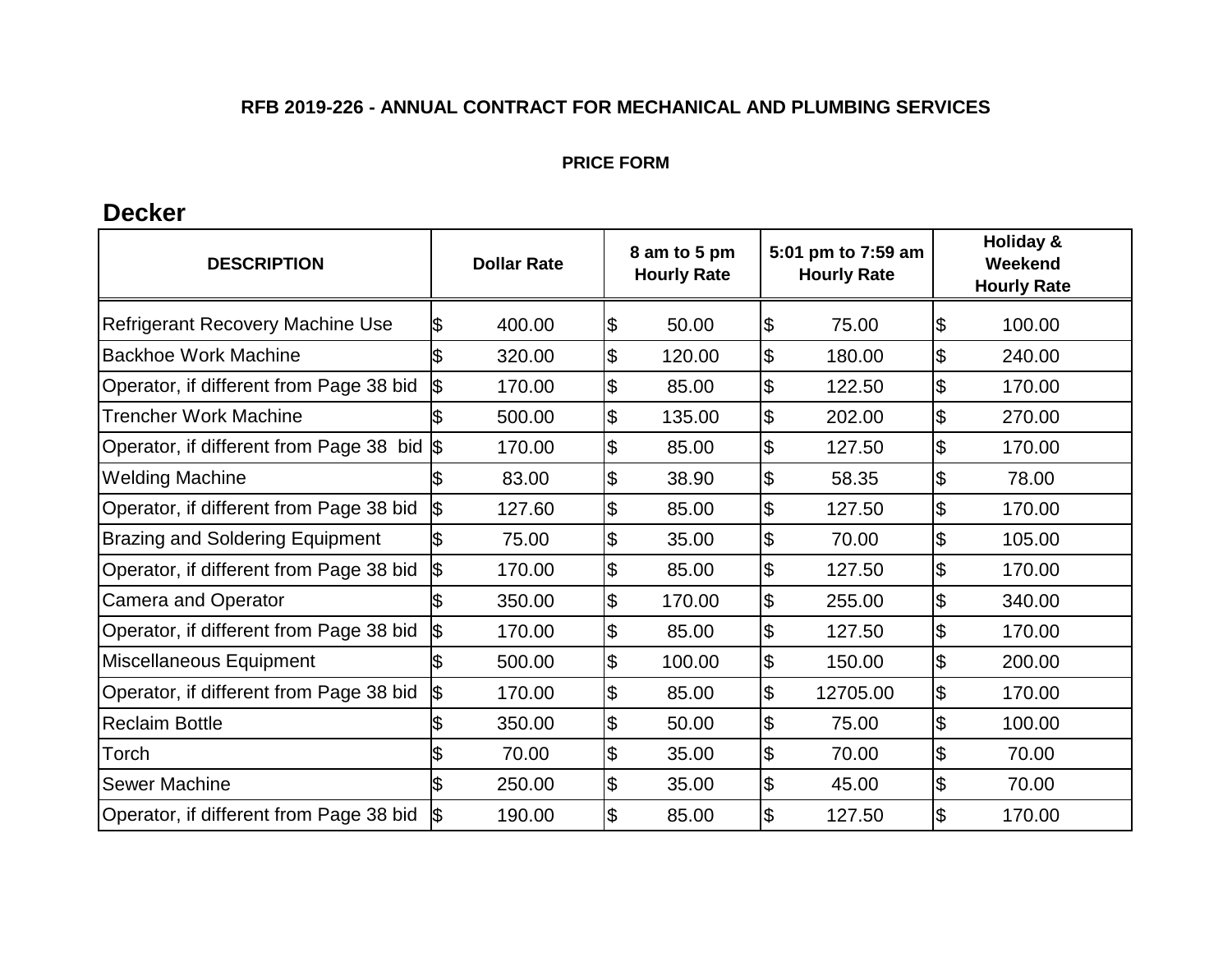#### **PRICE FORM**

## **Decker**

| <b>DESCRIPTION</b>                      | <b>Dollar Rate</b> |        | 8 am to 5 pm<br><b>Hourly Rate</b> |              |                     | 5:01 pm to 7:59 am<br><b>Hourly Rate</b> | <b>Holiday &amp;</b><br>Weekend<br><b>Hourly Rate</b> |
|-----------------------------------------|--------------------|--------|------------------------------------|--------------|---------------------|------------------------------------------|-------------------------------------------------------|
| Vacuum Pump                             |                    | 100.00 | \$                                 | 50.00        | $\overline{\theta}$ | 75.00                                    | \$<br>100.00                                          |
| Operator, if different from Page 38 bid | \$                 | 188.40 | $\mathfrak{S}$                     | 94.20        | \$                  | 141.30                                   | \$<br>188.40                                          |
| <b>Chain Hoist</b>                      |                    | 50.00  | \$                                 | 25.00        | \$                  | 50.00                                    | \$<br>50.00                                           |
| Gantry                                  |                    | 200.00 | \$                                 | 100.00       | \$                  | 150.00                                   | \$<br>200.00                                          |
| Wet Vac                                 |                    | 10.00  | $\mathfrak{S}$                     | 10.00        | \$                  | 10.00                                    | \$<br>10.00                                           |
| <b>Hydro Jetting Svc</b>                |                    | 225.00 | \$                                 | 225.00       | \$                  | 338.00                                   | \$<br>450.00                                          |
| Operator, if different from Page 38 bid |                    | 170.00 | \$                                 | 85.00        | \$                  | 127.50                                   | \$<br>170.00                                          |
| <b>Pro Press Machine</b>                |                    | 50.00  | $\mathfrak{S}$                     | 12.50        | \$                  | 33.75                                    | \$<br>45.00                                           |
| Operator, if different from Page 38 bid | l\$                | 190.00 | \$                                 | 85.00        | \$                  | 127.50                                   | \$<br>170.00                                          |
| <b>Combustion Analyzer</b>              |                    | 200.00 | \$                                 | 325.00       | \$                  | 487.50                                   | \$<br>650.00                                          |
| <b>String Tape</b>                      |                    | 170.00 | $\mathfrak{S}$                     | 85.00        | \$                  | 127.50                                   | \$<br>170.00                                          |
| <b>Roto Rooter Service</b>              |                    | 350.00 | \$                                 | 110.00       | \$                  | 165.00                                   | \$<br>220.00                                          |
| <b>Bottle Nitrogen</b>                  |                    | 75.00  | \$                                 | 25.00        | \$                  | 50.00                                    | \$<br>75.00                                           |
| <b>Jackhammer</b>                       |                    | 50.00  | $\mathfrak{S}$                     | 35.00        | \$                  | 50.00                                    | \$<br>75.00                                           |
| Miscellaneous Equipment                 |                    | 250.00 | \$                                 | $cost + 10%$ | \$                  | $cost + 10%$                             | \$<br>$cost + 10%$                                    |
| Operator, if different from Page 38 bid | \$                 | 170.00 | \$                                 | 85.00        | \$                  | 127.50                                   | \$<br>170.00                                          |
| Miscellaneous Equipment                 |                    | 250.00 | $\mathfrak{S}$                     | 85.00        | \$                  | 127.50                                   | \$<br>170.00                                          |
| Operator, if different from Page 38 bid |                    | 170.00 |                                    | 85.00        | \$                  | 127.50                                   | \$<br>170.00                                          |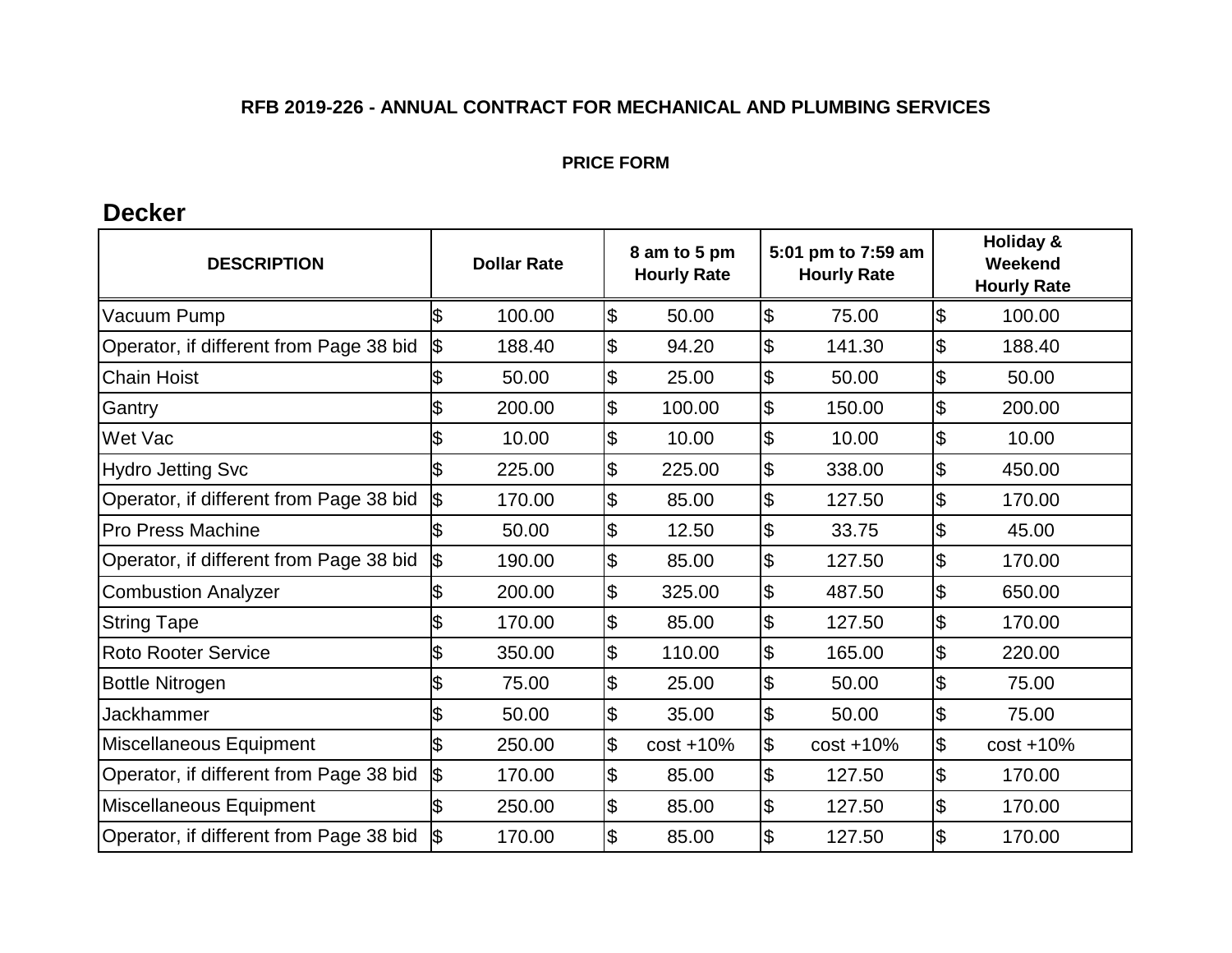#### **PRICE FORM**

## **Decker**

| <b>DESCRIPTION</b>                          | <b>Dollar Rate</b> |        |    | 8 am to 5 pm<br><b>Hourly Rate</b> |     | 5:01 pm to 7:59 am<br><b>Hourly Rate</b> | Holiday &<br>Weekend<br><b>Hourly Rate</b> |
|---------------------------------------------|--------------------|--------|----|------------------------------------|-----|------------------------------------------|--------------------------------------------|
| Miscellaneous Equipment                     |                    | 250.00 |    | 85.00                              | \$  | 127.50                                   | 170.00                                     |
| Operator, if different from Page 38 bid \\$ |                    | 170.00 | จ  | 85.00                              | \$  | 127.50                                   | 170.00                                     |
| Miscellaneous Equipment                     |                    | 250.00 | \$ | 85.00                              | \$  | 127.50                                   | 170.00                                     |
| Operator, if different from Page 38 bid     |                    | 170.00 |    | 85.00                              | \$  | 127.50                                   | 170.00                                     |
| Miscellaneous Equipment                     |                    | 250.00 |    | 85.00                              | Ι\$ | 127.50                                   | 170.00                                     |
| Operator, if different from Page 38 bid S   |                    | 170.00 |    | 85.00                              | Ι\$ | 127.50                                   | 170.00                                     |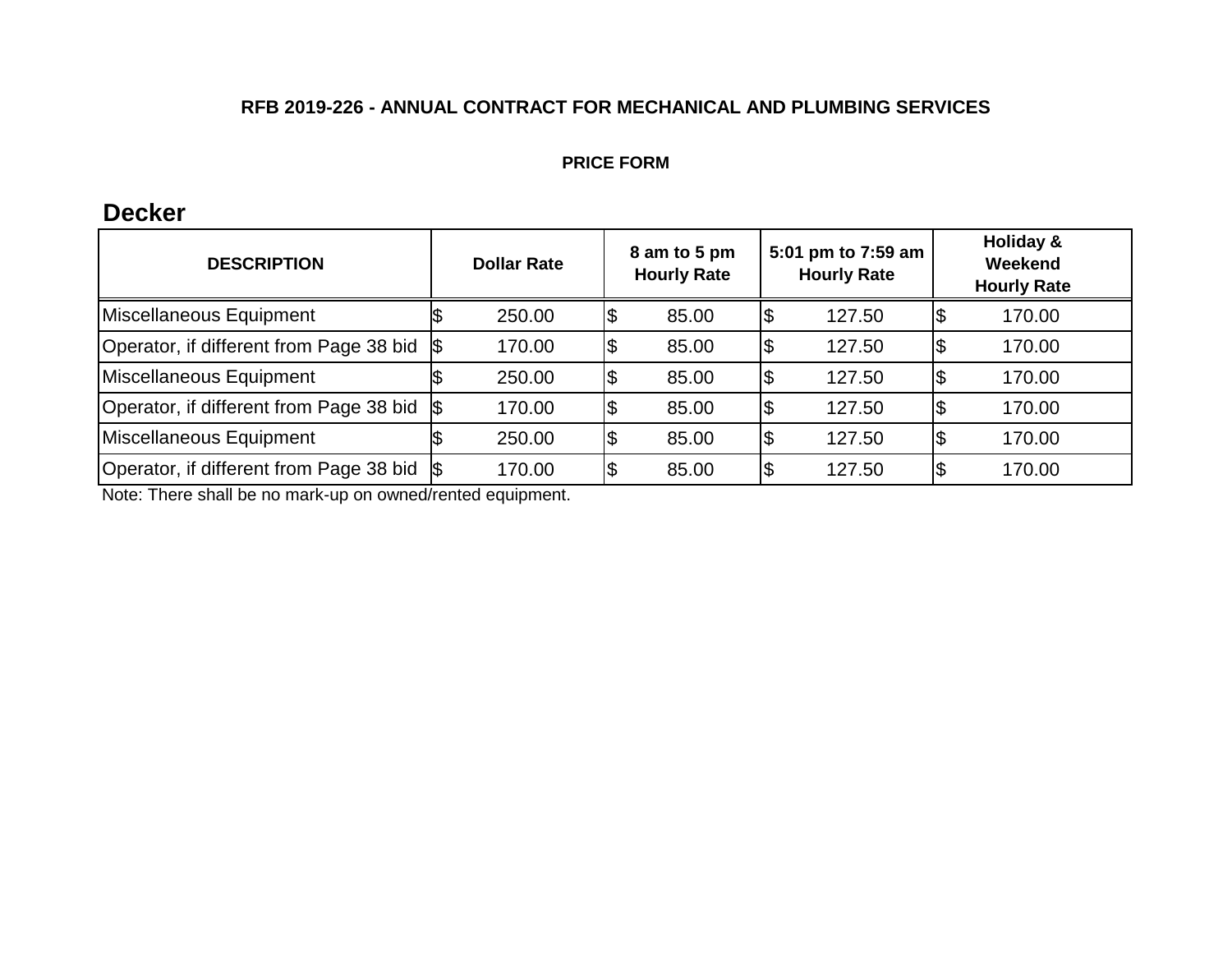#### **PRICE FORM**

# **Double Eagle**

| <b>DESCRIPTION</b>                         |     | <b>Dollar Rate</b>  |     | 8 am to 5 pm<br><b>Hourly Rate</b>                                                                          |               | 5:01 pm to 7:59 am<br><b>Hourly Rate</b> |                          | Holiday &<br>Weekend<br><b>Hourly Rate</b> |
|--------------------------------------------|-----|---------------------|-----|-------------------------------------------------------------------------------------------------------------|---------------|------------------------------------------|--------------------------|--------------------------------------------|
| <b>Refrigerant Recovery Machine Use</b>    |     |                     |     | $\$$ 45.00 per use per day $\$$ 45.00 per use per day $\$$ 45.00 per use per day $\$$ 45.00 per use per day |               |                                          |                          |                                            |
| <b>Backhoe Work Machine</b>                |     | 65.00/hr - 4 hr min | 1\$ | 65.00/hr - 4 hr min                                                                                         | $\sqrt{3}$    | 65.00/hr - 4 hr min                      | $\sqrt{3}$               | 65.00/hr - 4 hr min                        |
| Operator, if different from Page 38 bid    | 1\$ |                     |     |                                                                                                             |               |                                          |                          |                                            |
| <b>Trencher Work Machine</b>               |     | rental cost         |     | rental cost                                                                                                 |               | rental cost                              | 'S                       | rental cost                                |
| Operator, if different from Page 38 bid \$ |     |                     |     |                                                                                                             |               |                                          |                          |                                            |
| <b>Welding Machine</b>                     |     | 30/hr               |     | 30/hr                                                                                                       | $\mathbf{\$}$ | 30/hr                                    | \$                       | 30/hr                                      |
| Operator, if different from Page 38 bid    | I\$ |                     |     |                                                                                                             |               |                                          |                          |                                            |
| <b>Brazing and Soldering Equipment</b>     | \$  | 30/hr               |     | 30/hr                                                                                                       | \$            | 30/hr                                    | \$                       | 30/hr                                      |
| Operator, if different from Page 38 bid    | 1\$ |                     |     |                                                                                                             |               |                                          |                          |                                            |
| Camera and Operator                        |     | 150.00              | \$  | 150.00                                                                                                      | \$            | 150.00                                   | $\overline{\mathcal{S}}$ | 150.00                                     |
| Operator, if different from Page 38 bid    | 1\$ |                     |     |                                                                                                             |               |                                          |                          |                                            |
| <b>Water Leak Locator</b>                  |     | 150.00              | \$  | 150.00                                                                                                      | 1\$           | 150.00                                   | $\overline{\bm{3}}$      | 150.00                                     |
| Operator, if different from Page 38 bid    | l\$ |                     |     |                                                                                                             |               |                                          |                          |                                            |
| <b>Reclaim Bottle</b>                      |     | 25.00               |     | 25.00                                                                                                       | \$            | 25.00                                    | \$                       | 25.00                                      |
| Torch                                      |     | 25.00/per use       |     | 25.00/per use                                                                                               | \$            | 25.00/per use                            | $\mathfrak{F}$           | 25.00/per use                              |
| <b>Sewer Machine</b>                       |     | 35.00               |     | 35.00                                                                                                       |               | 35.00                                    |                          | 35.00                                      |
| Operator, if different from Page 38 bid    |     |                     |     |                                                                                                             |               |                                          |                          |                                            |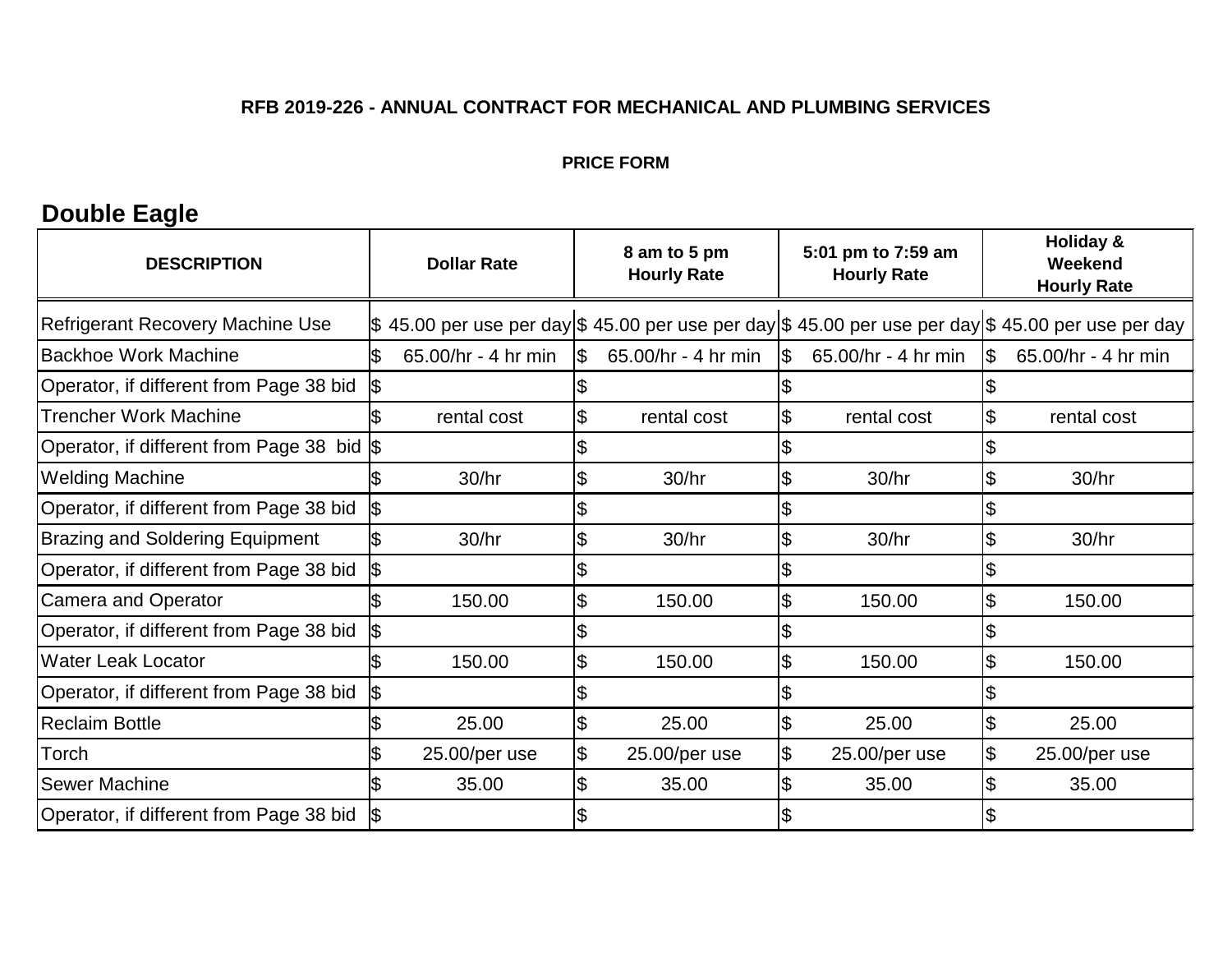#### **PRICE FORM**

# **Double Eagle**

| <b>DESCRIPTION</b>                      | <b>Dollar Rate</b> |                | 8 am to 5 pm<br><b>Hourly Rate</b> |                           | 5:01 pm to 7:59 am<br><b>Hourly Rate</b> |                            | Holiday &<br>Weekend<br><b>Hourly Rate</b> |
|-----------------------------------------|--------------------|----------------|------------------------------------|---------------------------|------------------------------------------|----------------------------|--------------------------------------------|
| Vacuum Pump                             | ß                  | 30 per use     | \$<br>30 per use                   | Ι\$                       | 30 per use                               | \$                         | 30 per use                                 |
| Operator, if different from Page 38 bid | \$                 |                |                                    |                           |                                          | \$                         |                                            |
| <b>Chain Hoist</b>                      |                    | 20.00/per use  | 20.00/per use                      | $\overline{\theta}$       | 20.00/per use                            | $\boldsymbol{\mathsf{\$}}$ | 20.00/per use                              |
| Gantry                                  |                    | 250.00/per use | 250.00/per use                     | $\big  \vartheta$         | 250.00/per use                           | \$                         | 250.00/per use                             |
| Wet Vac                                 |                    | 10.00/per use  | 10.00/per use                      | \$                        | 10.00/per use                            | \$                         | 10.00/per use                              |
| <b>Hydro Jetting Svc</b>                |                    | sub-contract   | sub-contract                       | $\boldsymbol{\mathsf{S}}$ | sub-contract                             | \$                         | sub-contract                               |
| Operator, if different from Page 38 bid | \$                 |                |                                    |                           |                                          |                            |                                            |
| <b>Pro Press Machine</b>                | Ŝ.                 | 100.00/per day | 100.00/per day                     | $\frac{1}{2}$             | 100.00/per day                           | \$                         | 100.00/per day                             |
| Operator, if different from Page 38 bid | \$                 |                |                                    | \$                        |                                          | \$                         |                                            |
| <b>Combustion Analyzer</b>              |                    | 75.00/per use  | 75.00/per use                      | \$                        | 75.00/per use                            | $\boldsymbol{\mathsf{\$}}$ | 75.00/per use                              |
| <b>String Tape</b>                      |                    |                |                                    |                           |                                          |                            |                                            |
| <b>Roto Rooter Service</b>              |                    | sub-contract   | sub-contract                       | \$                        | sub-contract                             | \$                         | sub-contract                               |
| <b>Bottle Nitrogen</b>                  |                    | 25.00          | 25.00                              | $\overline{\mathcal{E}}$  | 25.00                                    | \$                         | 25.00                                      |
| <b>Jackhammer</b>                       |                    | 40.00          | \$<br>40.00                        | \$                        | 40.00                                    | \$                         | 40.00                                      |
| Generator                               | 1\$                | 35.00          | \$<br>35.00                        | \$                        | 35.00                                    | $\boldsymbol{\mathsf{S}}$  | 35.00                                      |
| Operator, if different from Page 38 bid | \$                 |                |                                    |                           |                                          |                            |                                            |
| <b>Pressure Washer</b>                  |                    | 25.00          | 25.00                              | \$                        | 25.00                                    | \$                         | 25.00                                      |
| Operator, if different from Page 38 bid |                    |                |                                    |                           |                                          |                            |                                            |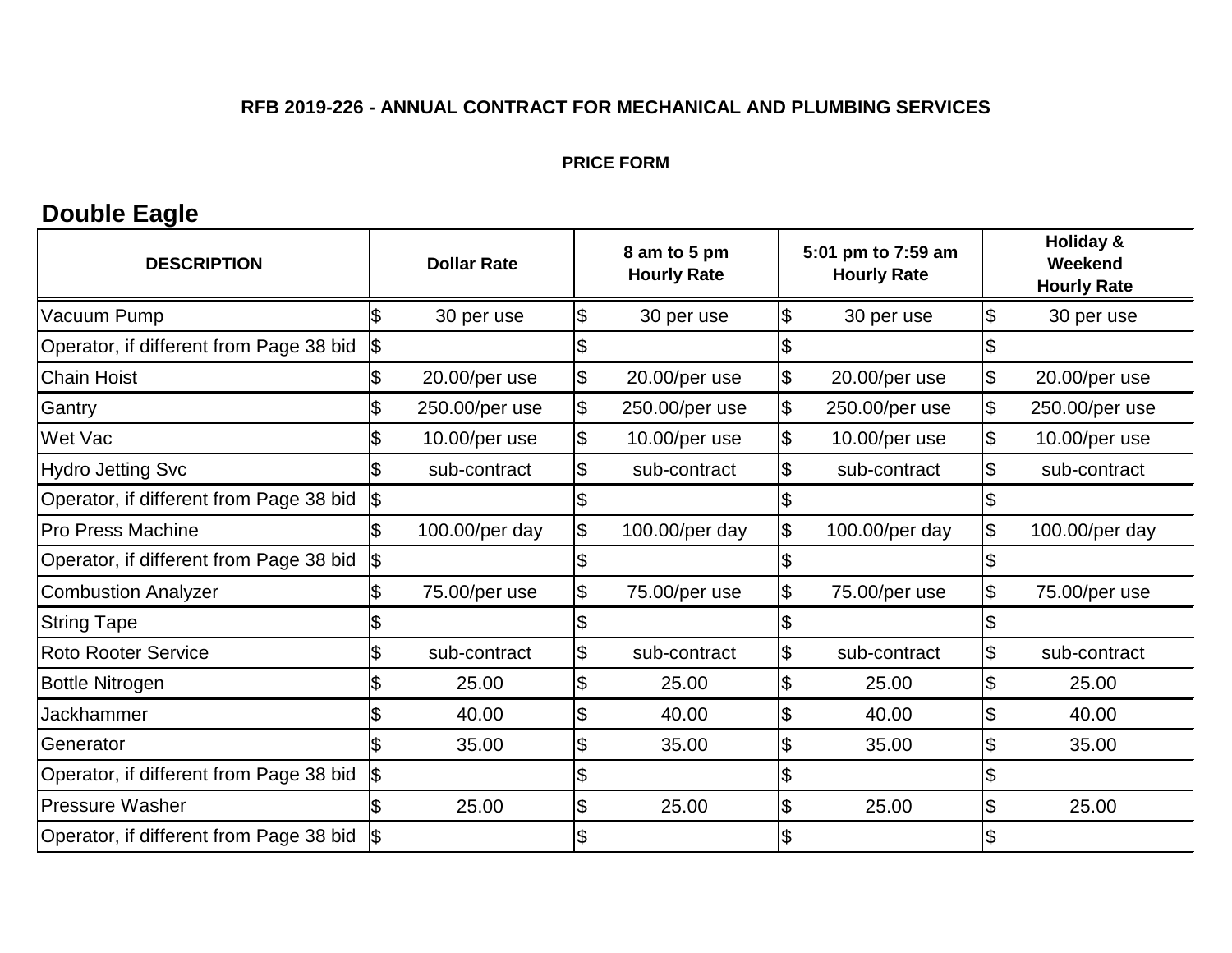#### **PRICE FORM**

# **Double Eagle**

| <b>DESCRIPTION</b>                          | <b>Dollar Rate</b> | 8 am to 5 pm<br><b>Hourly Rate</b> | 5:01 pm to 7:59 am<br><b>Hourly Rate</b> | Holiday &<br>Weekend<br><b>Hourly Rate</b> |
|---------------------------------------------|--------------------|------------------------------------|------------------------------------------|--------------------------------------------|
| Miscellaneous Equipment                     |                    |                                    |                                          |                                            |
| Operator, if different from Page 38 bid \\$ |                    |                                    |                                          |                                            |
| Miscellaneous Equipment                     |                    |                                    |                                          |                                            |
| Operator, if different from Page 38 bid \\$ |                    |                                    |                                          |                                            |
| Miscellaneous Equipment                     |                    |                                    |                                          |                                            |
| Operator, if different from Page 38 bid \\$ |                    |                                    |                                          |                                            |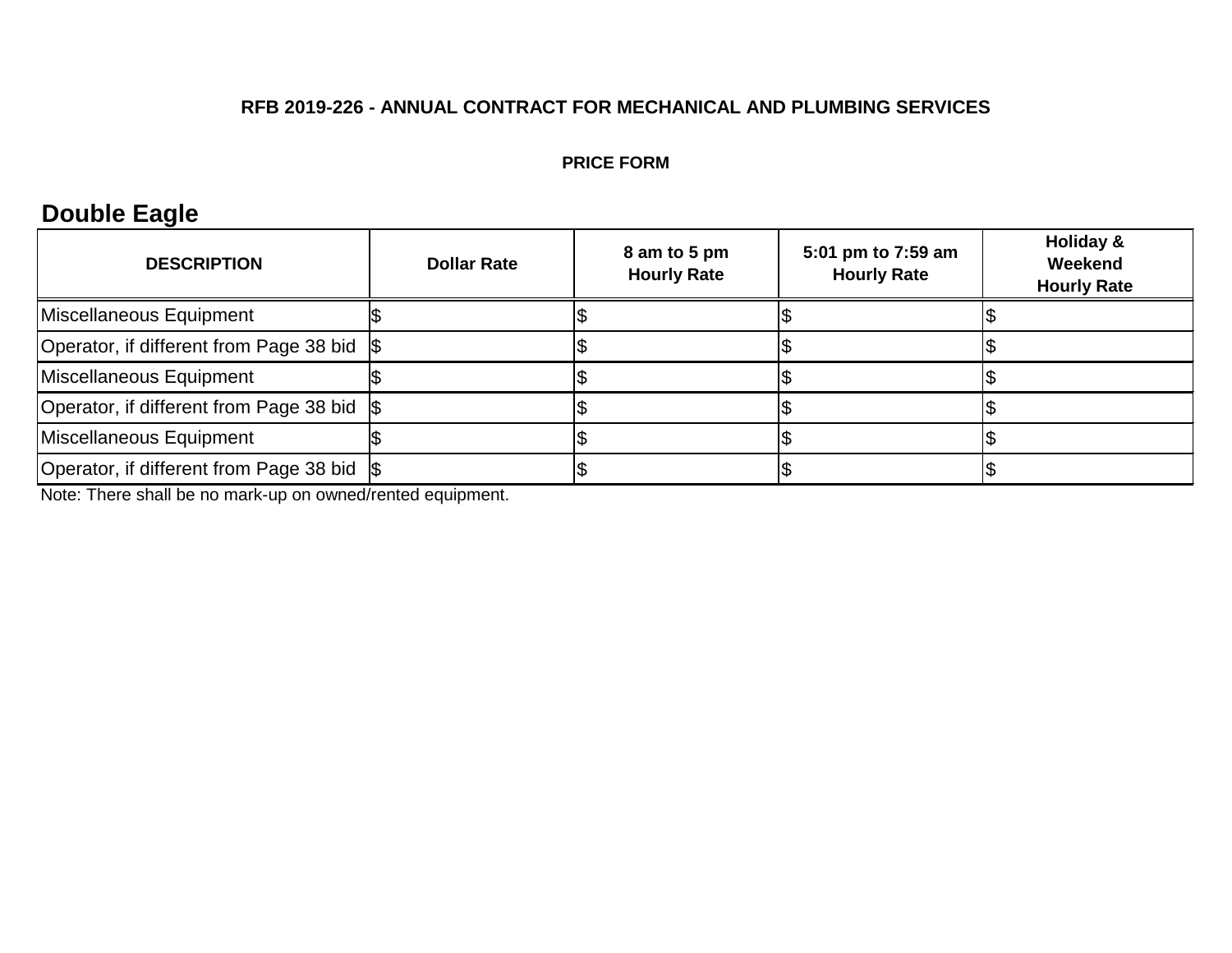#### **PRICE FORM**

# **DynaTen**

| <b>DESCRIPTION</b>                      |   | <b>Dollar Rate</b> | 8 am to 5 pm<br><b>Hourly Rate</b> | 5:01 pm to 7:59 am<br><b>Hourly Rate</b> |        | <b>Holiday &amp;</b><br>Weekend<br><b>Hourly Rate</b> |
|-----------------------------------------|---|--------------------|------------------------------------|------------------------------------------|--------|-------------------------------------------------------|
| <b>Refrigerant Recovery Machine Use</b> |   | 90.00/per use      | \$                                 | \$                                       |        |                                                       |
| <b>Backhoe Work Machine</b>             |   | Rental/Sub         | \$                                 | \$                                       |        |                                                       |
| Operator, if different from Page 38 bid |   |                    |                                    | \$                                       |        |                                                       |
| <b>Trencher Work Machine</b>            |   | Rental/Sub         |                                    | \$                                       |        |                                                       |
| Operator, if different from Page 38 bid |   |                    |                                    | \$                                       |        |                                                       |
| <b>Welding Machine</b>                  |   | Rental/Sub         |                                    | \$                                       |        |                                                       |
| Operator, if different from Page 38 bid |   |                    |                                    | \$                                       |        |                                                       |
| <b>Brazing and Soldering Equipment</b>  |   | 70.00/use          | \$                                 | \$                                       |        |                                                       |
| Operator, if different from Page 38 bid |   |                    |                                    | \$                                       |        |                                                       |
| <b>Camera and Operator</b>              |   |                    | 195.00                             | 1\$                                      | 292.50 | \$<br>390.00                                          |
| Operator, if different from Page 38 bid | ß |                    |                                    | \$                                       |        |                                                       |
| <b>Pressure Washer Portable</b>         |   | 50.00/use          | \$                                 | \$                                       |        |                                                       |
| Operator, if different from Page 38 bid |   |                    |                                    | \$                                       |        |                                                       |
| <b>Reclaim Bottle</b>                   |   | 40                 | \$                                 | \$                                       |        |                                                       |
| Torch                                   |   | 70.00/use          | \$                                 | \$                                       |        |                                                       |
| <b>Sewer Machine</b>                    |   | 70                 |                                    | \$                                       |        |                                                       |
| Operator, if different from Page 38 bid |   |                    |                                    |                                          |        |                                                       |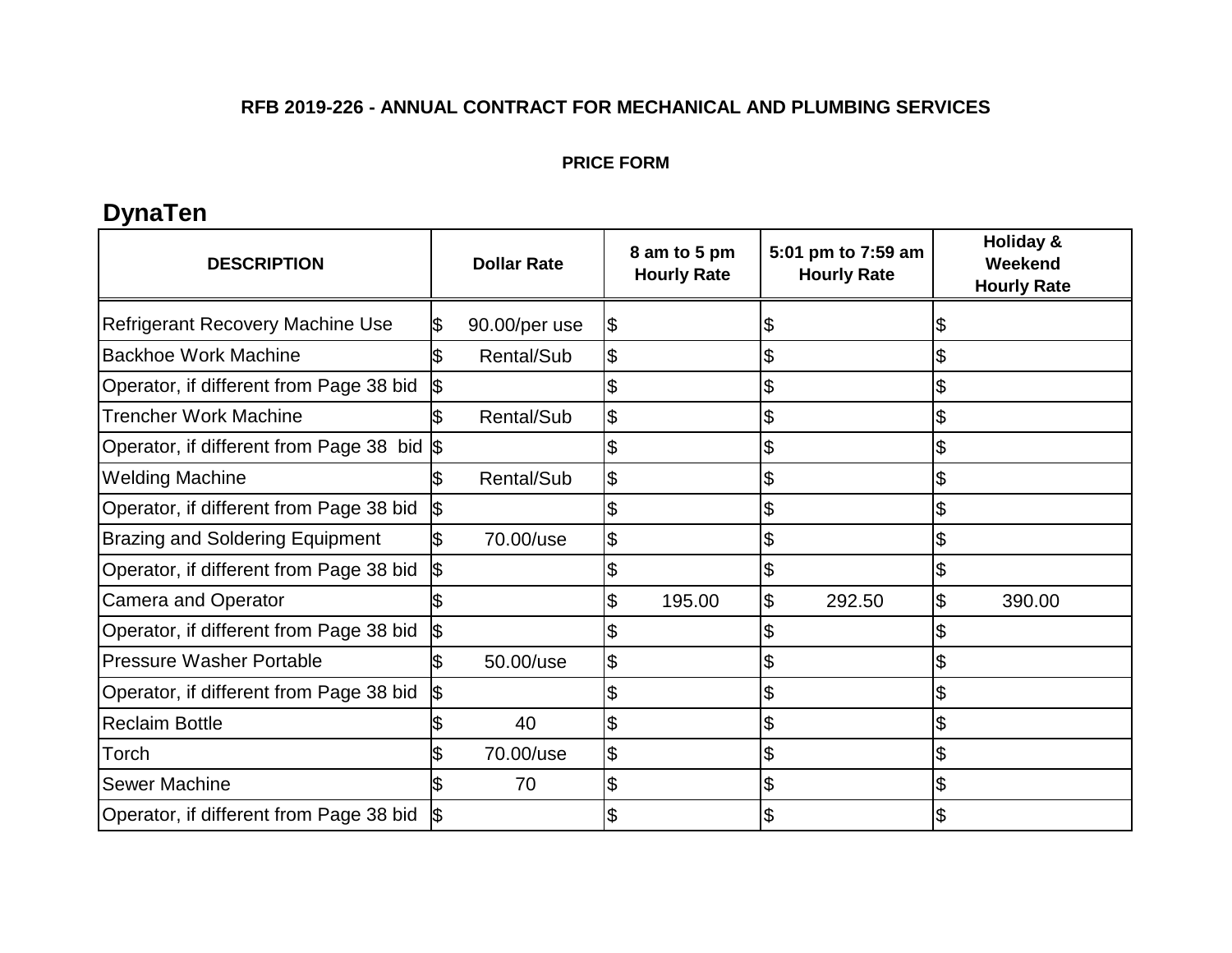#### **PRICE FORM**

# **DynaTen**

| <b>DESCRIPTION</b>                      | <b>Dollar Rate</b> | 8 am to 5 pm<br><b>Hourly Rate</b> | 5:01 pm to 7:59 am<br><b>Hourly Rate</b> | <b>Holiday &amp;</b><br>Weekend<br><b>Hourly Rate</b> |
|-----------------------------------------|--------------------|------------------------------------|------------------------------------------|-------------------------------------------------------|
| Vacuum Pump                             | 30.00/use          | S                                  | S                                        |                                                       |
| Operator, if different from Page 38 bid |                    |                                    | \$                                       | \$                                                    |
| <b>Chain Hoist</b>                      | 20.00              | \$                                 | \$                                       | \$                                                    |
| Gantry                                  | 100.00             | \$                                 | \$                                       |                                                       |
| Wet Vac                                 | 20.00/use          |                                    | \$                                       |                                                       |
| <b>Hydro Jetting Svc</b>                | 300.00/day         | $\mathfrak{P}$                     | \$                                       | \$                                                    |
| Operator, if different from Page 38 bid |                    |                                    | \$                                       |                                                       |
| <b>Pro Press Machine</b>                | 80.00/day          | \$                                 | \$                                       | \$                                                    |
| Operator, if different from Page 38 bid | \$                 |                                    | \$                                       | \$                                                    |
| <b>Combustion Analyzer</b>              | 150.00/use         | \$                                 | \$                                       |                                                       |
| <b>String Tape</b>                      |                    |                                    | \$                                       | \$                                                    |
| <b>Roto Rooter Service</b>              | sub-contract       | \$                                 | \$                                       | \$                                                    |
| <b>Bottle Nitrogen</b>                  | 30.00              |                                    | \$                                       |                                                       |
| Jackhammer                              |                    |                                    | \$                                       | \$                                                    |
| <b>Back Flow Tester</b>                 | 135.00/each use    | 1\$                                | \$                                       | \$                                                    |
| Operator, if different from Page 38 bid |                    |                                    | \$                                       | \$                                                    |
| <b>Balancing Hood</b>                   | 80.00/day          | \$                                 | \$                                       |                                                       |
| Operator, if different from Page 38 bid |                    |                                    | \$                                       |                                                       |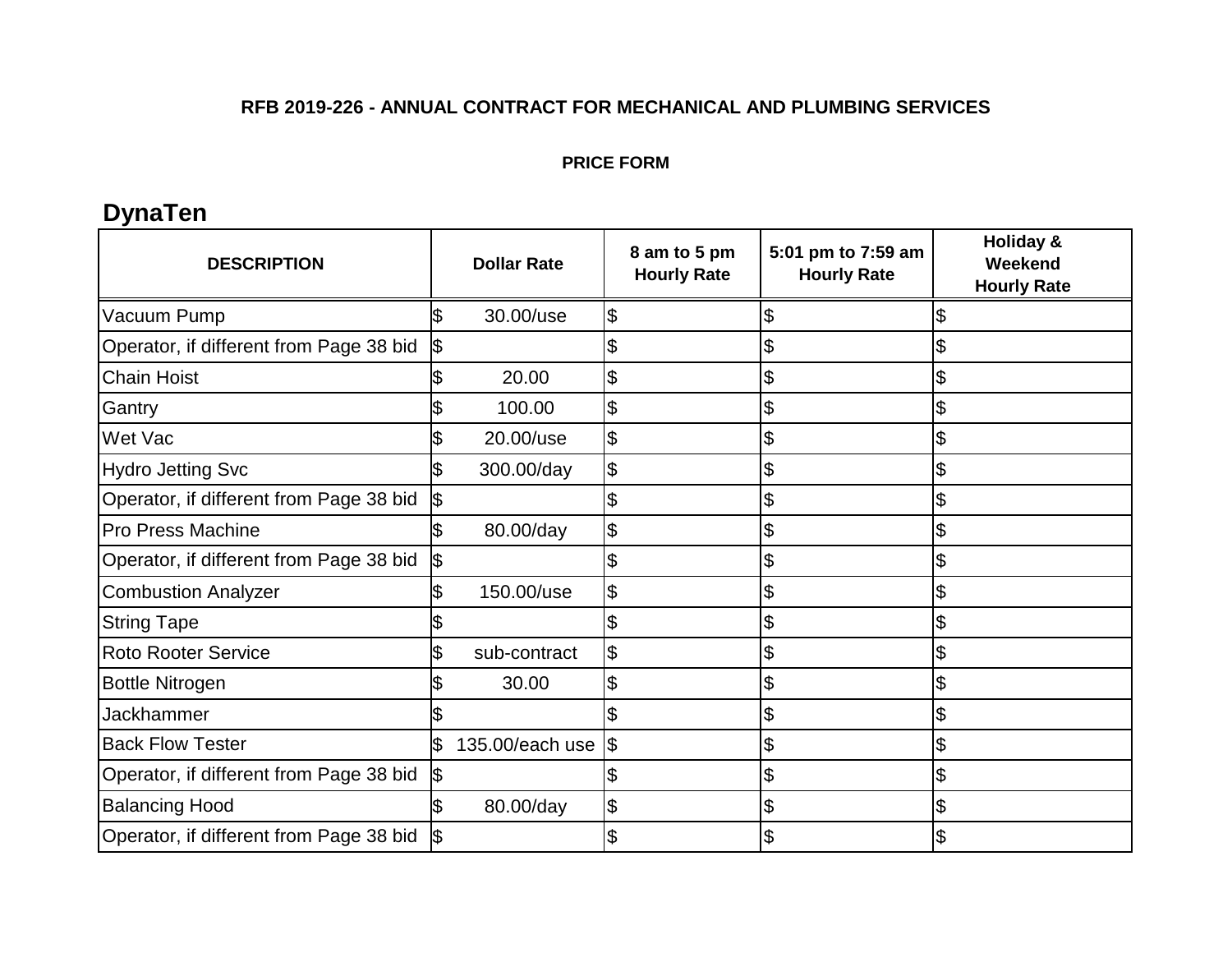#### **PRICE FORM**

# **DynaTen**

| <b>DESCRIPTION</b>                      | <b>Dollar Rate</b> |            | 8 am to 5 pm<br><b>Hourly Rate</b> | 5:01 pm to 7:59 am<br><b>Hourly Rate</b> | Holiday &<br>Weekend<br><b>Hourly Rate</b> |
|-----------------------------------------|--------------------|------------|------------------------------------|------------------------------------------|--------------------------------------------|
| Electric Leak Detector                  |                    | 30.00/use  |                                    |                                          |                                            |
| Operator, if different from Page 38 bid |                    |            |                                    | D                                        |                                            |
| Meggar                                  |                    | 60.00/use  |                                    |                                          |                                            |
| Operator, if different from Page 38 bid |                    |            |                                    |                                          |                                            |
| Line Tracing                            |                    | 75.00/use  |                                    |                                          |                                            |
| <b>Laser Alignment</b>                  |                    | 100.00/use |                                    |                                          |                                            |
| <b>Bearing Heater</b>                   |                    | 80.00/use  |                                    |                                          |                                            |
| Dial Indicator                          |                    | 50.00/use  |                                    | ΙJ                                       |                                            |
| Sump Pump                               |                    | 60.00/use  |                                    | ง                                        |                                            |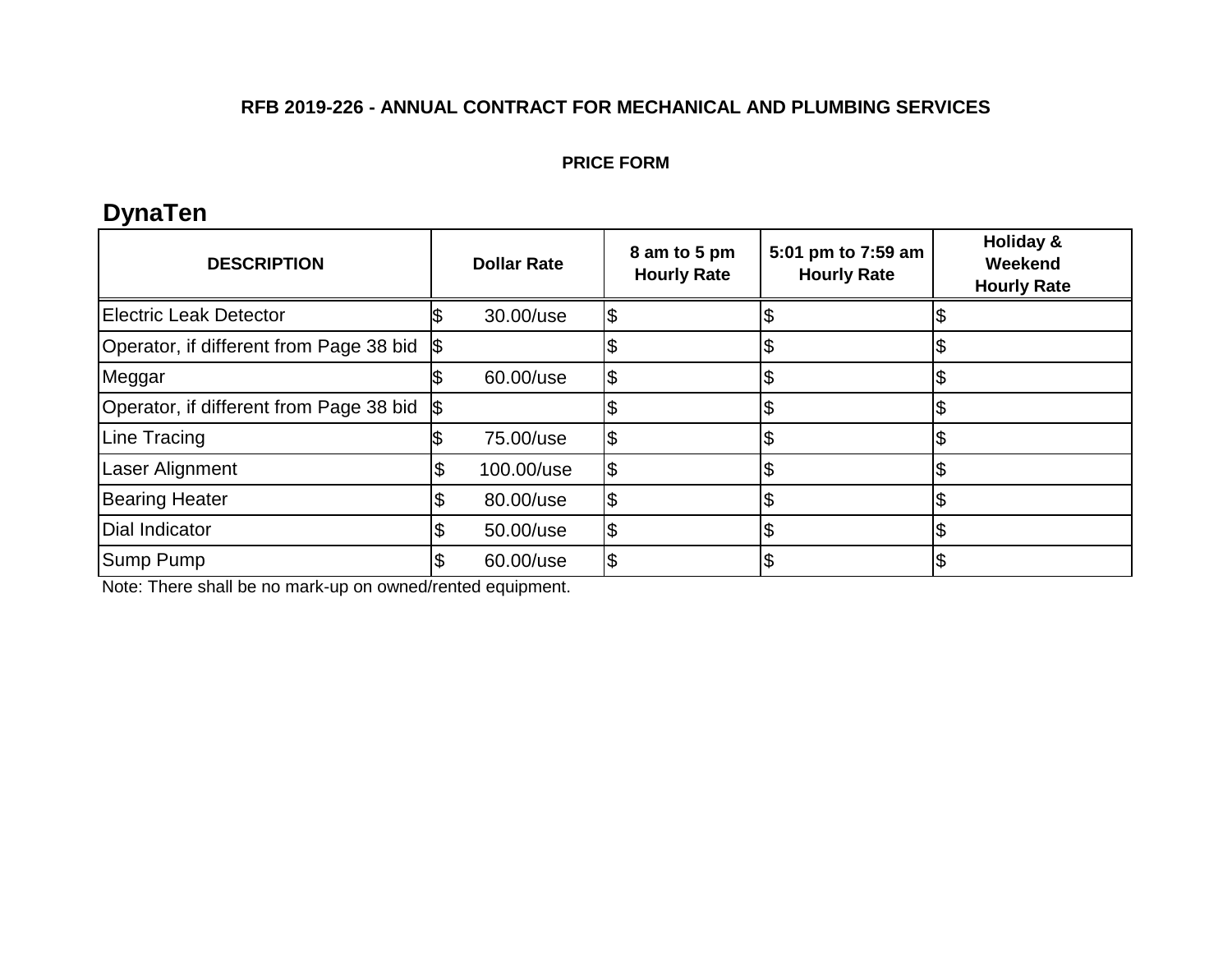#### **PRICE FORM**

## **Enviromatic**

| <b>DESCRIPTION</b>                      | <b>Dollar Rate</b> | 8 am to 5 pm<br><b>Hourly Rate</b> | 5:01 pm to 7:59 am<br><b>Hourly Rate</b> | Holiday &<br>Weekend<br><b>Hourly Rate</b> |
|-----------------------------------------|--------------------|------------------------------------|------------------------------------------|--------------------------------------------|
| <b>Refrigerant Recovery Machine Use</b> | 35.00              |                                    | J                                        |                                            |
| <b>Backhoe Work Machine</b>             | rental             |                                    | \$                                       |                                            |
| Operator, if different from Page 38 bid | same as 38         |                                    | \$                                       |                                            |
| <b>Trencher Work Machine</b>            | rental             |                                    | \$                                       |                                            |
| Operator, if different from Page 38 bid | same as 38         |                                    | \$                                       | \$                                         |
| <b>Welding Machine</b>                  |                    |                                    | \$                                       | \$                                         |
| Operator, if different from Page 38 bid | same as 38         |                                    | \$                                       | \$                                         |
| <b>Brazing and Soldering Equipment</b>  |                    |                                    | \$                                       | \$                                         |
| Operator, if different from Page 38 bid | \$<br>same as 38   | \$                                 | \$                                       |                                            |
| <b>Camera and Operator</b>              | rental             | \$                                 | \$                                       | \$                                         |
| Operator, if different from Page 38 bid | same as 38         | $\boldsymbol{\mathsf{S}}$          | \$                                       | \$                                         |
| Miscellaneous Equipment                 |                    |                                    | \$                                       | \$                                         |
| Operator, if different from Page 38 bid | same as 38         |                                    | \$                                       |                                            |
| <b>Reclaim Bottle</b>                   | 50.00              |                                    | \$                                       |                                            |
| Torch                                   | 5.00               |                                    | \$                                       | \$                                         |
| <b>Sewer Machine</b>                    | rental             |                                    | \$                                       | \$                                         |
| Operator, if different from Page 38 bid | same as 38         |                                    |                                          |                                            |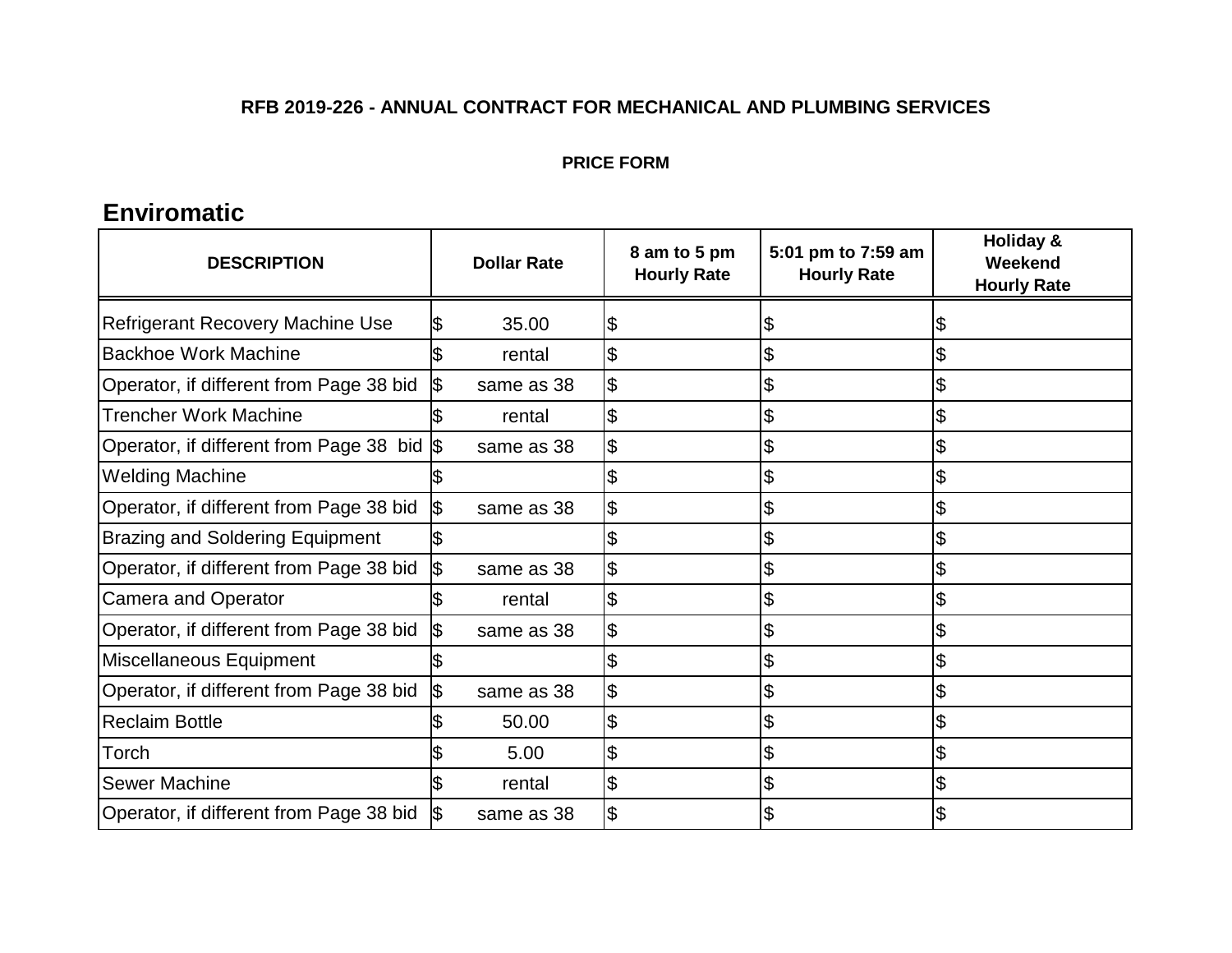#### **PRICE FORM**

## **Enviromatic**

| <b>DESCRIPTION</b>                      | <b>Dollar Rate</b> | 8 am to 5 pm<br><b>Hourly Rate</b> | 5:01 pm to 7:59 am<br><b>Hourly Rate</b> | <b>Holiday &amp;</b><br>Weekend<br><b>Hourly Rate</b> |
|-----------------------------------------|--------------------|------------------------------------|------------------------------------------|-------------------------------------------------------|
| Vacuum Pump                             |                    |                                    | S                                        |                                                       |
| Operator, if different from Page 38 bid | same as 38<br>1\$  | \$                                 | \$                                       | \$                                                    |
| <b>Chain Hoist</b>                      |                    |                                    | \$                                       | \$                                                    |
| Gantry                                  |                    |                                    | \$                                       |                                                       |
| Wet Vac                                 |                    |                                    | \$                                       | \$                                                    |
| <b>Hydro Jetting Svc</b>                | rental             | \$                                 | \$                                       | \$                                                    |
| Operator, if different from Page 38 bid | I\$<br>same as 38  | \$                                 | \$                                       | \$                                                    |
| <b>Pro Press Machine</b>                |                    |                                    | \$                                       | \$                                                    |
| Operator, if different from Page 38 bid |                    |                                    | $\boldsymbol{\mathsf{S}}$                | \$                                                    |
| <b>Combustion Analyzer</b>              | 50.00              | \$                                 | \$                                       | \$                                                    |
| <b>String Tape</b>                      |                    |                                    | \$                                       | \$                                                    |
| <b>Roto Rooter Service</b>              | rental             | \$                                 | \$                                       | \$                                                    |
| <b>Bottle Nitrogen</b>                  | 20.00              |                                    | \$                                       |                                                       |
| Jackhammer                              | rental             | \$                                 | $\boldsymbol{\mathsf{S}}$                |                                                       |
| Miscellaneous Equipment                 |                    |                                    | \$                                       | \$                                                    |
| Operator, if different from Page 38 bid | ß                  |                                    | \$                                       | \$                                                    |
| Miscellaneous Equipment                 |                    |                                    | \$                                       | \$                                                    |
| Operator, if different from Page 38 bid |                    |                                    | \$                                       | \$                                                    |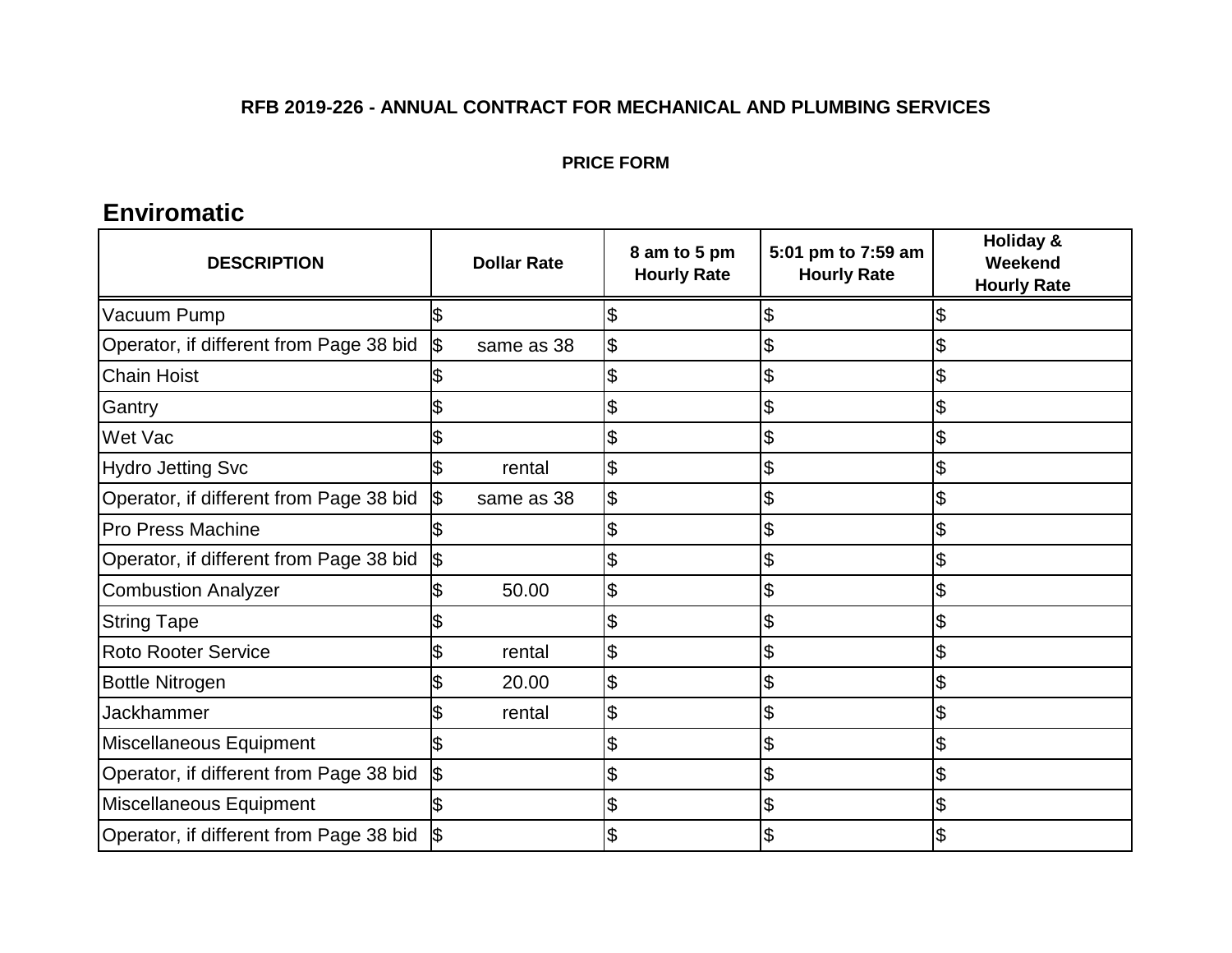#### **PRICE FORM**

## **Enviromatic**

| <b>DESCRIPTION</b>                          | <b>Dollar Rate</b> | 8 am to 5 pm<br><b>Hourly Rate</b> | 5:01 pm to 7:59 am<br><b>Hourly Rate</b> | Holiday &<br>Weekend<br><b>Hourly Rate</b> |
|---------------------------------------------|--------------------|------------------------------------|------------------------------------------|--------------------------------------------|
| Miscellaneous Equipment                     |                    |                                    |                                          |                                            |
| Operator, if different from Page 38 bid \$  |                    |                                    |                                          |                                            |
| Miscellaneous Equipment                     |                    |                                    |                                          |                                            |
| Operator, if different from Page 38 bid \\$ |                    |                                    |                                          |                                            |
| Miscellaneous Equipment                     |                    |                                    |                                          |                                            |
| Operator, if different from Page 38 bid \\$ |                    |                                    |                                          |                                            |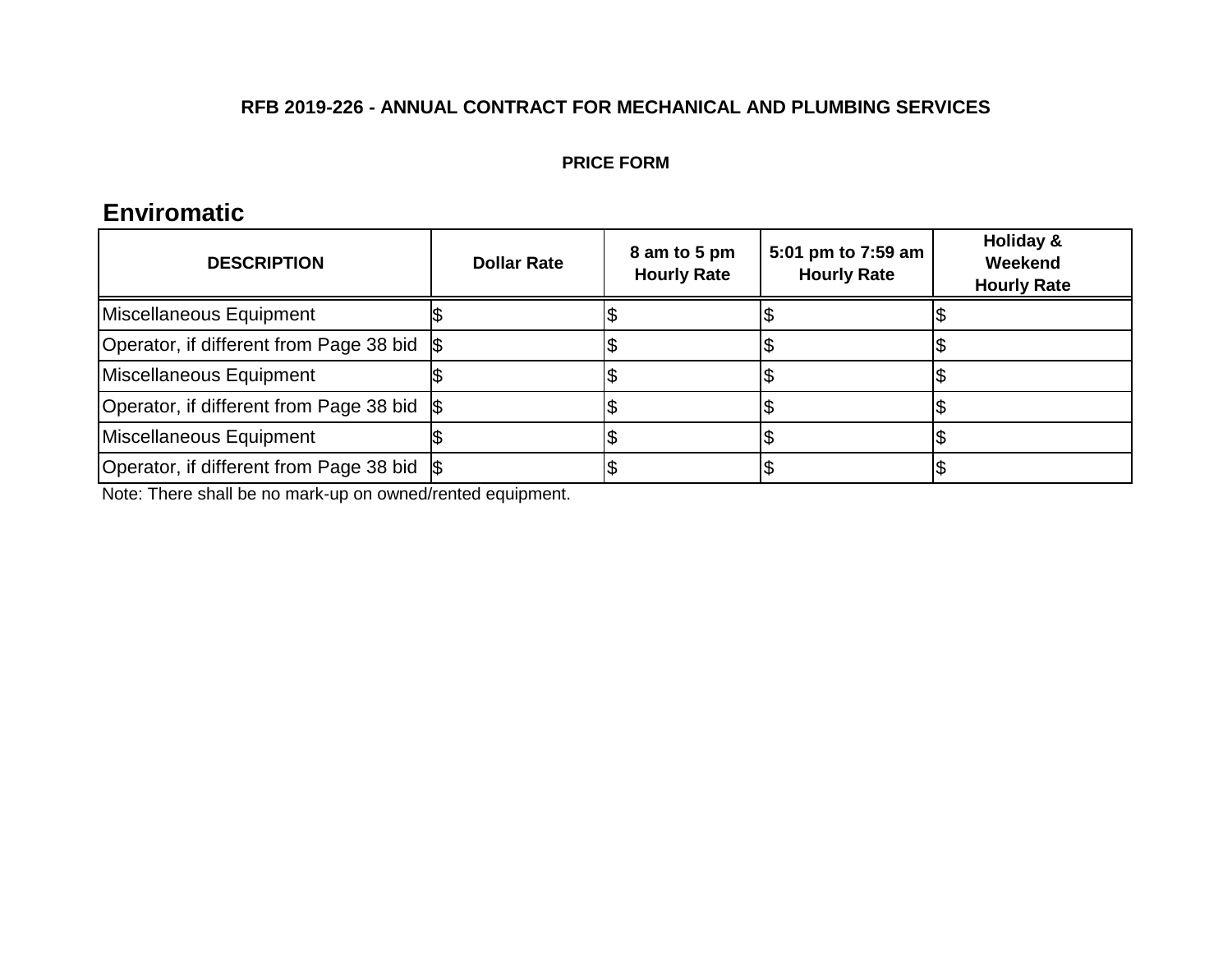#### **PRICE FORM**

## **Freer**

| <b>DESCRIPTION</b>                      | <b>Dollar Rate</b> | 8 am to 5 pm<br><b>Hourly Rate</b> |                     | 5:01 pm to 7:59 am<br><b>Hourly Rate</b> | <b>Holiday &amp;</b><br>Weekend<br><b>Hourly Rate</b> |
|-----------------------------------------|--------------------|------------------------------------|---------------------|------------------------------------------|-------------------------------------------------------|
| Refrigerant Recovery Machine Use        |                    |                                    | \$                  |                                          |                                                       |
| <b>Backhoe Work Machine</b>             |                    | 60.00                              | \$                  | 60.00                                    | \$<br>60.00                                           |
| Operator, if different from Page 38 bid |                    | 49.74                              | $\overline{\theta}$ | 70.85                                    | \$<br>91.98                                           |
| <b>Trencher Work Machine</b>            |                    | 44.00                              | \$                  | 44.00                                    | \$<br>44.00                                           |
| Operator, if different from Page 38 bid |                    | 49.74                              | \$                  | 70.85                                    | \$<br>91.98                                           |
| <b>Welding Machine</b>                  | 50./day            |                                    | \$                  |                                          |                                                       |
| Operator, if different from Page 38 bid |                    |                                    | \$                  |                                          |                                                       |
| <b>Brazing and Soldering Equipment</b>  | 30.00/day          | \$                                 | \$                  |                                          |                                                       |
| Operator, if different from Page 38 bid |                    |                                    | \$                  |                                          |                                                       |
| <b>Camera and Operator</b>              | 50.00/day          | \$                                 | \$                  |                                          |                                                       |
| Operator, if different from Page 38 bid |                    |                                    | \$                  |                                          |                                                       |
| Miscellaneous Equipment                 |                    |                                    | \$                  |                                          |                                                       |
| Operator, if different from Page 38 bid |                    |                                    | \$                  |                                          |                                                       |
| <b>Reclaim Bottle</b>                   |                    |                                    | \$                  |                                          |                                                       |
| Torch                                   | 25.00/day          | \$                                 | \$                  |                                          |                                                       |
| <b>Sewer Machine</b>                    | 50.00/day          | \$                                 | \$                  |                                          |                                                       |
| Operator, if different from Page 38 bid |                    |                                    | \$                  |                                          |                                                       |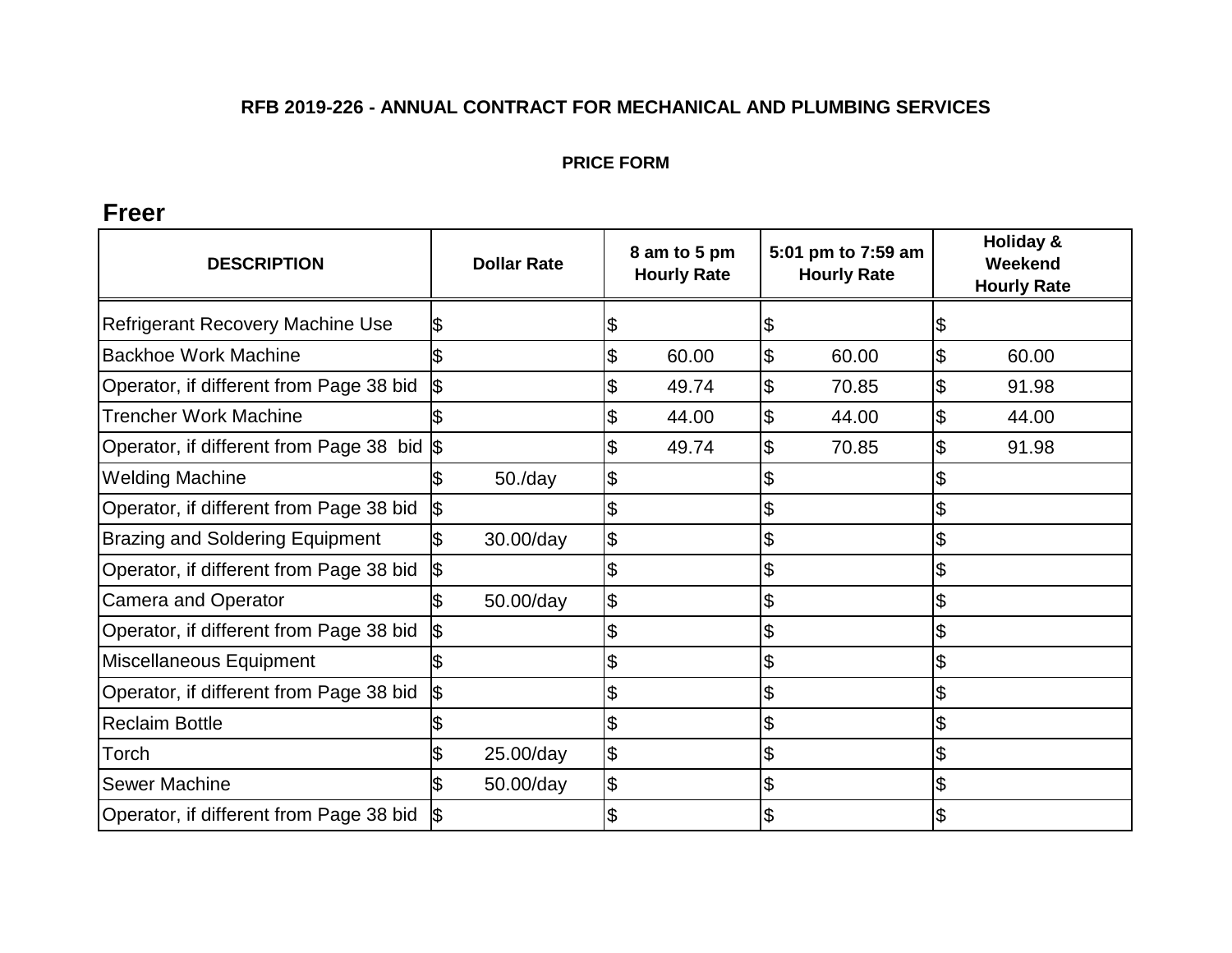#### **PRICE FORM**

## **Freer**

| <b>DESCRIPTION</b>                      | <b>Dollar Rate</b> | 8 am to 5 pm<br><b>Hourly Rate</b> | 5:01 pm to 7:59 am<br><b>Hourly Rate</b> | <b>Holiday &amp;</b><br>Weekend<br><b>Hourly Rate</b> |
|-----------------------------------------|--------------------|------------------------------------|------------------------------------------|-------------------------------------------------------|
| Vacuum Pump                             |                    |                                    | \$                                       |                                                       |
| Operator, if different from Page 38 bid | \$                 |                                    | \$                                       |                                                       |
| <b>Chain Hoist</b>                      | 25.00/day          | \$                                 | \$                                       |                                                       |
| Gantry                                  | 25.00/day          | \$                                 | $\boldsymbol{\theta}$                    |                                                       |
| Wet Vac                                 | 25.00/day          | \$                                 | \$                                       |                                                       |
| <b>Hydro Jetting Svc</b>                |                    |                                    | \$                                       |                                                       |
| Operator, if different from Page 38 bid |                    |                                    | \$                                       |                                                       |
| <b>Pro Press Machine</b>                | 50.00/day          | \$                                 | \$                                       |                                                       |
| Operator, if different from Page 38 bid |                    |                                    | \$                                       |                                                       |
| <b>Combustion Analyzer</b>              |                    |                                    | $\boldsymbol{\theta}$                    |                                                       |
| <b>String Tape</b>                      |                    |                                    | \$                                       |                                                       |
| <b>Roto Rooter Service</b>              |                    |                                    | $\mathfrak{S}$                           |                                                       |
| <b>Bottle Nitrogen</b>                  |                    |                                    | \$                                       |                                                       |
| Jackhammer                              | 150.00/day         | \$                                 | \$                                       |                                                       |
| Miscellaneous Equipment                 |                    |                                    | \$                                       |                                                       |
| Operator, if different from Page 38 bid |                    | \$                                 | $\boldsymbol{\theta}$                    |                                                       |
| Miscellaneous Equipment                 |                    |                                    | \$                                       |                                                       |
| Operator, if different from Page 38 bid |                    |                                    | \$                                       |                                                       |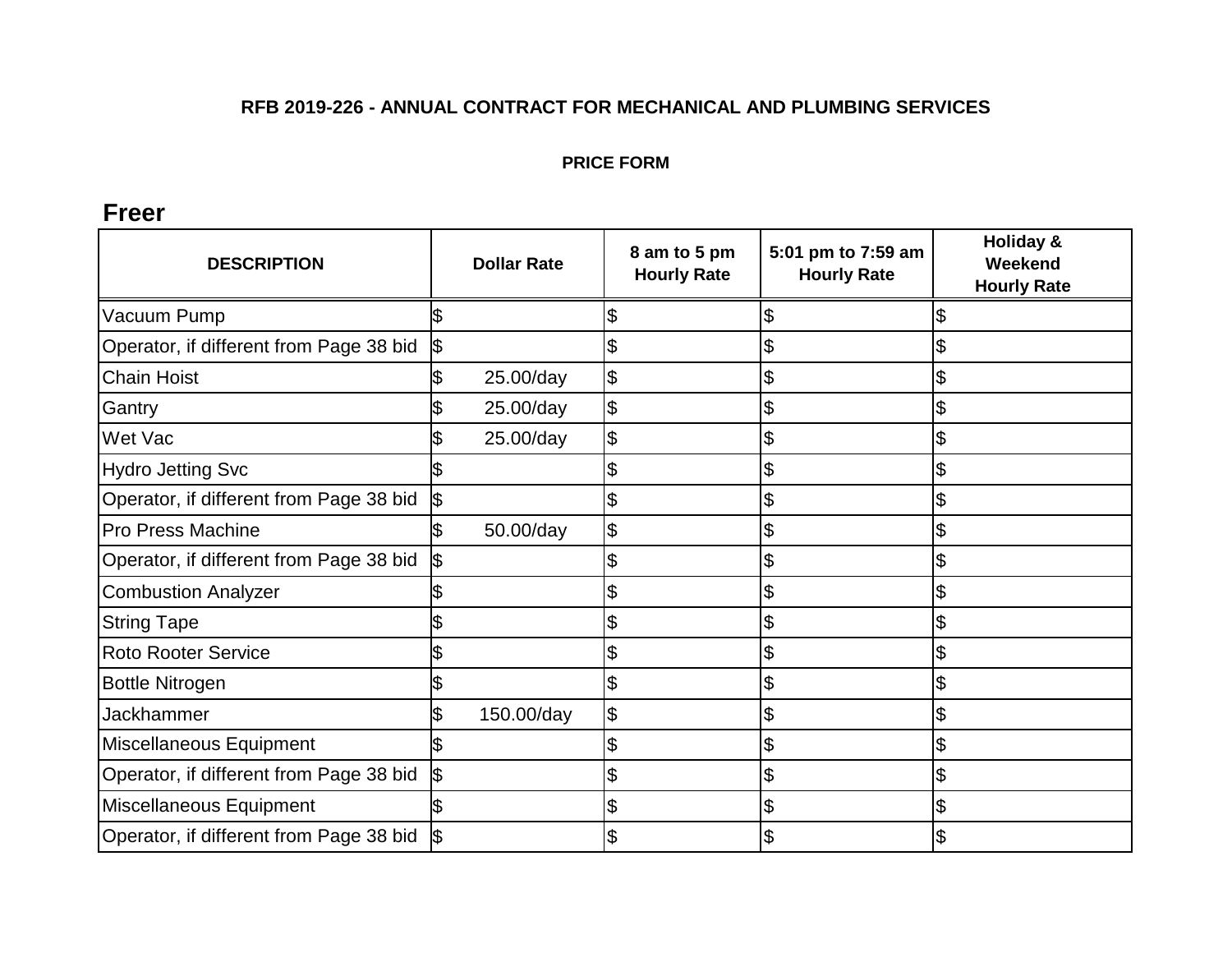#### **PRICE FORM**

## **Freer**

| <b>DESCRIPTION</b>                          | <b>Dollar Rate</b> | 8 am to 5 pm<br><b>Hourly Rate</b> | 5:01 pm to 7:59 am<br><b>Hourly Rate</b> | Holiday &<br>Weekend<br><b>Hourly Rate</b> |
|---------------------------------------------|--------------------|------------------------------------|------------------------------------------|--------------------------------------------|
| Miscellaneous Equipment                     |                    |                                    |                                          |                                            |
| Operator, if different from Page 38 bid S   |                    |                                    |                                          |                                            |
| Miscellaneous Equipment                     |                    |                                    |                                          |                                            |
| Operator, if different from Page 38 bid \\$ |                    |                                    |                                          |                                            |
| Miscellaneous Equipment                     |                    |                                    |                                          |                                            |
| Operator, if different from Page 38 bid \\$ |                    |                                    |                                          |                                            |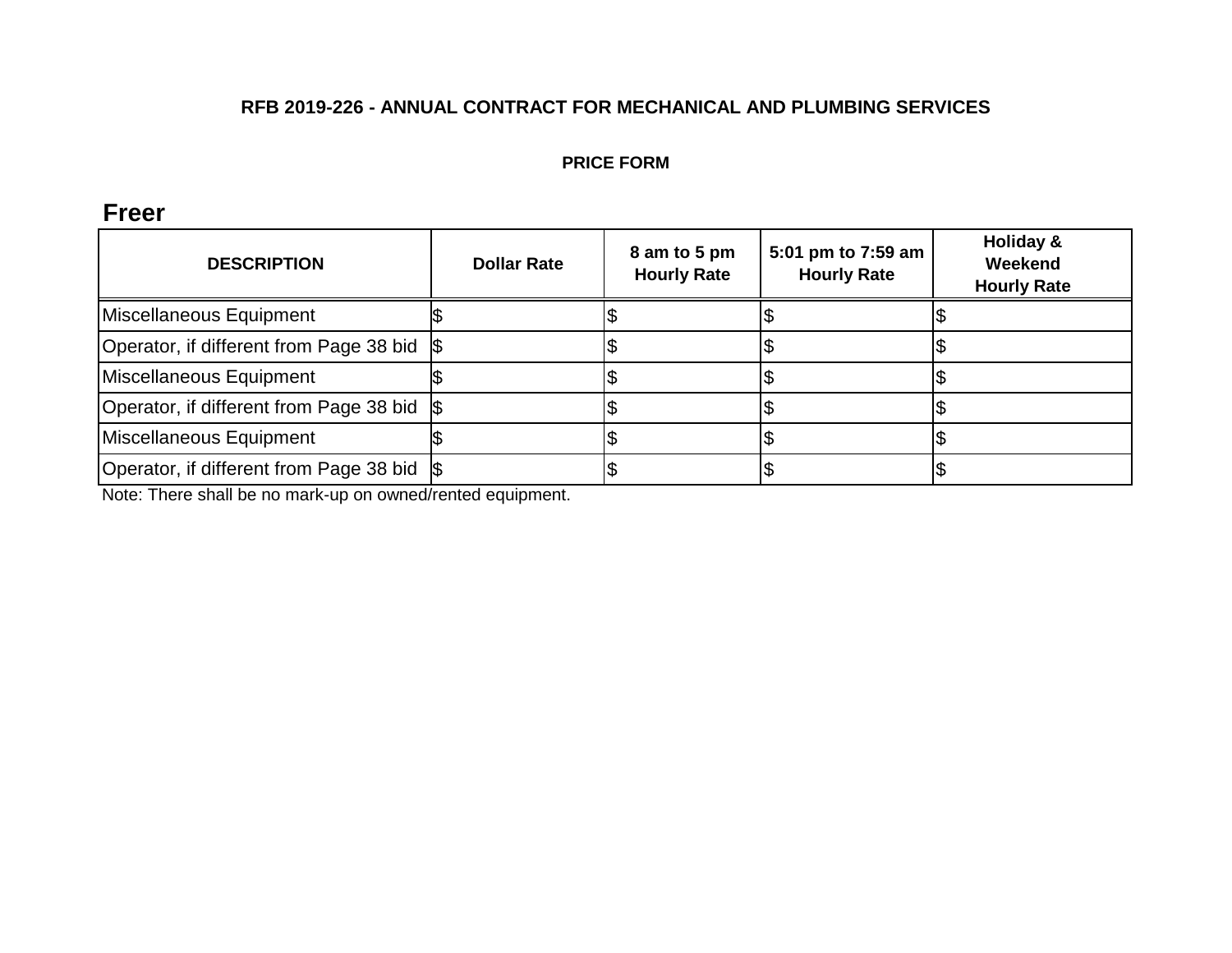#### **PRICE FORM**

## **Johnson**

| <b>DESCRIPTION</b>                         | <b>Dollar Rate</b> | 8 am to 5 pm<br><b>Hourly Rate</b> | 5:01 pm to 7:59 am<br><b>Hourly Rate</b> | <b>Holiday &amp;</b><br>Weekend<br><b>Hourly Rate</b> |
|--------------------------------------------|--------------------|------------------------------------|------------------------------------------|-------------------------------------------------------|
| <b>Refrigerant Recovery Machine Use</b>    | 10.00              | 10.00<br>\$                        | 10.00<br>\$                              | 10.00<br>\$                                           |
| <b>Backhoe Work Machine</b>                |                    |                                    | \$                                       | \$                                                    |
| Operator, if different from Page 38 bid    |                    |                                    | \$                                       | \$                                                    |
| <b>Trencher Work Machine</b>               |                    |                                    | \$                                       | \$                                                    |
| Operator, if different from Page 38 bid \$ |                    |                                    | \$                                       | \$                                                    |
| <b>Welding Machine</b>                     |                    |                                    | \$                                       | \$                                                    |
| Operator, if different from Page 38 bid    | \$                 |                                    | \$                                       | \$                                                    |
| <b>Brazing and Soldering Equipment</b>     | 15.00              | \$<br>15.00                        | \$<br>15.00                              | \$<br>15.00                                           |
| Operator, if different from Page 38 bid    | \$                 |                                    | \$                                       |                                                       |
| <b>Camera and Operator</b>                 |                    |                                    | \$                                       | \$                                                    |
| Operator, if different from Page 38 bid    | \$                 | \$                                 | \$                                       | \$                                                    |
| Miscellaneous Equipment                    |                    | \$                                 | \$                                       | \$                                                    |
| Operator, if different from Page 38 bid    | \$                 |                                    | \$                                       | \$                                                    |
| <b>Reclaim Bottle</b>                      | 25.00              | 25.00<br>\$                        | \$<br>25.00                              | 25.00<br>\$                                           |
| Torch                                      | 15.00              | \$<br>15.00                        | \$<br>15.00                              | \$<br>15.00                                           |
| <b>Sewer Machine</b>                       |                    |                                    |                                          |                                                       |
| Operator, if different from Page 38 bid    |                    |                                    |                                          |                                                       |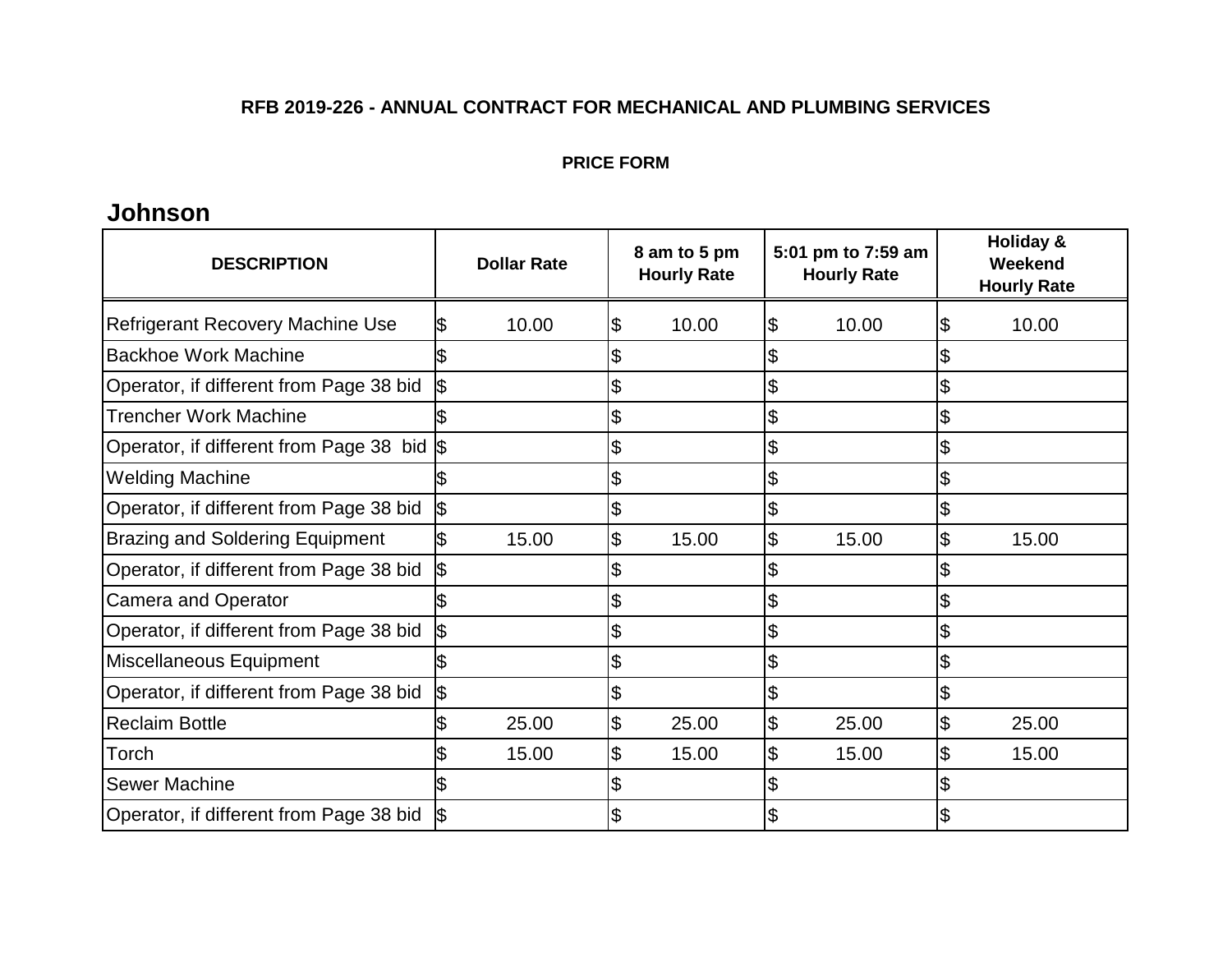#### **PRICE FORM**

## **Johnson**

| <b>DESCRIPTION</b>                      |     | <b>Dollar Rate</b> | 8 am to 5 pm<br><b>Hourly Rate</b> |                           | 5:01 pm to 7:59 am<br><b>Hourly Rate</b> |                            | Holiday &<br>Weekend<br><b>Hourly Rate</b> |
|-----------------------------------------|-----|--------------------|------------------------------------|---------------------------|------------------------------------------|----------------------------|--------------------------------------------|
| Vacuum Pump                             | \$  | 10.00              | \$<br>10.00                        | \$                        | 10.00                                    | $\boldsymbol{\mathsf{\$}}$ | 10.00                                      |
| Operator, if different from Page 38 bid | \$  |                    | \$                                 | \$                        |                                          | \$                         |                                            |
| <b>Chain Hoist</b>                      |     | 10.00              | \$<br>10.00                        | \$                        | 10.00                                    | $\boldsymbol{\mathsf{S}}$  | 10.00                                      |
| Gantry                                  |     | 300.00             | \$<br>300.00                       | \$                        | 300.00                                   | \$                         | 300.00                                     |
| Wet Vac                                 |     | 5.00               | \$<br>5.00                         | \$                        | 5.00                                     | \$                         | 5.00                                       |
| <b>Hydro Jetting Svc</b>                |     |                    | \$                                 | \$                        |                                          | \$                         |                                            |
| Operator, if different from Page 38 bid |     |                    | \$                                 | \$                        |                                          | \$                         |                                            |
| <b>Pro Press Machine</b>                |     | 20.00              | \$<br>20.00                        | $\boldsymbol{\mathsf{S}}$ | 20.00                                    | \$                         | 20.00                                      |
| Operator, if different from Page 38 bid | \$  |                    | \$                                 | \$                        |                                          | \$                         |                                            |
| <b>Combustion Analyzer</b>              |     | 55.00              | \$<br>55.00                        | \$                        | 55.00                                    | $\boldsymbol{\mathsf{\$}}$ | 55.00                                      |
| <b>String Tape</b>                      |     | 5.00               | \$<br>5.00                         | \$                        | 5.00                                     | \$                         | 5.00                                       |
| <b>Roto Rooter Service</b>              |     |                    | \$                                 | \$                        |                                          | \$                         |                                            |
| <b>Bottle Nitrogen</b>                  |     | 10.00              | \$<br>10.00                        | \$                        | 10.00                                    | \$                         | 10.00                                      |
| Jackhammer                              |     |                    | \$                                 | \$                        |                                          | \$                         |                                            |
| Miscellaneous Equipment                 | l\$ |                    | \$                                 | \$                        |                                          | \$                         |                                            |
| Operator, if different from Page 38 bid | \$  |                    | \$                                 | \$                        |                                          | \$                         |                                            |
| Miscellaneous Equipment                 |     |                    | \$                                 | \$                        |                                          | $\boldsymbol{\mathsf{S}}$  |                                            |
| Operator, if different from Page 38 bid |     |                    | \$                                 |                           |                                          | \$                         |                                            |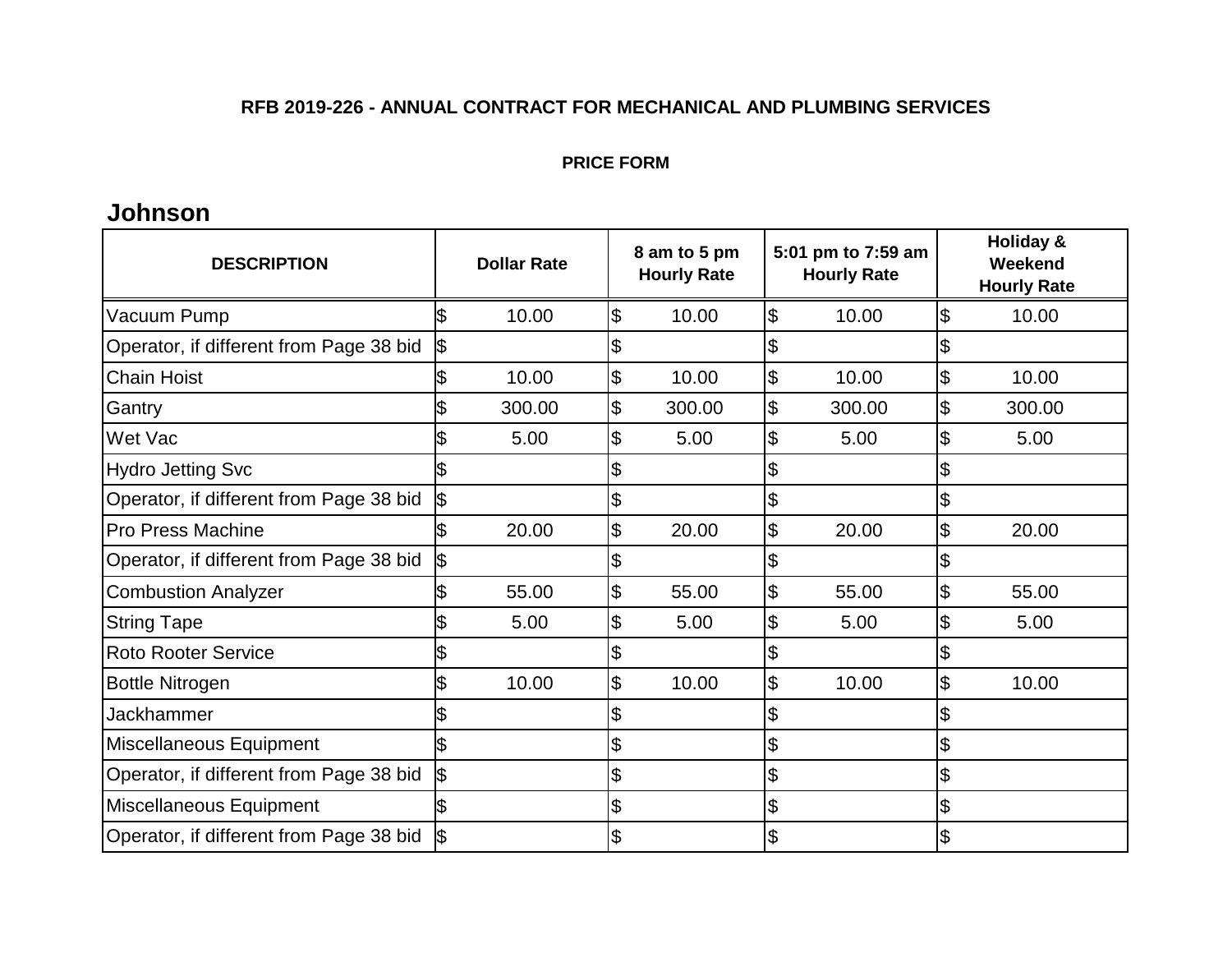#### **PRICE FORM**

## **Johnson**

| <b>DESCRIPTION</b>                          | <b>Dollar Rate</b> | 8 am to 5 pm<br><b>Hourly Rate</b> | 5:01 pm to 7:59 am<br><b>Hourly Rate</b> | Holiday &<br>Weekend<br><b>Hourly Rate</b> |
|---------------------------------------------|--------------------|------------------------------------|------------------------------------------|--------------------------------------------|
| Miscellaneous Equipment                     |                    |                                    |                                          |                                            |
| Operator, if different from Page 38 bid \\$ |                    |                                    |                                          |                                            |
| Miscellaneous Equipment                     |                    |                                    |                                          |                                            |
| Operator, if different from Page 38 bid \\$ |                    |                                    |                                          |                                            |
| Miscellaneous Equipment                     |                    |                                    |                                          |                                            |
| Operator, if different from Page 38 bid S   |                    |                                    |                                          |                                            |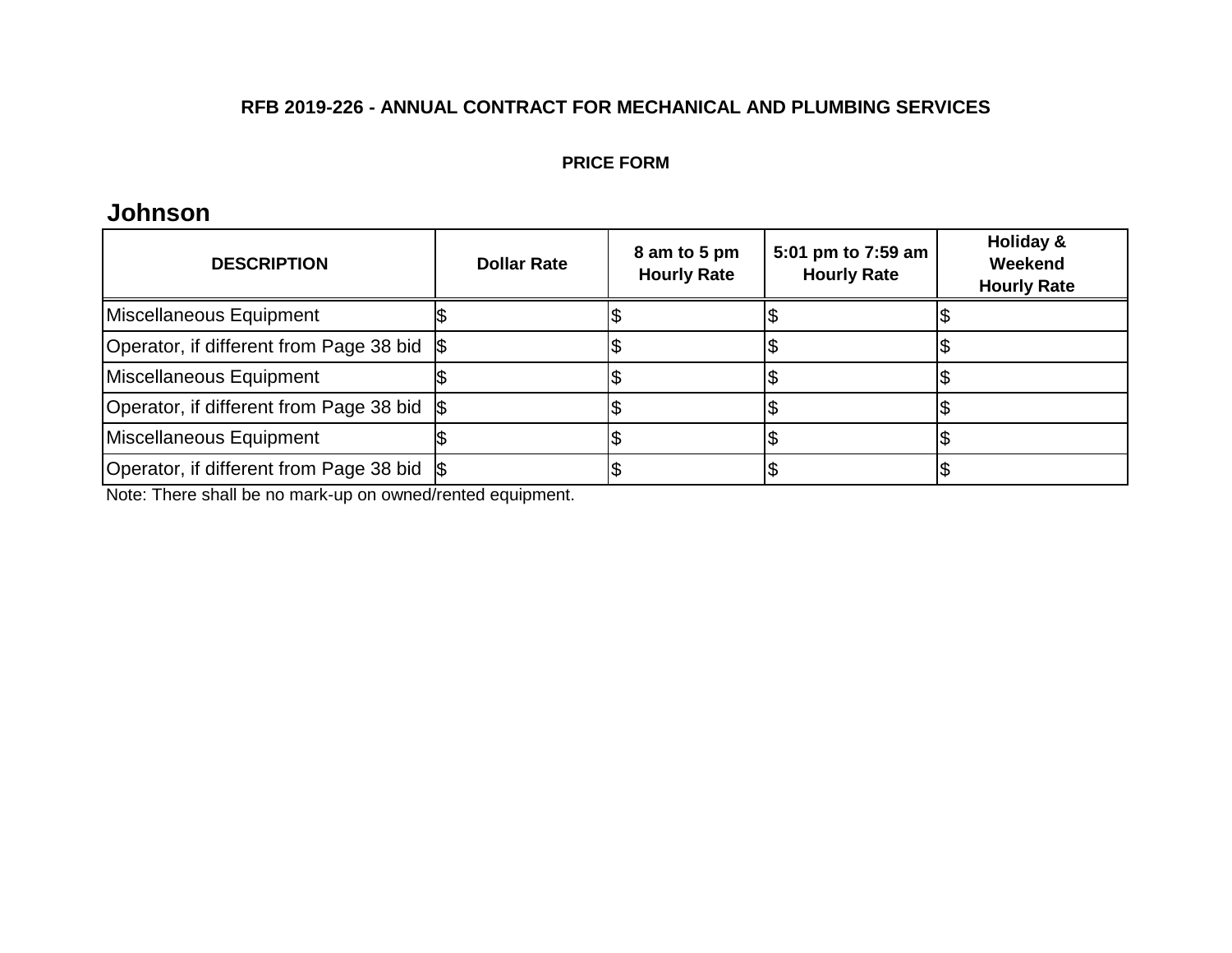#### **PRICE FORM**

## **Rushco**

| <b>DESCRIPTION</b>                      | <b>Dollar Rate</b> | 8 am to 5 pm<br><b>Hourly Rate</b> | 5:01 pm to 7:59 am<br><b>Hourly Rate</b> | <b>Holiday &amp;</b><br>Weekend<br><b>Hourly Rate</b> |
|-----------------------------------------|--------------------|------------------------------------|------------------------------------------|-------------------------------------------------------|
| <b>Refrigerant Recovery Machine Use</b> | 75.00 \$<br>IЖ     |                                    | D                                        |                                                       |
| <b>Backhoe Work Machine</b>             |                    |                                    | \$                                       |                                                       |
| Operator, if different from Page 38 bid |                    |                                    |                                          |                                                       |
| <b>Trencher Work Machine</b>            |                    |                                    |                                          |                                                       |
| Operator, if different from Page 38 bid |                    |                                    |                                          |                                                       |
| <b>Welding Machine</b>                  |                    |                                    | D                                        |                                                       |
| Operator, if different from Page 38 bid |                    |                                    | \$                                       |                                                       |
| <b>Brazing and Soldering Equipment</b>  | $25.00$ \$         |                                    | \$                                       |                                                       |
| Operator, if different from Page 38 bid | l\$                |                                    | \$                                       |                                                       |
| <b>Camera and Operator</b>              |                    |                                    | \$                                       |                                                       |
| Operator, if different from Page 38 bid | \$                 |                                    | \$                                       |                                                       |
| Miscellaneous Equipment                 | 75.00 \$           |                                    | \$                                       |                                                       |
| Operator, if different from Page 38 bid |                    |                                    | \$                                       |                                                       |
| <b>Reclaim Bottle</b>                   | $10.00$ \$         |                                    | \$                                       |                                                       |
| Torch                                   |                    |                                    |                                          |                                                       |
| <b>Sewer Machine</b>                    |                    |                                    |                                          |                                                       |
| Operator, if different from Page 38 bid |                    |                                    |                                          |                                                       |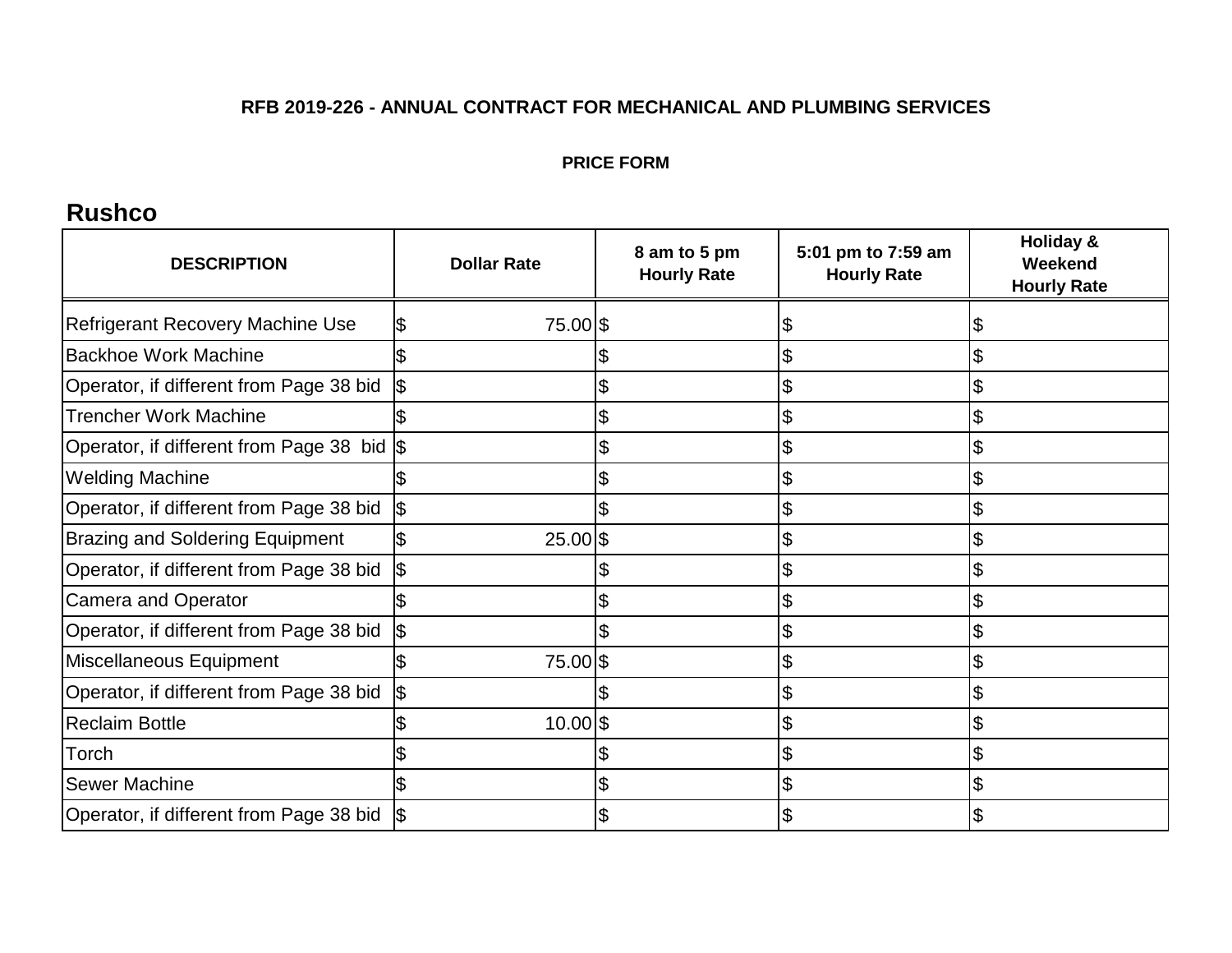#### **PRICE FORM**

## **Rushco**

| <b>DESCRIPTION</b>                      | <b>Dollar Rate</b> | 8 am to 5 pm<br><b>Hourly Rate</b> | 5:01 pm to 7:59 am<br><b>Hourly Rate</b> | <b>Holiday &amp;</b><br>Weekend<br><b>Hourly Rate</b> |
|-----------------------------------------|--------------------|------------------------------------|------------------------------------------|-------------------------------------------------------|
| Vacuum Pump                             | 15.00 \$           |                                    | \$                                       |                                                       |
| Operator, if different from Page 38 bid | \$                 |                                    | \$                                       |                                                       |
| <b>Chain Hoist</b>                      | $20.00$ \$         |                                    | \$                                       |                                                       |
| Gantry                                  | 75.00 \$           |                                    | \$                                       |                                                       |
| Wet Vac                                 | 15.00 \$           |                                    | \$                                       |                                                       |
| <b>Hydro Jetting Svc</b>                |                    |                                    | \$                                       |                                                       |
| Operator, if different from Page 38 bid | \$                 |                                    | \$                                       |                                                       |
| <b>Pro Press Machine</b>                | 75.00 \$           |                                    | \$                                       | \$                                                    |
| Operator, if different from Page 38 bid | \$                 |                                    | \$                                       |                                                       |
| <b>Combustion Analyzer</b>              | $25.00$ \$         |                                    | \$                                       |                                                       |
| <b>String Tape</b>                      |                    |                                    | \$                                       |                                                       |
| <b>Roto Rooter Service</b>              |                    |                                    | \$                                       |                                                       |
| <b>Bottle Nitrogen</b>                  | $50.00$ \$         |                                    | \$                                       |                                                       |
| Jackhammer                              |                    |                                    | \$                                       | \$                                                    |
| Miscellaneous Equipment                 |                    | \$                                 | \$                                       | \$                                                    |
| Operator, if different from Page 38 bid | $\sqrt{2}$         | \$                                 | \$                                       |                                                       |
| Miscellaneous Equipment                 |                    | \$                                 | \$                                       |                                                       |
| Operator, if different from Page 38 bid |                    | \$                                 |                                          |                                                       |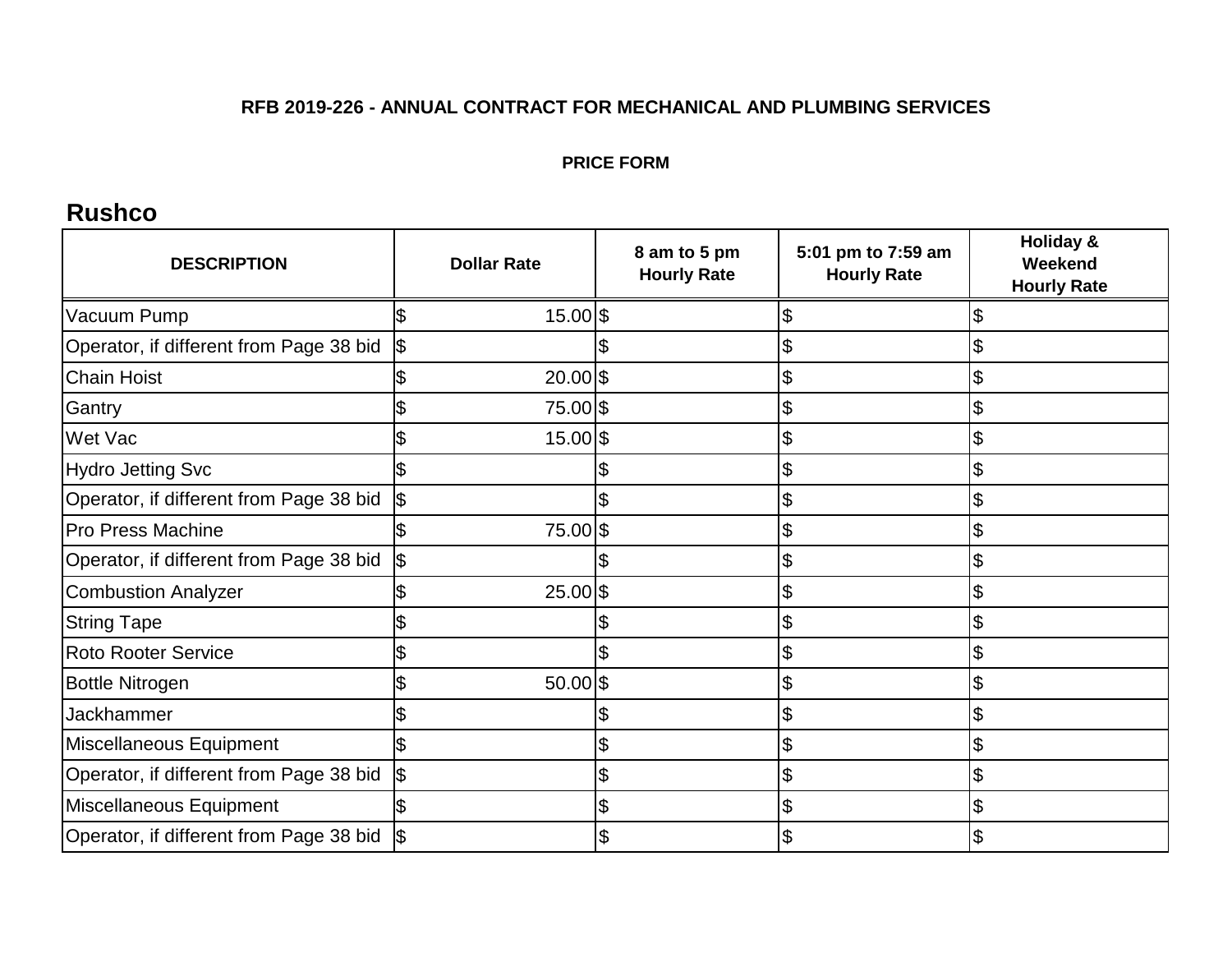#### **PRICE FORM**

## **Rushco**

| <b>DESCRIPTION</b>                      | <b>Dollar Rate</b> | 8 am to 5 pm<br><b>Hourly Rate</b> | 5:01 pm to 7:59 am<br><b>Hourly Rate</b> | Holiday &<br>Weekend<br><b>Hourly Rate</b> |
|-----------------------------------------|--------------------|------------------------------------|------------------------------------------|--------------------------------------------|
| Miscellaneous Equipment                 |                    |                                    |                                          |                                            |
| Operator, if different from Page 38 bid |                    |                                    |                                          |                                            |
| Miscellaneous Equipment                 |                    |                                    |                                          |                                            |
| Operator, if different from Page 38 bid |                    |                                    |                                          |                                            |
| Miscellaneous Equipment                 |                    |                                    |                                          |                                            |
| Operator, if different from Page 38 bid |                    |                                    |                                          |                                            |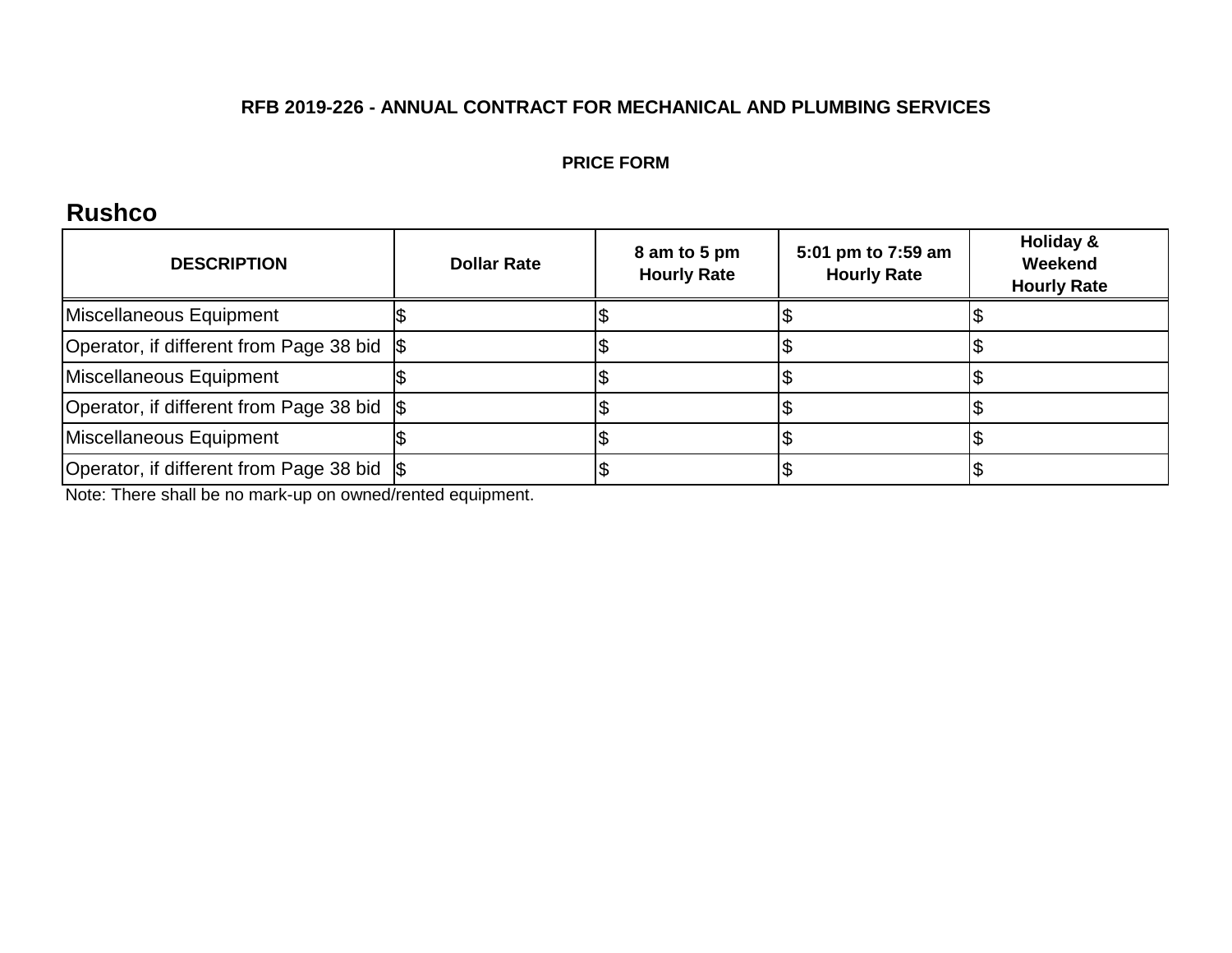#### **PRICE FORM**

## **Synergy**

| <b>DESCRIPTION</b>                         | <b>Dollar Rate</b> | 8 am to 5 pm<br><b>Hourly Rate</b> | 5:01 pm to 7:59 am<br><b>Hourly Rate</b> | Holiday &<br>Weekend<br><b>Hourly Rate</b> |
|--------------------------------------------|--------------------|------------------------------------|------------------------------------------|--------------------------------------------|
| <b>Refrigerant Recovery Machine Use</b>    | 25.00              | 25.00<br>\$                        | 25.00<br>\$                              | 25.00<br>\$                                |
| <b>Backhoe Work Machine</b>                |                    |                                    | \$                                       | \$                                         |
| Operator, if different from Page 38 bid    | 1\$                |                                    | \$                                       | \$                                         |
| <b>Trencher Work Machine</b>               |                    |                                    | \$                                       | \$                                         |
| Operator, if different from Page 38 bid \$ |                    |                                    | \$                                       | \$                                         |
| <b>Welding Machine</b>                     | 50.00              | \$<br>50.00                        | \$<br>50.00                              | \$<br>50.00                                |
| Operator, if different from Page 38 bid    | \$                 |                                    | \$                                       | \$                                         |
| <b>Brazing and Soldering Equipment</b>     | 50.00              | \$<br>50.00                        | \$<br>50.00                              | \$<br>50.00                                |
| Operator, if different from Page 38 bid    | \$                 |                                    | \$                                       | \$                                         |
| <b>Camera and Operator</b>                 |                    | \$                                 | \$                                       | $\frac{1}{2}$                              |
| Operator, if different from Page 38 bid    | \$                 | \$                                 | \$                                       | \$                                         |
| Miscellaneous Equipment                    | rental             | $\overline{\mathcal{E}}$<br>rental | \$<br>rental                             | \$<br>rental                               |
| Operator, if different from Page 38 bid    | \$                 |                                    | \$                                       | \$                                         |
| <b>Reclaim Bottle</b>                      | 40.00              | \$<br>40.00                        | \$<br>40.00                              | \$<br>40.00                                |
| Torch                                      | 50.00              | \$<br>50.00                        | \$<br>50.00                              | \$<br>50.00                                |
| <b>Sewer Machine</b>                       |                    |                                    | \$                                       | \$                                         |
| Operator, if different from Page 38 bid    |                    |                                    | \$                                       | \$                                         |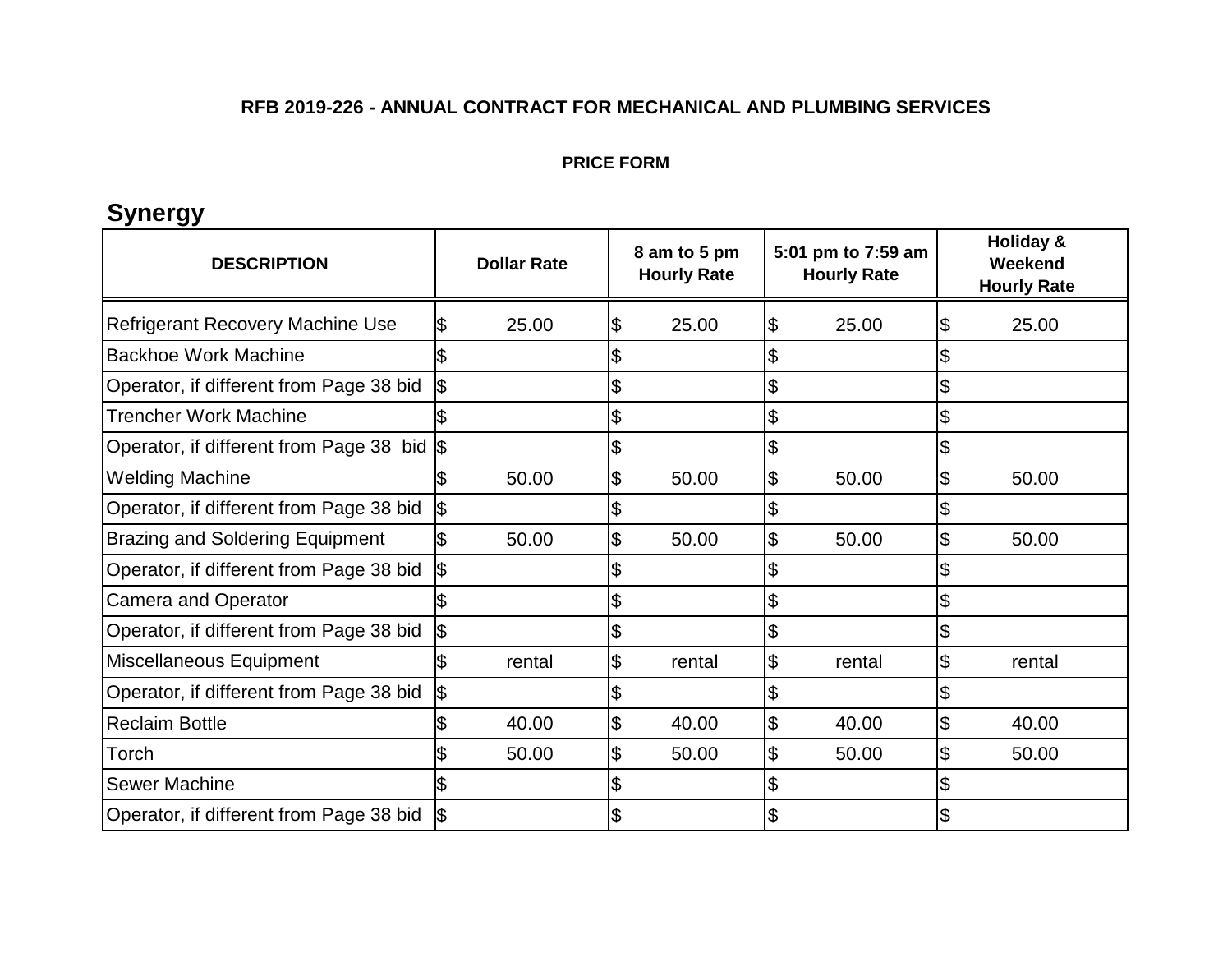#### **PRICE FORM**

## **Synergy**

| <b>DESCRIPTION</b>                      |     | <b>Dollar Rate</b> | 8 am to 5 pm<br><b>Hourly Rate</b> |                           | 5:01 pm to 7:59 am<br><b>Hourly Rate</b> |                            | <b>Holiday &amp;</b><br>Weekend<br><b>Hourly Rate</b> |
|-----------------------------------------|-----|--------------------|------------------------------------|---------------------------|------------------------------------------|----------------------------|-------------------------------------------------------|
| Vacuum Pump                             | ß   | 50.00              | \$<br>50.00                        | \$                        | 50.00                                    | $\overline{\mathcal{E}}$   | 50.00                                                 |
| Operator, if different from Page 38 bid | \$  |                    | \$                                 | \$                        |                                          | \$                         |                                                       |
| <b>Chain Hoist</b>                      |     | 100.00             | \$<br>100.00                       | \$                        | 100.00                                   | $\frac{3}{2}$              | 100.00                                                |
| Gantry                                  |     | rental             | \$<br>rental                       | \$                        | rental                                   | $\boldsymbol{\mathsf{\$}}$ | rental                                                |
| Wet Vac                                 |     | 20.00              | \$<br>20.00                        | \$                        | 20.00                                    | \$                         | 20.00                                                 |
| <b>Hydro Jetting Svc</b>                |     |                    | \$                                 | \$                        |                                          | \$                         |                                                       |
| Operator, if different from Page 38 bid |     |                    | \$                                 | \$                        |                                          | $\mathfrak{F}$             |                                                       |
| <b>Pro Press Machine</b>                |     | 25.00              | \$<br>25.00                        | $\boldsymbol{\mathsf{S}}$ | 25.00                                    | \$                         | 25.00                                                 |
| Operator, if different from Page 38 bid | I\$ |                    | \$                                 | \$                        |                                          | \$                         |                                                       |
| <b>Combustion Analyzer</b>              |     |                    | \$                                 | \$                        |                                          | \$                         |                                                       |
| <b>String Tape</b>                      |     |                    | \$                                 | \$                        |                                          | \$                         |                                                       |
| <b>Roto Rooter Service</b>              |     |                    | \$                                 | \$                        |                                          | \$                         |                                                       |
| <b>Bottle Nitrogen</b>                  |     | 15.00              | \$<br>15.00                        | \$                        | 15.00                                    | \$                         | 15.00                                                 |
| Jackhammer                              |     |                    | \$                                 | \$                        |                                          | \$                         |                                                       |
| Miscellaneous Equipment                 | \$  | rental             | \$<br>rental                       | $\boldsymbol{\mathsf{S}}$ | rental                                   | $\frac{3}{2}$              | rental                                                |
| Operator, if different from Page 38 bid | \$  |                    | \$                                 | \$                        |                                          |                            |                                                       |
| Miscellaneous Equipment                 |     |                    | \$                                 | \$                        |                                          | \$                         |                                                       |
| Operator, if different from Page 38 bid |     |                    | \$                                 | \$                        |                                          | \$                         |                                                       |